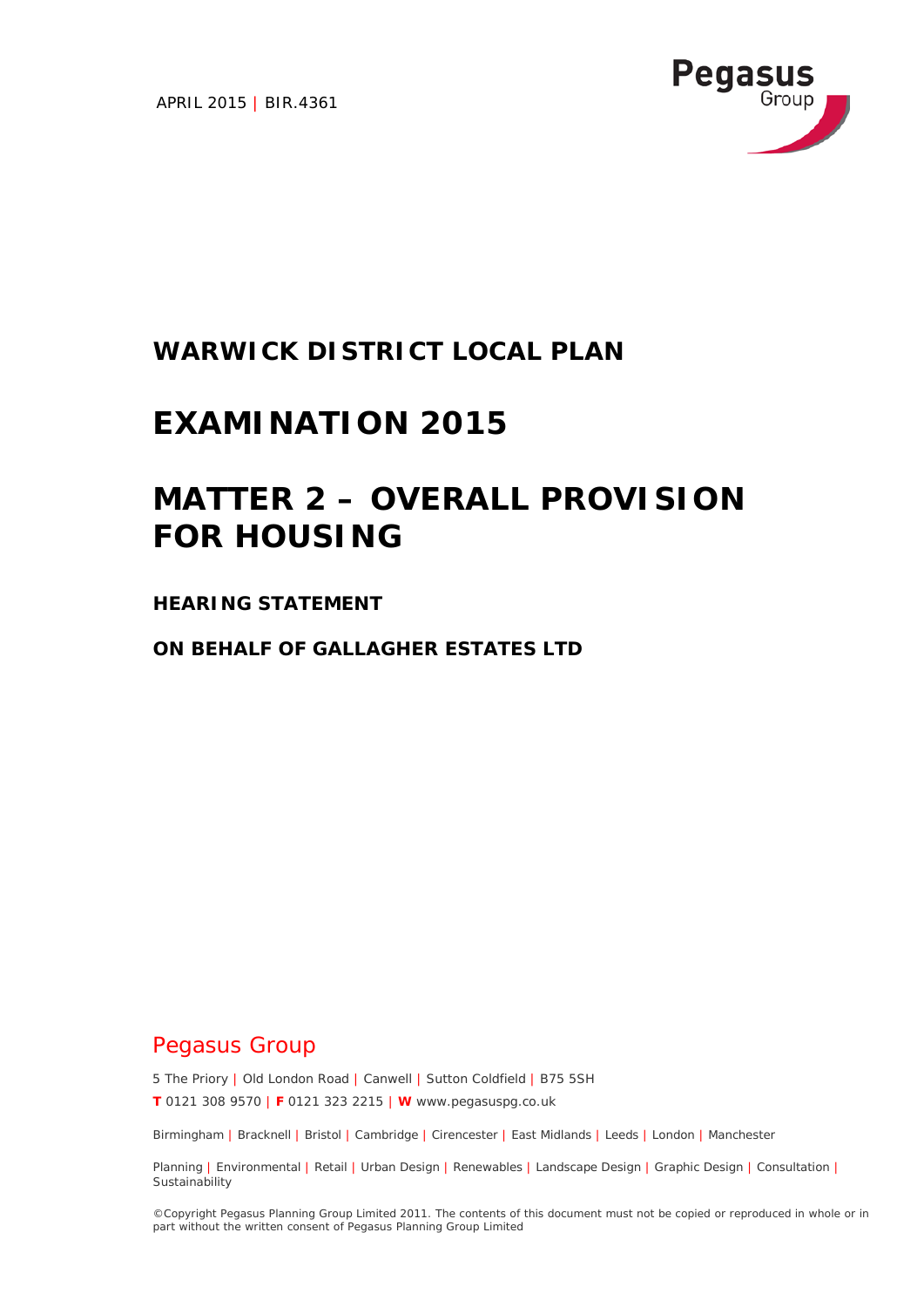

## **MATTER 2 – OVERALL PROVISION FOR HOUSING**

*Issue: Whether the Local Plan has been positively prepared and whether it is justified, effective and consistent with national policy in relation to the overall provision for housing.* 

*1.1* We note the Inspector's main issue is whether the Council has prepared a sound plan in relation to the matter of overall provision of housing. Having considered the evidence base to the Examination on this matter it is our clear conclusion that the Local Plan has not met the tests of soundness set out in the Framework at Paragraph 182. The Plan, in our view, will not deliver the key objective of the Framework as set out in paragraph 47 to: *'boost significantly the supply of housing'*. The evidence set out in this Hearing Statement and in the accompanying Pegasus paper entitled *"Identifying the Full, Objectively Assessed Need for Housing"* demonstrates that the Plan is not founded on an evidence base that will ensure that the full, objectively assessed needs for housing in the HMA area will be delivered over the plan period. As such the Plan is not positively prepared, not effective and is inconsistent with national policy. It is unsound.

*Question 1: What is the position of the authorities in the HMA regarding OAN?*

1.2 The position of the six HMA authorities regarding OAN is set out in the report to the *'Coventry and Warwickshire and South East Leicestershire Economic Prosperity Board'* (EPB Board 21 November 2014, Ref: LP20). This report draws on the evidence contained within the Joint Strategic Housing Market Assessment (November 2013 Ref H004) and Joint Strategic Housing Market Assessment Annex (September 2014 Ref: H008) prepared by G L Hearn for the Coventry and Warwickshire Housing Market Area (HMA). The EPB agreed at the 21<sup>st</sup> November meeting (subsequently endorsed by the six individual authorities) that the overall OAN for the HMA area should be consistent with the SHMA Annex (4,004 dwellings per annum 2011 to 2031) but that the distribution across the HMA area should reflect the 2013 earlier SHMA findings acknowledging that this will give a shortfall of 234 dwellings per annum across the HMA area.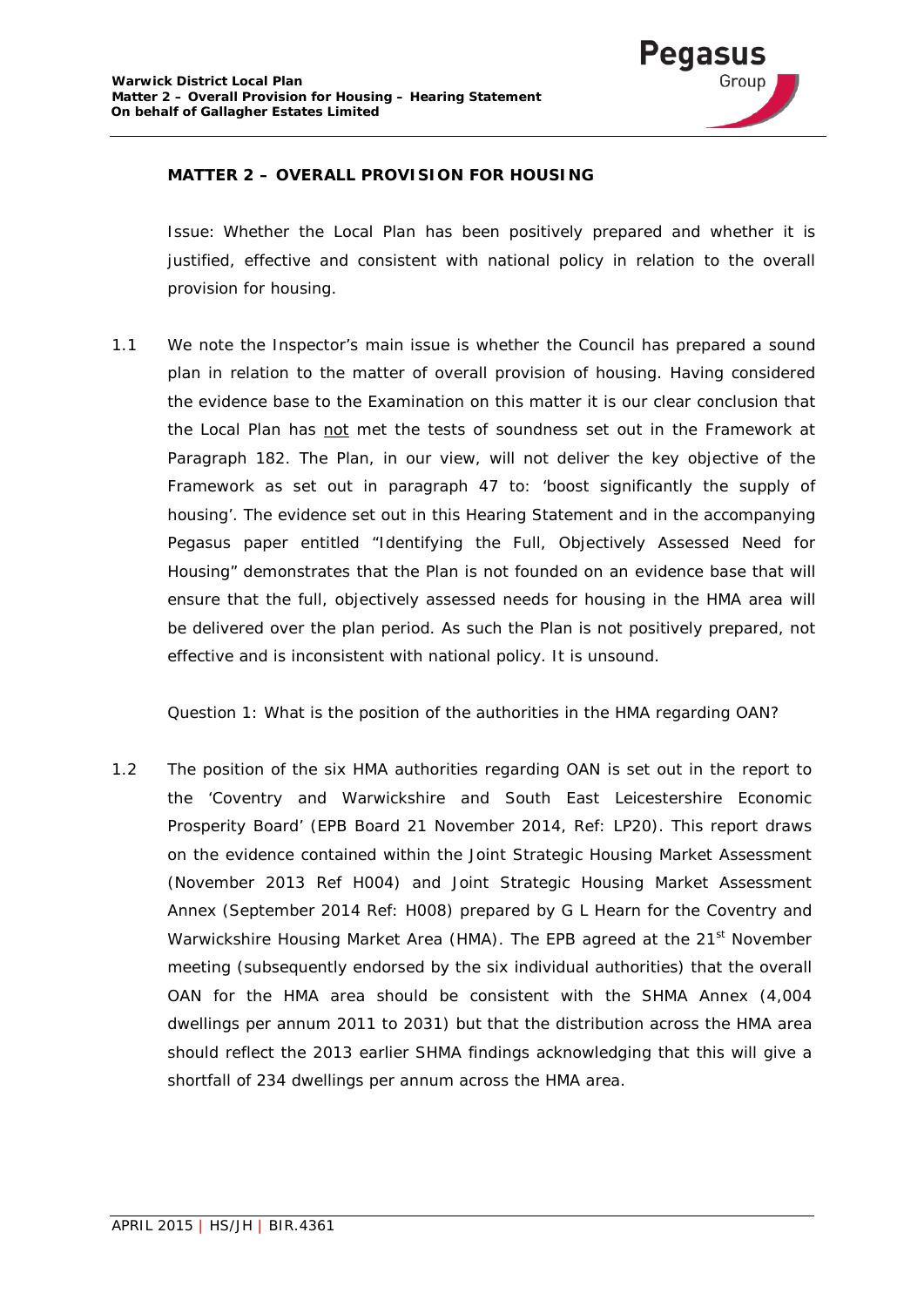

- 1.3 The Pegasus evidence as set out in this Hearing Statement and accompanying Paper demonstrates that the figure of 4,004 dwellings per annum as agreed by the HMA authorities including Warwick District does not meet demographic starting point or economic requirements. It will not, in our view, deliver the full OAN in the HMA area and is inadequate. The Pegasus evidence demonstrates the demographic 'starting point' is in the region of 4,080 dwellings per annum for the HMA and that the robust dwelling requirement, which is broadly consistent with employment growth requirements as set out in the Local Plan and the SHMA Annex, should be derived for the HMA area over the period 2011 to 2031.
- 1.4 As set out in response to Matter 1 the 'starting point' distribution as agreed by the HMA authorities is arbitrary only and not based on up to date evidence based assessment work. It does not reflect demographic nor economic growth requirements as required by Planning Practice Guidance on *'Housing and economic development needs assessments'*. The 'starting point' distribution could result in a mismatch between supply and demand. This is likely to have unsustainable and undesirable consequences. A suitable dwelling distribution should be based on economic growth projections for the HMA.

## *Question 2: What do population and household projections indicate?*

- 1.5 Scenario 1 of the Pegasus Group modelling work indicates for the Coventry and Warwickshire HMA, a population growth of 143,503 and dwelling growth of 81,516 (4,076 dwelling per annum) between 2011 and 2031. When comparing this figure to the Council's accepted equivalent scenario from the SHMA Update (September 2014), the HMA figure advocated by the authorities is lower at 4,004 dwellings per annum.
- 1.6 The Paper prepared by the Council in respect of the 2012 Based Subnational Household Projections (March 2015, Exam 4) appears to be factually correct. In terms of the housing need level, the household projections suggest a greater overall dwelling requirement for the HMA at 4,100 dwellings per annum for the period of 2011 to 2031. This figure is closer to the Scenario 1 dwelling requirement for the HMA prepared by Pegasus Group than the 4,004 dwelling figure accepted by the Councils. When looking at the figures for Warwick and Coventry, the figure for Warwick decreases and Coventry increases. Further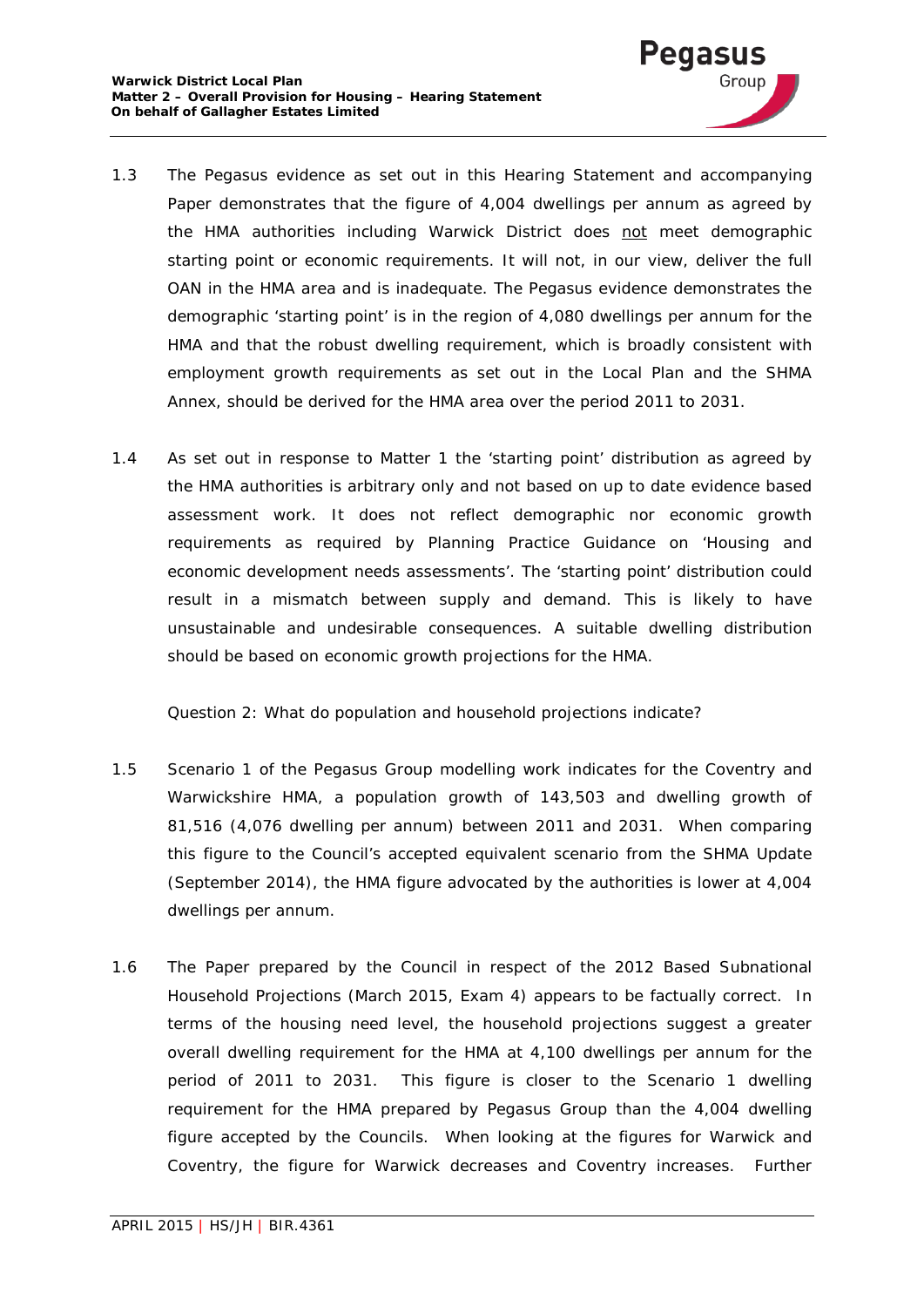

evidence on this aspect is contained in the accompanying Pegasus Group paper and below.

*Question 3: How do the recently published 2012-based household projections affect the situation?* 

1.7 In terms of the implications of the 2012 Based Subnational Household Projections, it should be noted that they reflect short term trends covering a five year period, which for the 2012 Based data is from 2008 to 2012. It is important to consider factors affecting population and household growth including migration, dwelling completions, policy influences etc. as these can artificially suppress/inflate projections of household formation. In some cases, such factors are likely to change in the future, which would therefore result in differing rates of household growth.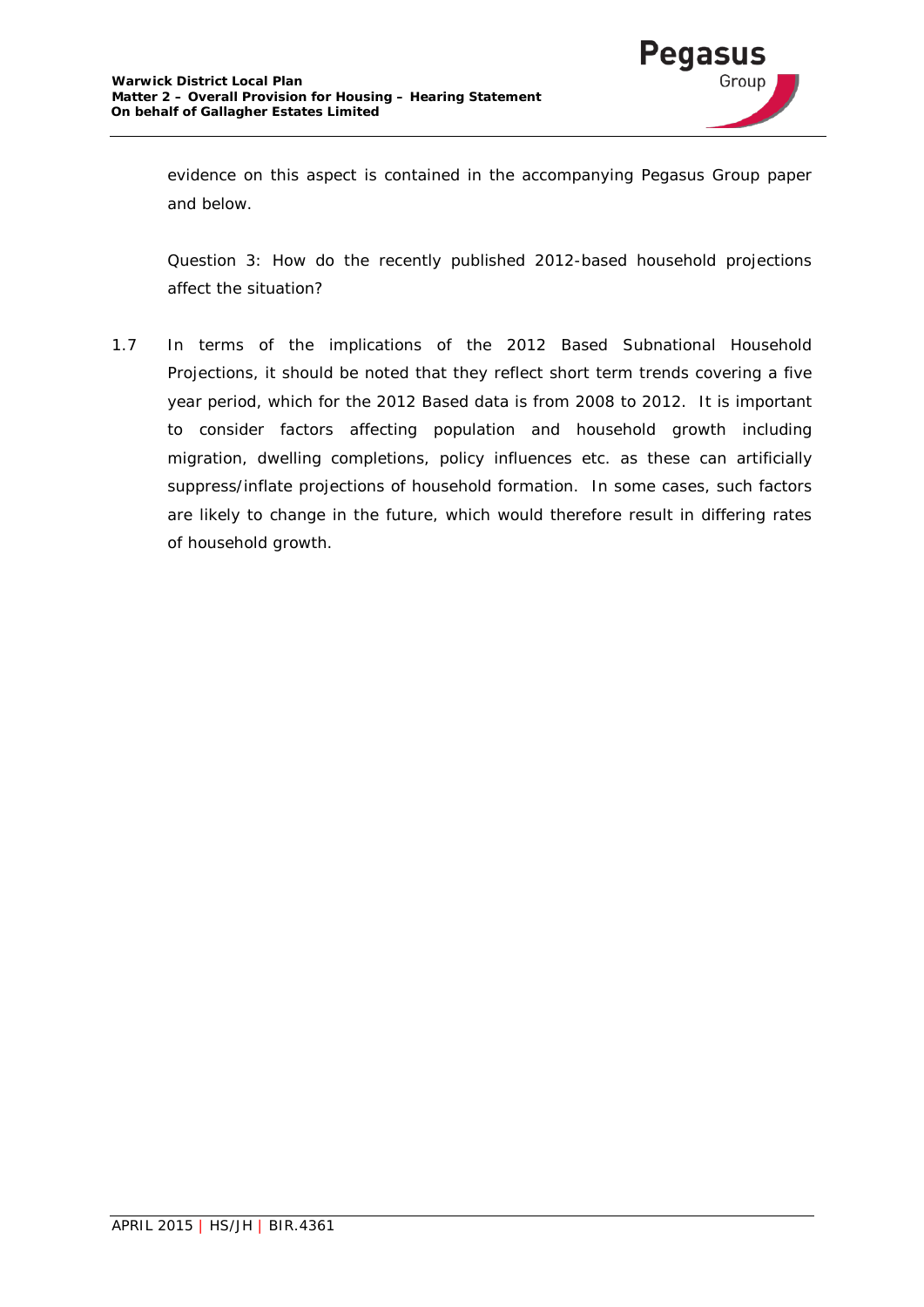

- 1.8 As set out in the accompanying Pegasus Group paper, there a number of factors influencing past trends in the HMA.
	- Previous planning policy initiatives in the West Midlands sought to deliver urban renaissance, which was aimed at redirecting growth towards urban areas and restricting growth in the rural areas. This, therefore, was an artificial policy of constraint that meant the full, objectively assessed needs, in both demographic and economic terms, of the rural areas were not satisfied. For the urban area of Coventry within the HMA, conversely, the dwelling requirement was boosted in order to be the focus of growth.
	- A consequence of the lower dwelling requirements in the rural areas was that dwelling completions were easily achieved, which prompted both Warwick and Stratford on Avon District Councils to impose further artificial constraints on housing delivery by a housing moratorium. This restriction on delivery prevented both indigenous households from forming and migrating households from moving into those locations.
	- The recent severe economic recession further restricted household formation and internal migration.
	- Following the abolition of regional planning and the introduction of a new planning framework, there was and remains in a number of locations in the HMA, a policy vacuum. A lack of positive land use planning has resulted in under delivery of housing across the HMA to the disadvantage of existing and emerging households.
- 1.9 In light of the above, dwelling requirements arising from the 2012 Based Population and Household Projections need to be treated with caution and other scenarios, which may provide more balanced levels of growth across the HMA should be tested and where appropriate pursued.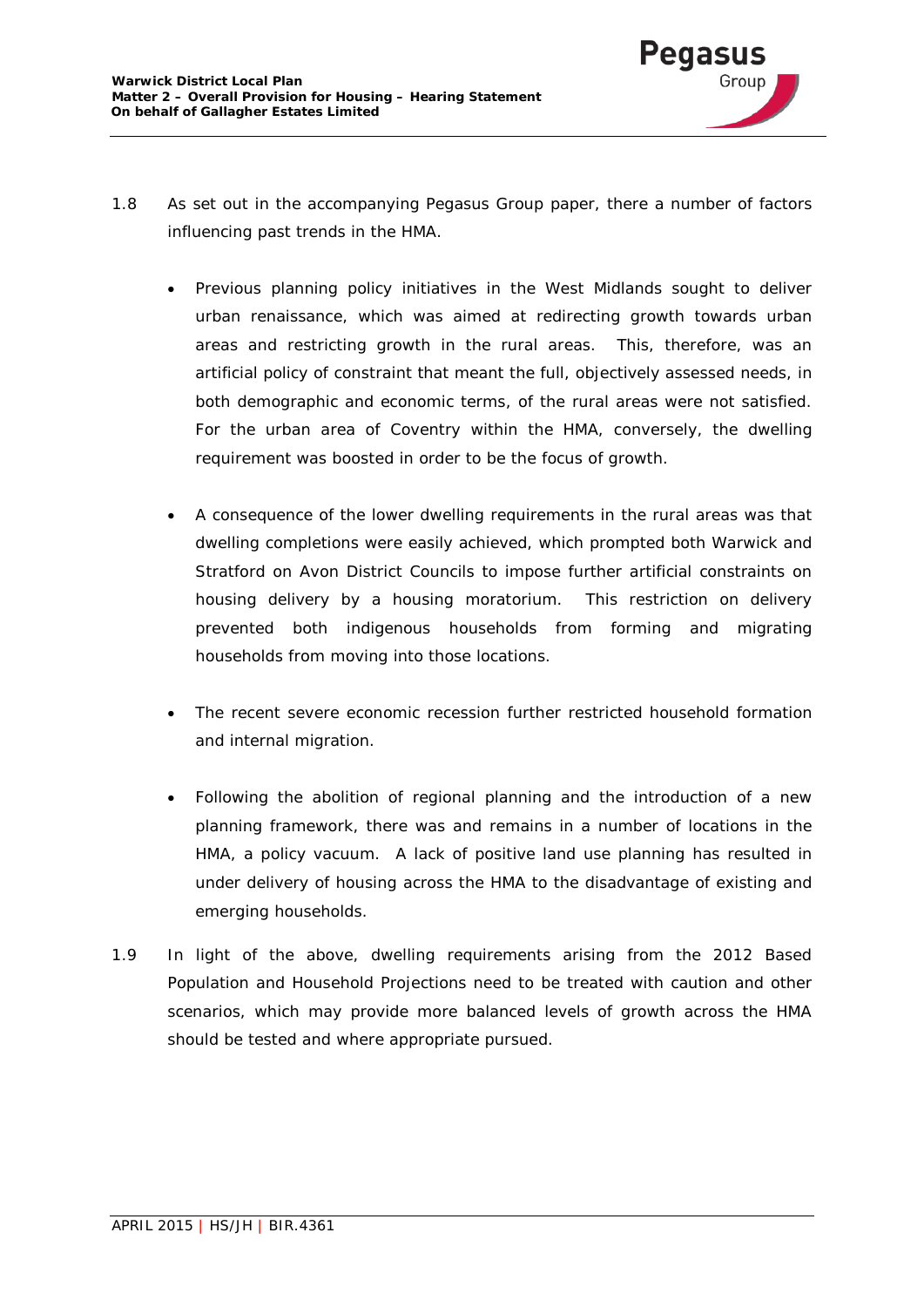

*Question 4: Does the Coventry and Warwickshire Joint SHMA 2013 and Addendum of 2014 provide a robust evidence base for OAN in the HMA and individual authorities?*

- 1.11 The SHMA evidence combined provides an indication of the demographic 'starting point' and possible dwelling requirements arising from varying economic projections but does not specifically identify the full, objectively assessed need cognisant of market signals and employment land evidence both of which are required by Planning Practice Guidance to be taken into account. Accordingly we do not consider that the SHMA evidence as of itself provides a robust evidence base for determining OAN in the HMA and in particular the 2014 Annex did not conclude by providing an OAN for individual authorities.
- 1.12 In terms of the SHMA evidence as a 'starting point' there are differences between the figures identified by Pegasus Group in the accompanying paper and the 2014 SHMA Update based on the 2012 Based Subnational Population Projections. This is due to differences in approach to headship rates. It is considered, however, that a figure nearer 4,100 dwellings per annum 2011 to 2031 for the HMA should be the 'starting point' in light of the latest SNHP and headship rate data.
- 1.13 The SHMA Update has considered two varying sources of economic projections from both Cambridge Econometrics and Experian. As noted in paragraph 3.11, the Cambridge Econometrics figures have been used in the Coventry and Warwickshire Joint Employment Land Review (ELR). The ELR is helpful as, although the employment land requirements were identified through the subsequent Coventry and Warwickshire Strategic Employment Land Study October 2014, it identifies the level of employment land growth required based on the employment growth projection and concludes that the Local Plan provides employment land (36 ha) based on the amount of employment land associated with the level of growth projected by Cambridge Econometrics (31 ha). The report, however, does go on to conclude that a higher level of growth be provided (the job and dwelling requirements arising from this scenario have not been tested) and expresses caution that compared with past trend of employment land take up there may be a significant shortfall of employment land.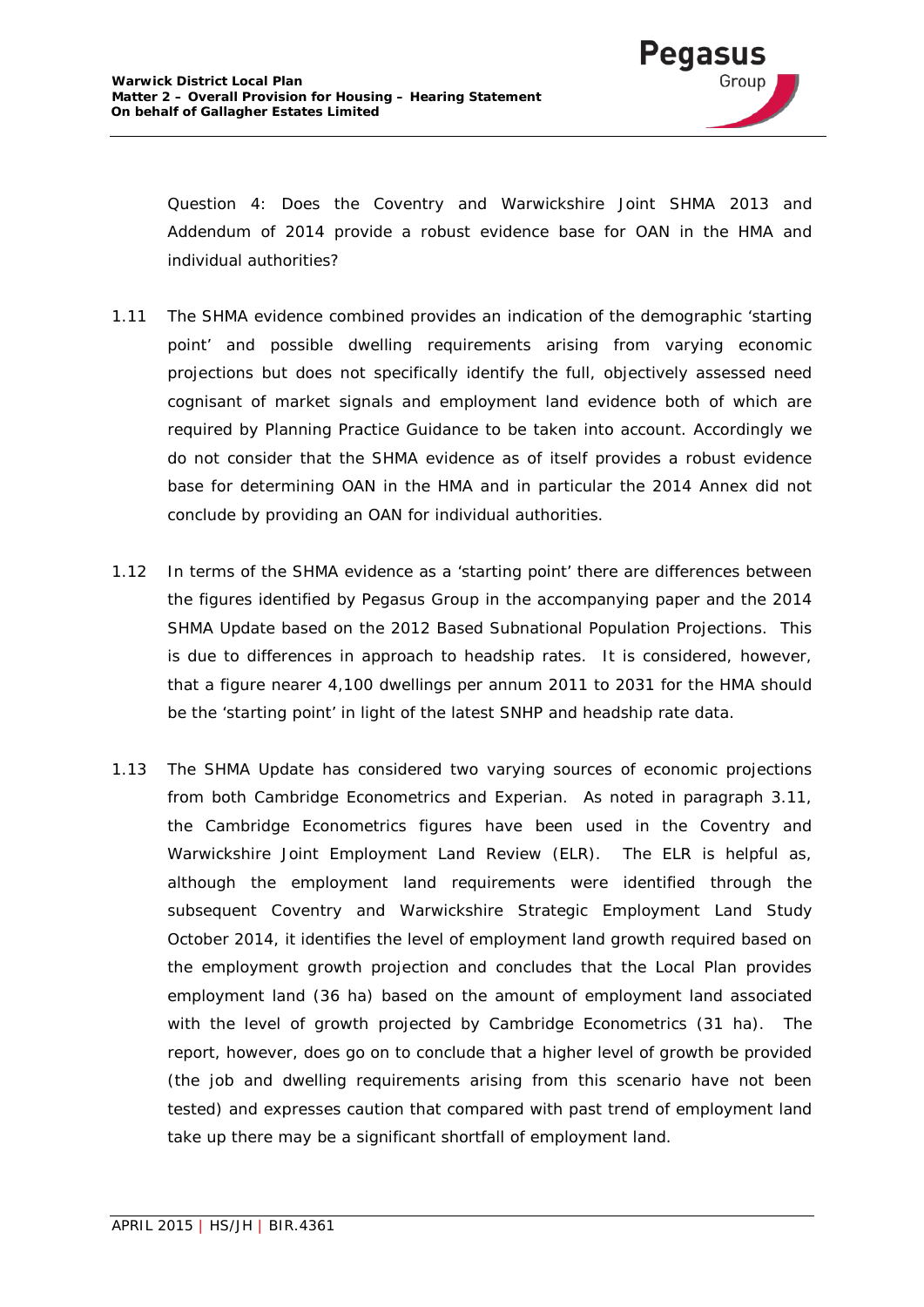

- 1.14 The Experian figures have been identified in isolation from any other evidence base. It would seem therefore perverse and contrary to guidance to use these projections to identify future dwelling requirements.
- 1.15 In terms of market signals, the 2014 Update attempts to justify adjustments to headship rates as suitable adjustments to account for market signals. It is considered that two separate adjustments are to be made for different reasons. Adjustments to headship rates are to allow households to form that are constrained from becoming a new household due to future projection replicating recessionary trends (i.e. larger household size). Separate to this, market signals are to be reviewed in accordance with Planning Practice Guidance and a worsening trend of any of the indicators will require an upward adjustment to planned housing numbers compared to those based solely on household projections. It is therefore considered that, although market pressure has been identified, no separate uplift for market indicators has been applied.

*Question 5: What are the assumptions in terms of population change, migration, household size and household formation rates? Are these justified?*

- 1.17 The assumptions for population change in the SHMA 2014 Update are that population growth levels of the 2012 Based Subnational Projections are appropriate as the 'starting point' for the full objectively assessed need. This base level is consistent with Pegasus Group Scenario 1 modelling. The population base is therefore justified.
- 1.18 In terms of migration, although varying options were considered as part of the original SHMA, no further scenarios are tested using the 2012 Based Subnational Population Projections in the SHMA 2014 Update. As set out within the accompanying Pegasus Group paper, migration levels have fluctuated over the past 10 years. In light of this it is worth considering the reasons for this and whether such trends are likely to arise again. As set out above, growth into the rural areas should not be suppressed as it has been in the past and therefore higher growth comparable with pre-recession levels is likely to occur.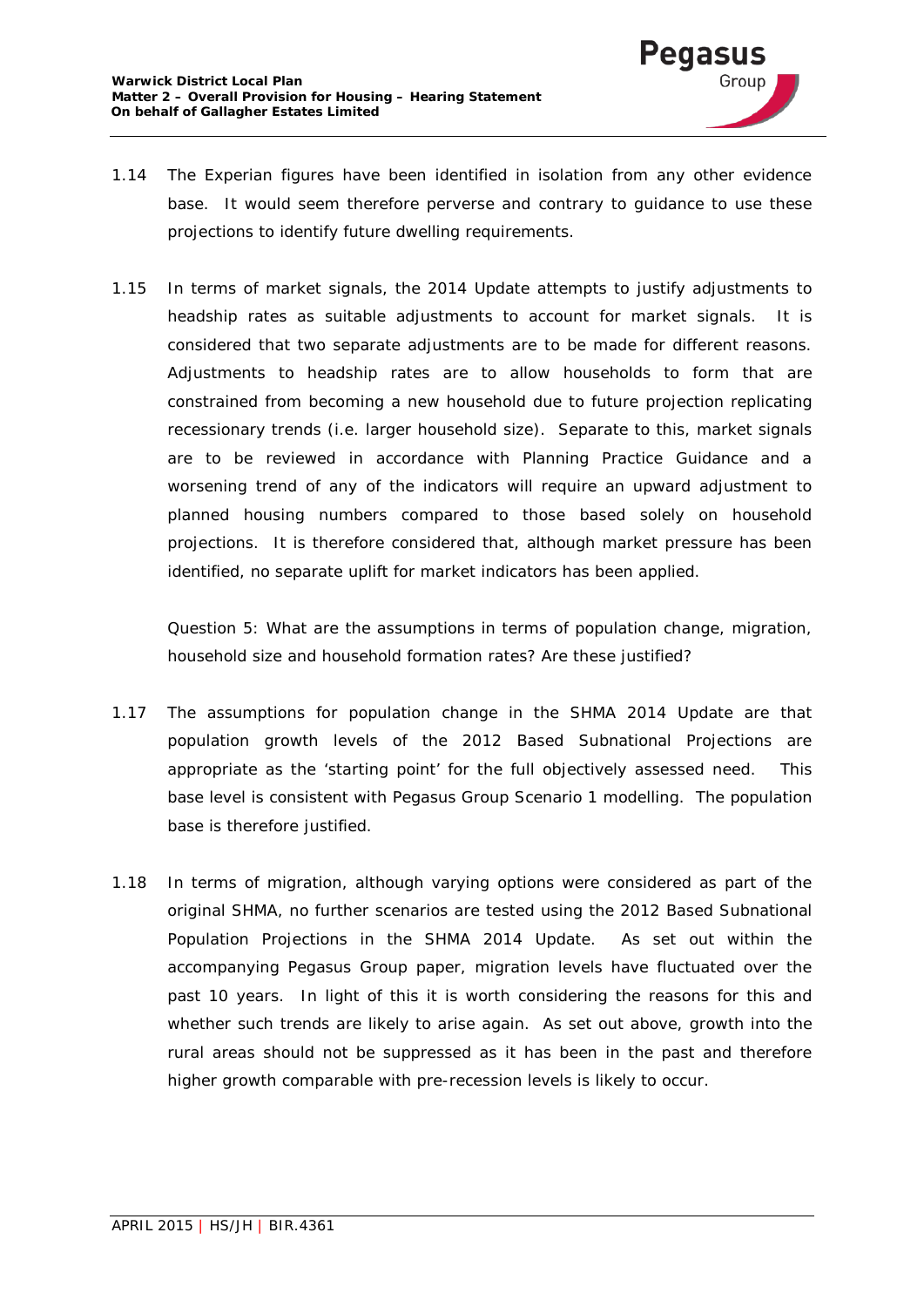

1.19 With regard to household size and household formation, the Council's consultants proposed a partial return to trend that assumes household formation patterns from the 2011 Based Household Projections until 2021 and then revert to the rate of change projected in the 2008 Based Household Projections rebased from 2021 to 2031 and more recently sensitivity testing. In addition, more sophisticated sensitivity testing models the implications of returning household formation rates over the period to 2031 back to levels envisaged in the 2008 based household projections. The Stratford on Avon Local Plan Inspector considered this approach to be a reasonable assumption, however, due to little sign of an improvement to average real incomes and thus affordability, the Inspector found no clear basis to assume a full return to trend.

*Question 6: How has the issue of unattributable population change been dealt with and is this justified?*

1.20 As recognised by Inspector's elsewhere in the West Midlands (Stratford on Avon and Birmingham), there is no justification for adjustments to take account of unattributable change in the latest population projections. It is understood that unattributable change was not taken into consideration as part of past trends for projecting forward growth in the 2012 Based Subnational Population Projections.

*Question 7: What are the assumptions regarding economic / employment growth and are these justified?*

1.21 As highlighted above, the Cambridge Econometrics data tested within the SHMA Update 2014 was also used to inform the Coventry and Warwickshire Strategic Employment Land Study October 2014. The Cambridge Econometrics data is considered to be more robust in that it has been demonstrated to be consistent with a similar level of employment land growth to that proposed in the Warwick Local Plan. Scenario 2 of the accompanying Pegasus Group paper provides appropriate dwelling requirements based on providing the HMA level of economic growth and indicates a housing requirement of **20,005** for Warwick (**1,000 dwellings per annum**) over the plan period 2011 to 2031. For the reasons identified above, it is considered that a dwelling requirement based on this data source provides the full, objectively assessed need. There is concern that the Experian levels of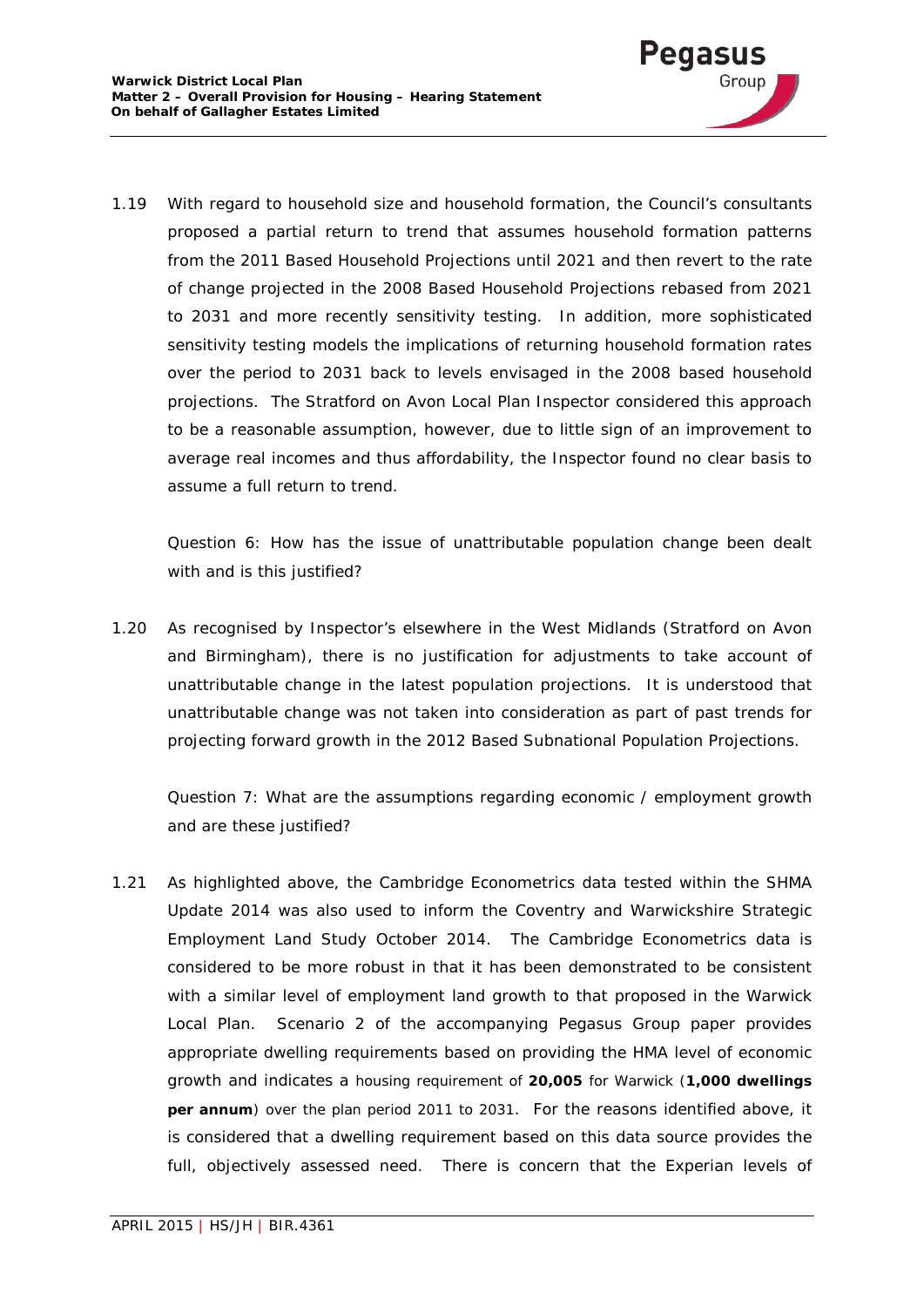

projected growth would be inconsistent with employment land requirements and may prevent the economy from meeting its full potential.

*Question 8: How have market signals and affordable housing needs been taken into account?*

1.22 As identified above, although market signals have been considered within the original SHMA, the SHMA evidence does not propose an appropriate uplift specifically to alleviate market pressure to the dwelling requirements arising from the 2012 Based Subnational Population Projections in the SHMA 2014 Update. It is our view that by providing dwelling requirements consistent with economic growth projections, the increase in housing delivery will increase supply to meet demand, which will address market signals, increasing overall affordable housing provision.

*Question 9: What effect have all of these factors had on the figures for OAN in individual authorities and the HMA as a whole? ie how have household/population projections been adjusted?*

1.23 There is concern that the SHMA evidence does not define the full, objectively assessed need. It does confirm a 'starting point' of a minimum of 4,000 dwellings per annum in the HMA, which the authorities have signed up to. As identified above, other factors such as economic projections and market indicators need to be taken account iof in accordance with the Framework and the PPG.

*Question 10: Will there be unmet needs? Specifically what is the situation in Coventry?*

1.24 There is a consensus that there will be unmet needs within the HMA particularly in Coventry, utilising the OAN for the HMA of 4,004 dwellings per annum over the period 2011 to 2031 which the HMA authorities believe is the appropriate OAN figure. As the Inspector will note from this Hearing Statement and the accompanying Pegasus Group paper it is our view that the OAN for the HMA is greater than the 4,004 dwellings per annum figure advocated by the HMA authorities. Indeed, using the robust methodology of the Chelmer Model it is considered that the demographic-led requirement is **36,484** for Coventry (**1,824**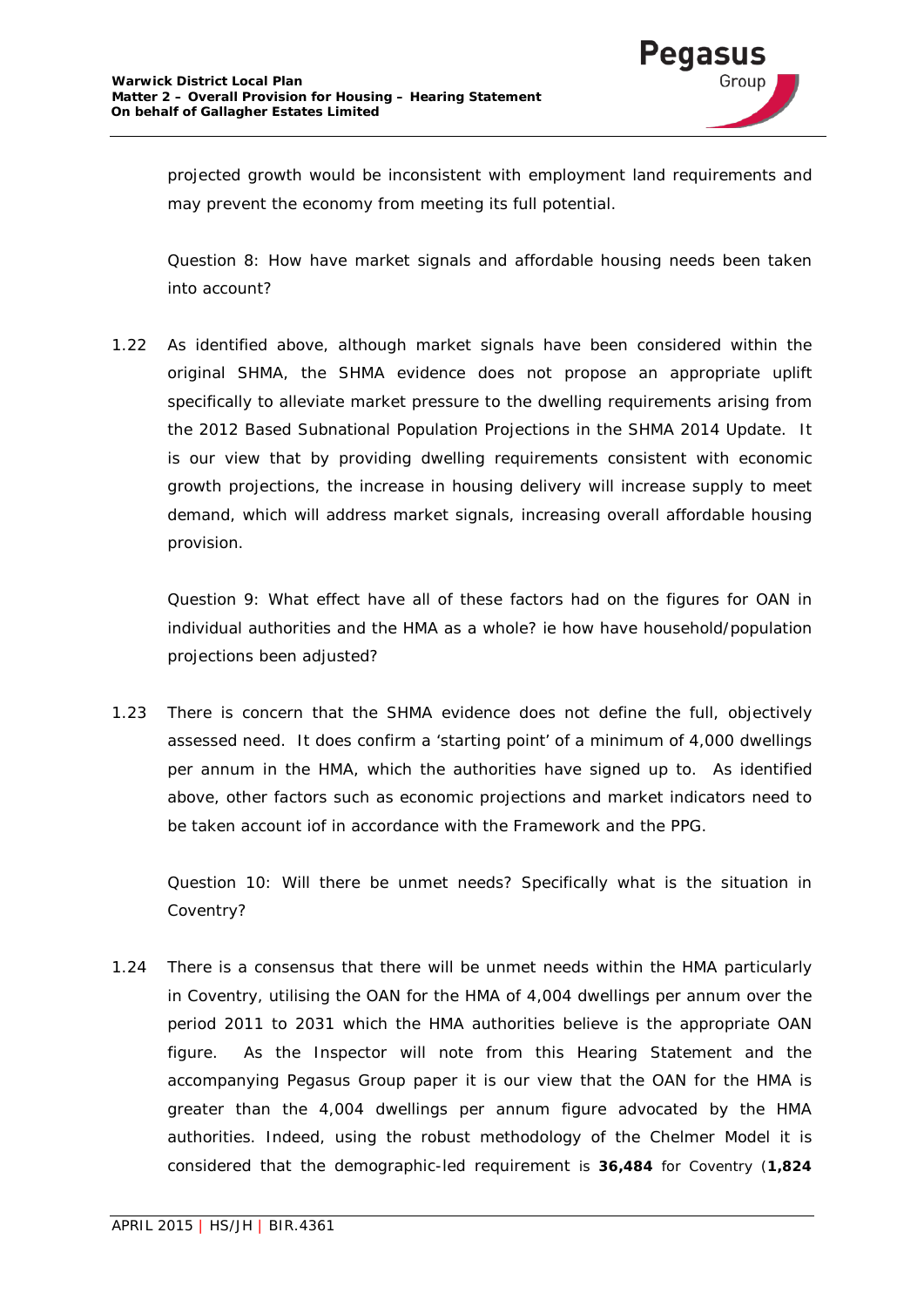

**dwellings per annum**). In our view this is likely to be the full OAN for Coventry and will not be capable of being accommodated within the City's boundaries. It is also our view that Coventry City Council is over-estimating the capacity within its boundaries, and the scale of unmet need arising will therefore be significant and must be quantified and provided for in other parts of the HMA, including Warwick District, in order for plan making to be found sound and the Duty to Cooperate discharged.

*Question 11: Will these needs be met elsewhere in the HMA? Is this clear?*

1.25 There is no evidence before the Inspector which demonstrates that the need will be met elsewhere in the HMA. It is therefore unclear as to how the OAN for Coventry and the HMA as a whole will be met.

*Question 12: What is the approach of the authorities in the HMA to addressing this issue? What additional work needs to be undertaken and over what timescale?*

- 1.26 The District Council will point to the shared process and timetable contained at Table 2 of the  $21<sup>st</sup>$  November 2014 EPB Board report as approved by the six authorities as a means of demonstrating that the matter will be addressed. We would agree that this is helpful in clarifying work streams to be progressed jointly (such as the Green Belt assessment) but it does little to provide an effective and definitive outcome as to how the issue of housing provision across the HMA will be approached and addressed. There remains uncertainty in this regard.
- 1.27 There is an anticipation that a mechanism will be in place to accommodate unmet need somewhere between 2017 and 2019 and that this will have been achieved through the preparation of a Joint Core Strategy (which seems unlikely given the lack of support for this approach from some authorities) or presumably through certain authorities agreeing to review their Local Plans to accommodate unmet need arising from Coventry. We would respectfully suggest that this is an inadequate response given that the unmet need is arising now. See also the Pegasus response to Matter A: Duty to Cooperate.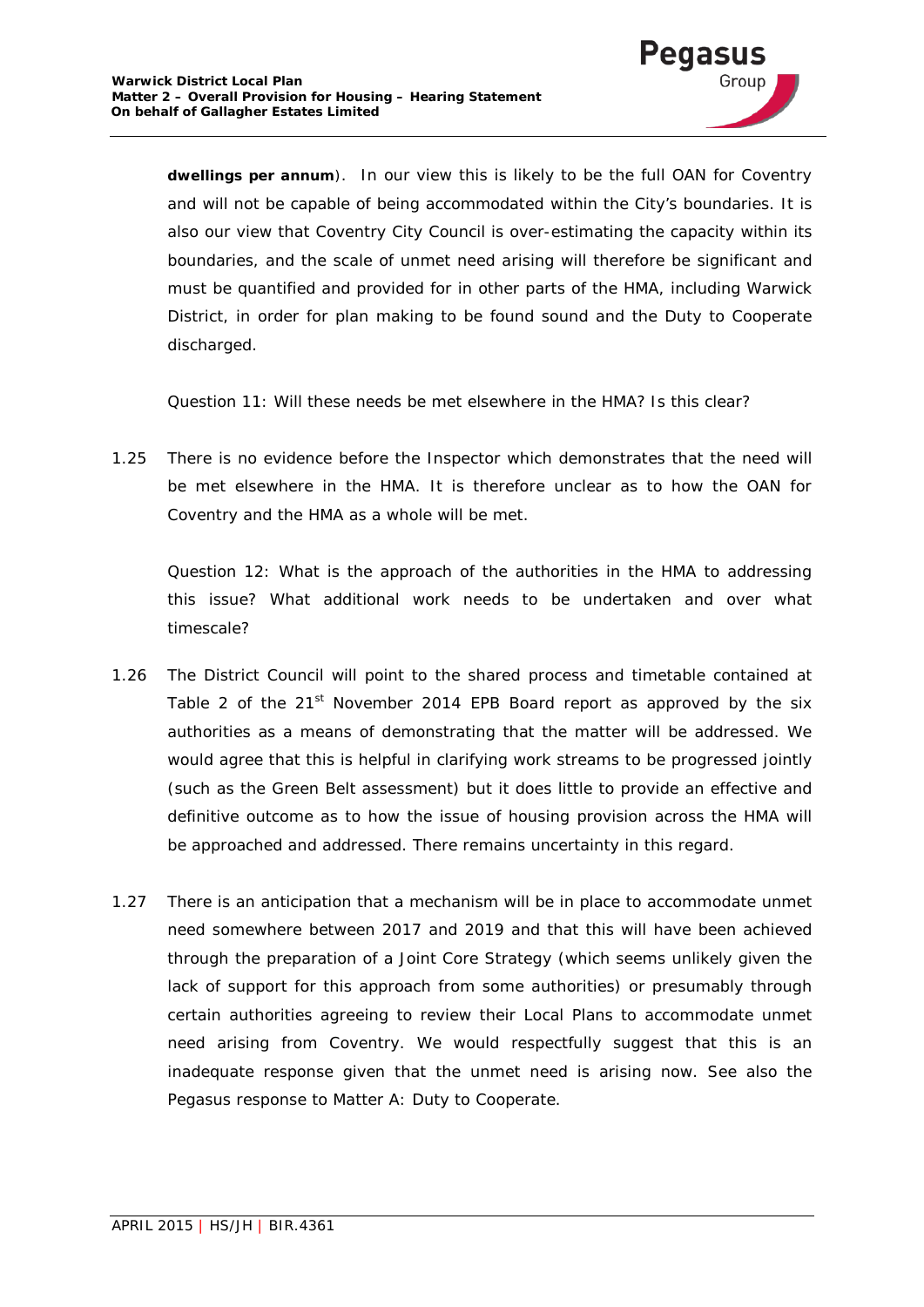

*Question 13: Is the approach of the Local Plan to this issue (in particular Policy DS20) appropriate? What are the implications of this approach in terms of soundness?*

- 1.28 The issue of unmet need within the HMA has not been quantified, addressed or resolved. The Local Plan proposes to deal with this issue through proposed Policy DS20 which 'commits' the Council to future working on the strategic matter of unmet housing needs arising outside of the District. When evidence is clearly available now that there is unmet need this approach means the Local Plan is not positively prepared, not consistent with national policy, is not effective cognisant of Paragraph 182 of the NPPF, and is unsound.
- 1.29 Policy DS20 is not a policy which is capable of delivering on key aspects of soundness. The policy will not deliver a key outcome as required by the NPPF namely to meet objectively assessed development requirements, including unmet requirements from neighbouring authorities where it is reasonable to do so over the plan period. It is a policy which seeks to delay this matter until further work under duty to cooperate has taken place (please refer to the Pegasus response to Matter A). Certainly this is not an approach which is consistent with national policy which requires authorities, in paragraph 47 to *"boost significant the supply of housing"* and *"use their evidence base to ensure that their Local Plan meets the full, objectively assessed needs for market and affordable housing in the housing market area"*. The evidence base supporting the Plan (for reasons explored throughout this Hearing Statement) does not ensure that full, objectively assessed needs of the HMA are going to be met and Policy DS20 does not rectify this fundamental flaw.
- 1.30 To conclude, we would respectfully suggest that Policy DS20 is not an appropriate approach and does not accord with the PPG (PPG ID 9-011-2014036) requirement for co-operation to produce effective policies on cross boundary strategic matters with concrete actions and outcomes. In our view there is clear and robust evidence that demonstrates unmet housing need arising in the HMA. The Warwick District Local Plan, in order to be found sound and legally compliant, should take account of this now.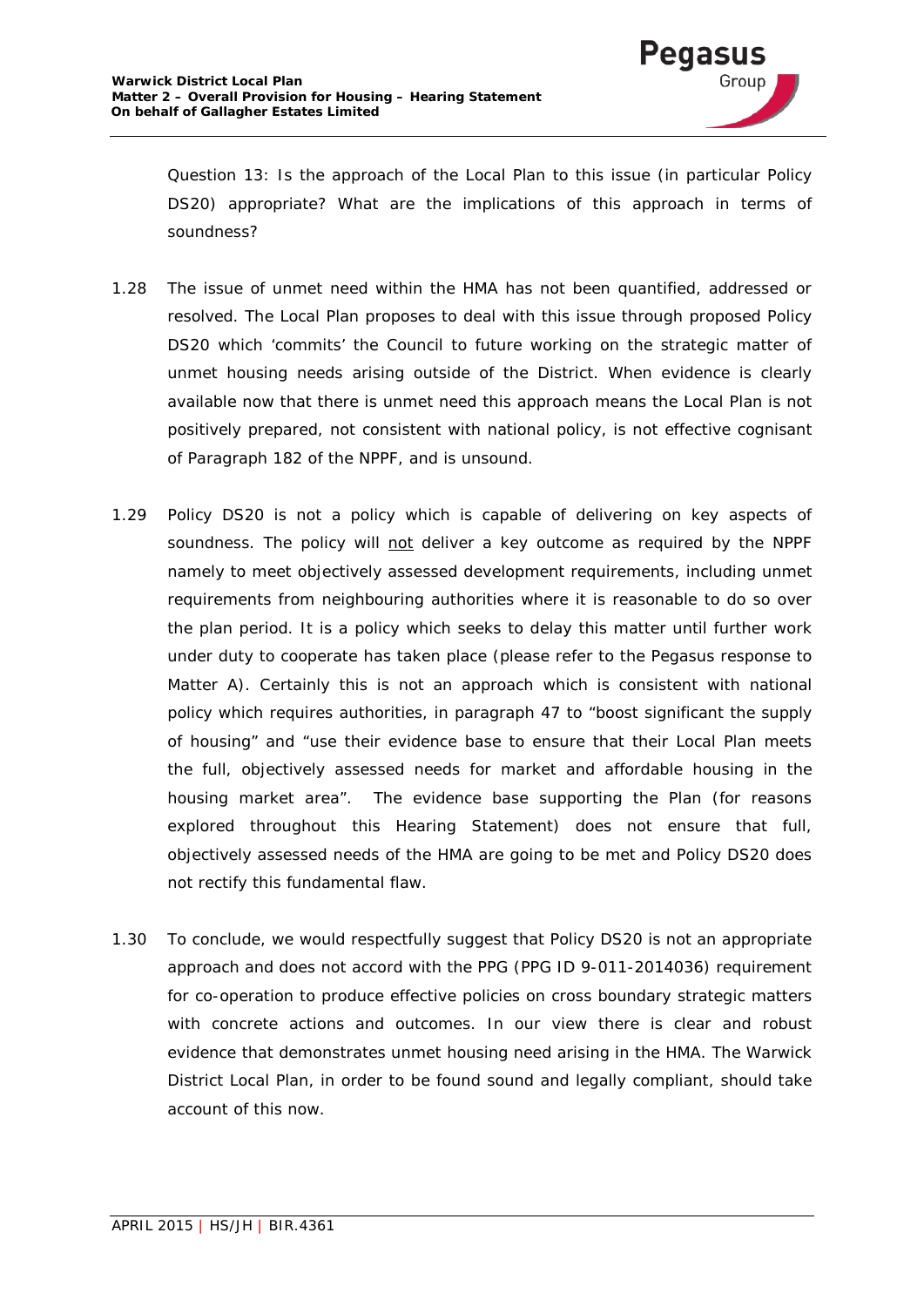

*Question 14: What is the specific basis for the figure for OAN in Warwick District? Is it justified and appropriate?*

- 1.31 The basis for the figure the Council use as the OAN in Warwick District is the figure of 606 dwellings per annum. However, this is the demographic 'starting point'. Both the SHMA and Pegasus Group modelling agree that this is the case. It is understood that the Local Plan requirement of 714 dwellings per annum was formerly the 'starting point' based on earlier projections and the Council has maintained this figure. There is no justification for the arbitrary 106 dwellings per annum difference other than it being convenient and possibly politically and publically acceptable.
- 1.33 It is our view that building upon the 'starting point', economic and market signals need to be taken into account. The accompanying Pegasus Group paper presents three scenarios and it is proposed that Scenario 2, which is based on applying the HMA level of growth as identified by Cambridge Econometrics, and projects 1,000 per annum for Warwick, is the full OAN for housing in the District.

*Question 15: Is the level of housing planned in the Local Plan sufficient to meet OAN in the District? And in the HMA?*

1.34 As highlighted above the Local Plan dwelling requirement is neither justified nor appropriate and fails to take account of the full, objectively assessed need (taking account of economic and market signals) and unmet need arising from Coventry. Likewise, the alleged HMA figure of 4,004 falls short of the full, objectively assessed need, as illustrated by projections based on jobs growth in the SHMA 2014 Annex.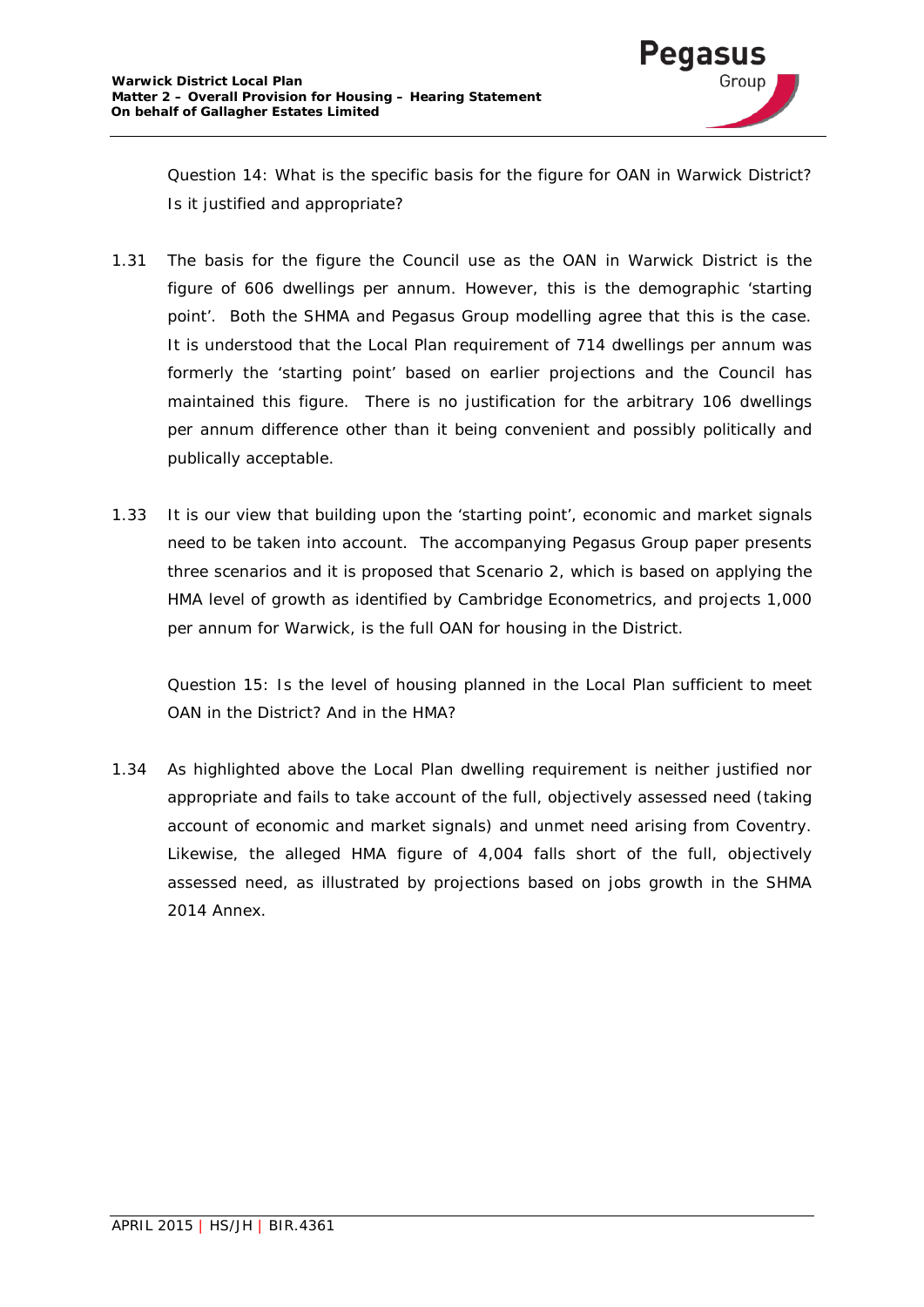

*Question 16: What would be the implications for population change, migration and employment growth?*

1.35 Should the proposed Local Plan requirement be taken forward, there is concern that population levels would reflect longer term policies of restraint and recessionary trends, which could stifle economic growth in the District. In terms of migration, only those with higher incomes (possibly older people less likely to contribute economically to the locality) would be able to migrate into Warwick. The younger indigenous population could be forced to move into more affordable locations to form households. Commuting into the District may increase to fulfil economic labour force requirements. Potentially, due to a shortage of labour force, businesses may choose to locate in other areas where there is a better labour force supply. To conclude, there are number of unsustainable and undesirable consequences that could arise as a result of under-providing dwellings. The Inspector is therefore asked to review alternative evidence within the accompanying paper, which suggests a dwelling requirement that is considered to meet the full, objectively assessed need (Scenario 2).

*Question 17: Is the level of housing planned appropriate? Should it be increased or decreased? If so to what level and on what basis?*

- 1.36 To conclude the level of housing planned is not appropriate and should be increased in order to properly consider economic growth projections broadly consistent with employment land requirements contained within the Local Plan.
- 1.37 It is recommended that Warwick should plan to deliver 1,000 dwellings per annum, which is Scenario 2 of the Pegasus Group paper entitled Identifying the Full, Objectively Assessed Need. A more detailed justification is provided within the accompanying paper.

## *Question 18: Is the plan period to 2029 appropriate? Should it be extended?*

1.38 Paragraph 157, NPPF is clear that Local Plans should be drawn up over an appropriate time scale, preferably a 15 year time horizon. Assuming adoption in early 2016, then a 15 year timeframe will take the Plan to 2031. At present the Plan covers only a 13 year timeframe. This is a matter that was considered by the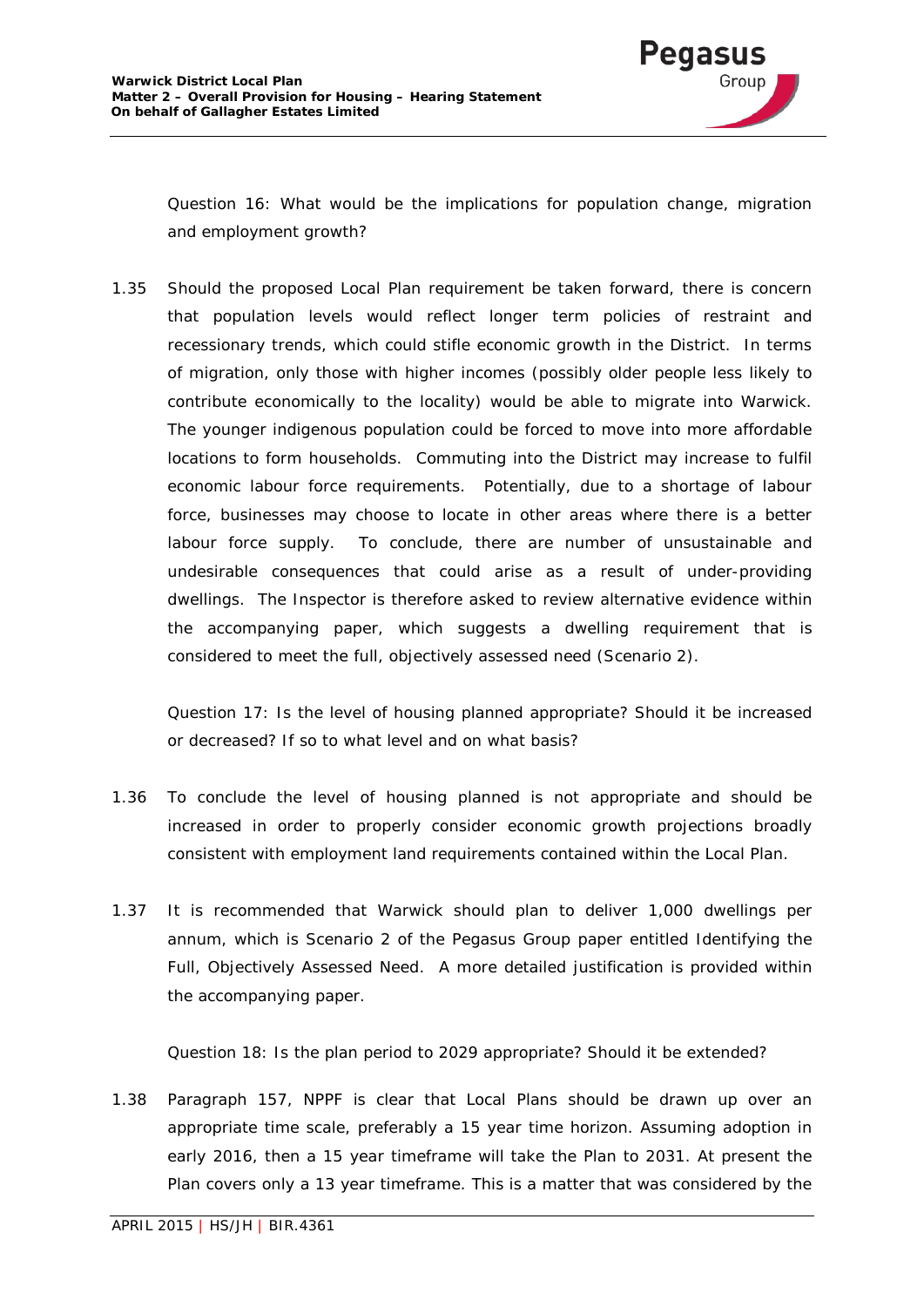

Lichfield District Local Plan Inspector in his Initial Findings (September 2013) whereby Mr Yuille stated:

*"That being so the Plan, which runs to 2028, would only have a 14 year life – rather than the 15 year time horizon which the NPPF indicated would be preferable. The Council should, therefore, consider extending the end date of the Plan to 2029 and making the necessary adjustment to housing numbers." (paragraph 39, Lichfield District Local Plan Inspector Initial Findings, September 2013)*

1.39 In light of the above and given the provisions of the NPPF we do not consider the plan period to be appropriate and can see no justification for failing to extend the plan period to 2031 representing a 15 year timeframe. This allows the Plan to take account of longer time requirements and would be consistent with the role of the Local Plan to plan positively for the development required in the area in accordance with the NPPF.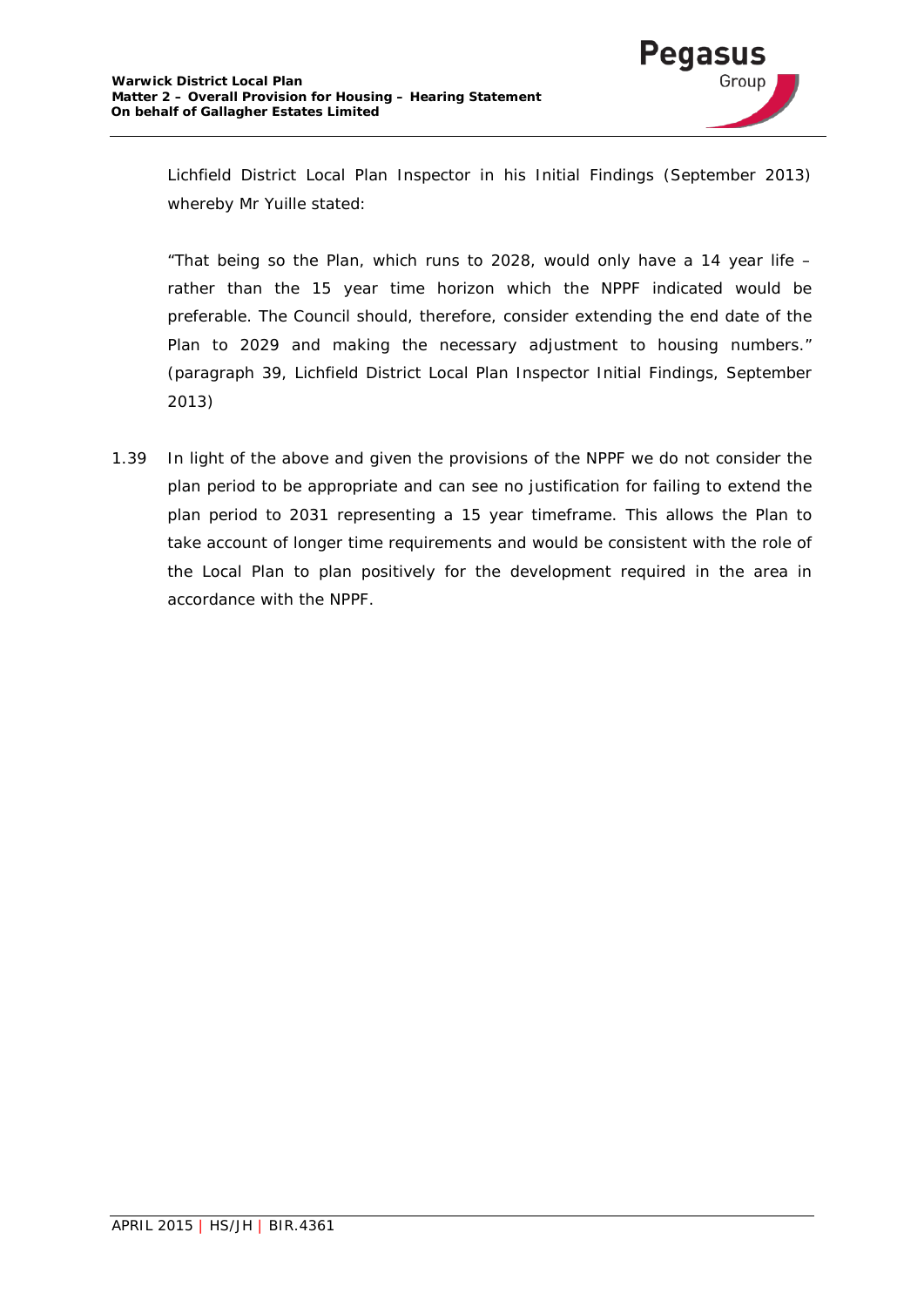April 2015 | BIR.4361



# **IDENTIFYING FULL OBJECTIVELY ASSESSED HOUSING NEEDS**

**WARWICK DISTRICT**

**APRIL 2015**

# Pegasus Group

5 The Priory | London Road | Canwell | Sutton Coldfield | B75 5SH **T** 0121 308 9570 | **F** 0121 323 2215

Birmingham | Bracknell | Bristol | Cambridge | Cirencester | East Midlands | Leeds | London | Manchester

Planning | Environmental | Retail | Urban Design | Energy | Landscape Design | Graphic Design | Consultation | Sustainability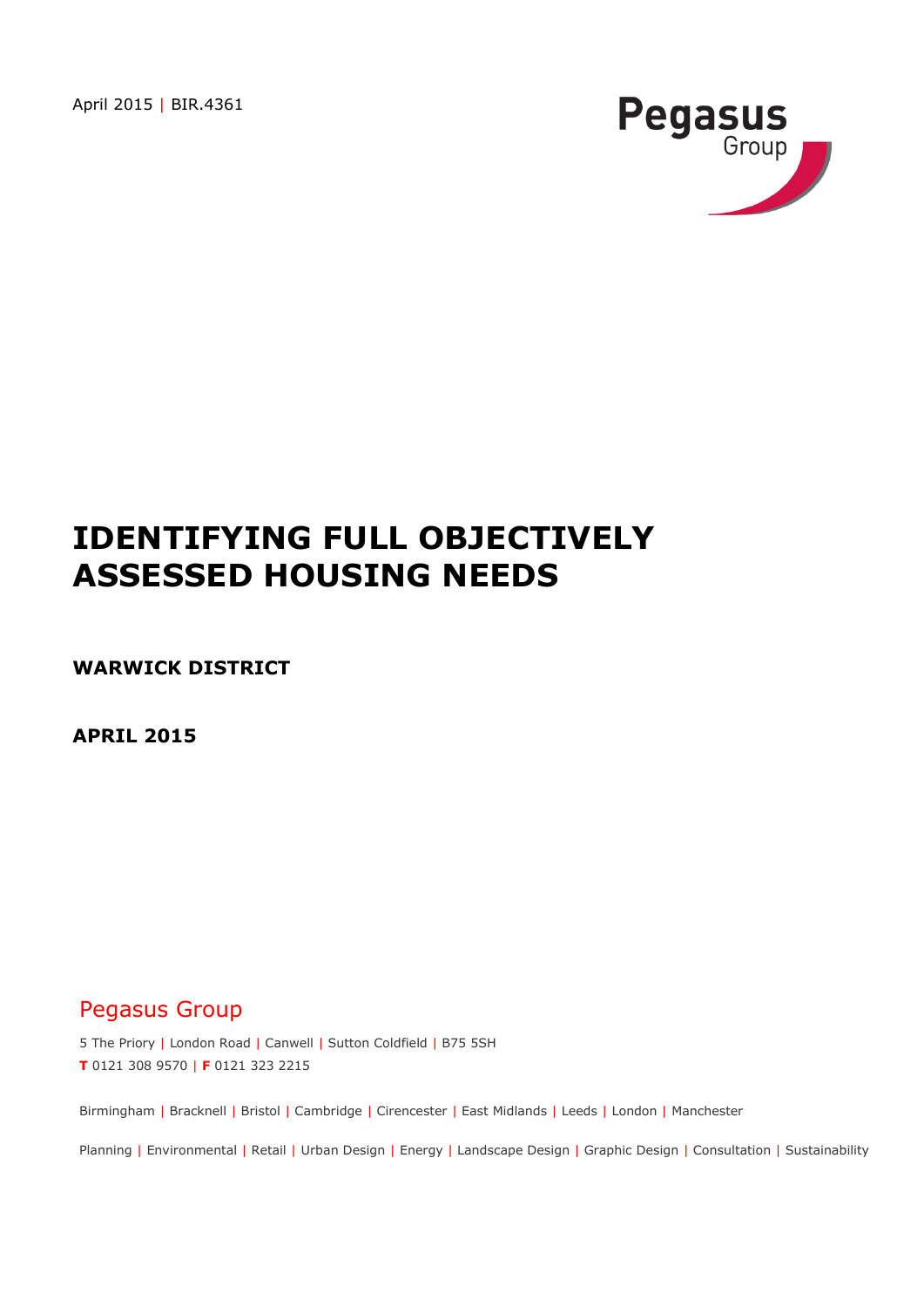

# **CONTENTS**

| Page No |  |
|---------|--|
|         |  |

| 1. | <b>INTRODUCTION</b>                            |               |
|----|------------------------------------------------|---------------|
| 2. | POLICY CONTEXT                                 | $\mathcal{P}$ |
| 3. | DEMOGRAPHIC CONTEXT                            | 5.            |
| 4. | CHELMER POPULATION AND HOUSING MODEL FORECASTS | 14            |
| 5. | MARKET SIGNALS & OTHER FACTORS                 | 26            |
| 6. | <b>CONCLUSIONS</b>                             | 31            |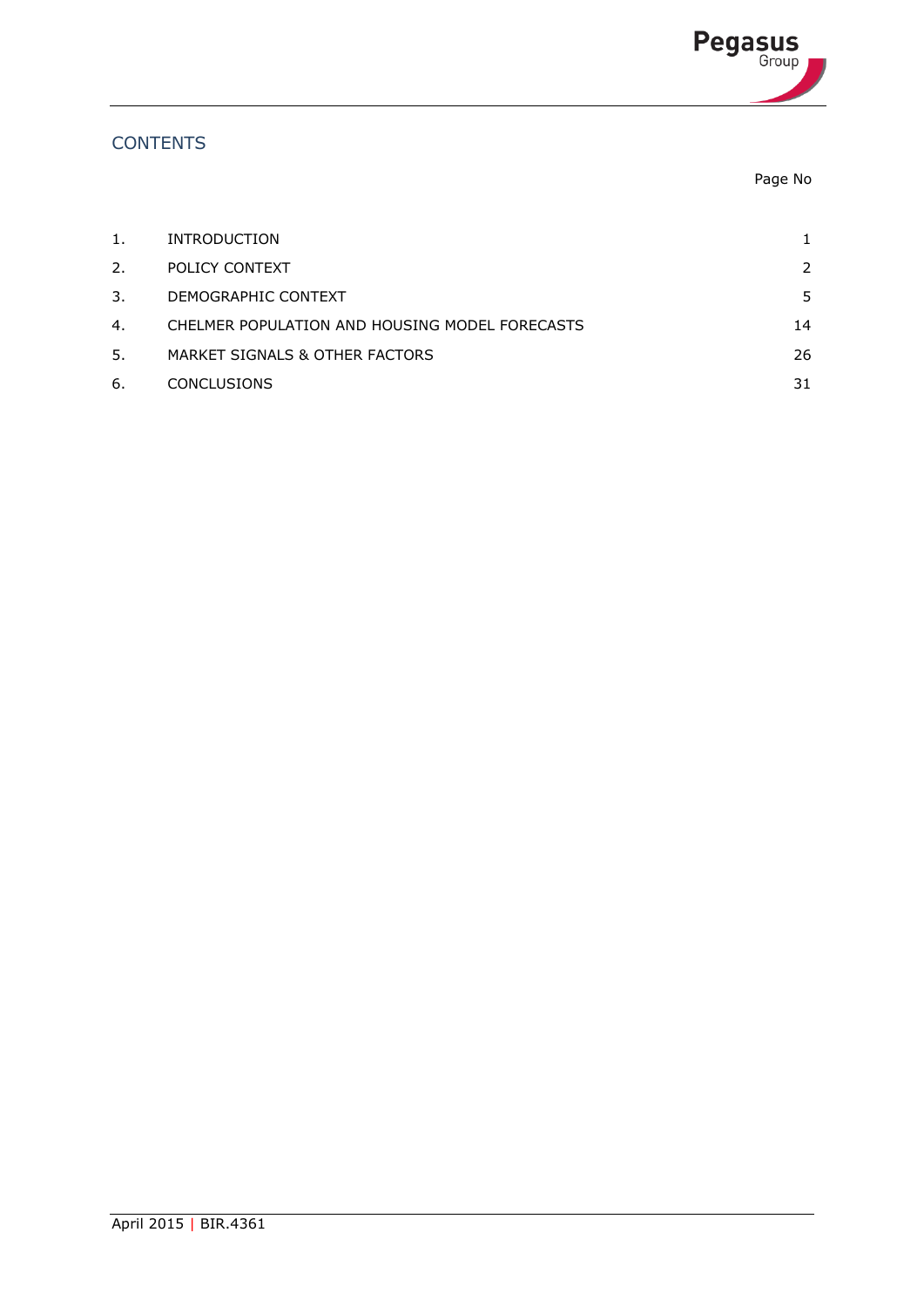

# <span id="page-16-0"></span>1. INTRODUCTION

- 1.1 The purpose of this Paper is to provide evidence to demonstrate the full, objectively assessed need for housing in Warwick District based upon projections generated by the Chelmer Housing and Population Model, which uses a demographic methodology to determine future housing provision. The Chelmer Model also has an economic module that integrates the testing of workplace growth projections. An assessment of market signals and other relevant factors is undertaken to identify if uplift is necessary in order to derive the full, objectively assessed housing need for Warwick.
- 1.2 The Chelmer Model is a variant of official Government projection methodologies which derives household and dwelling projections and was developed by the Population and Housing Research Group at Anglia Polytechnic. It provides the ability to vary inputs and provides a robust and credible basis for predicting household growth and dwelling requirements. The reference period for the projections in this paper is 2011-2031.
- 1.3 This Paper summarises the projections generated by the Chelmer Housing and Population Model and the outputs of the model are included as appendices to this paper.
- 1.4 The paper also provides evidence in relation to the housing needs of the wider Coventry and Warwickshire Housing Market Area (HMA) and of Coventry City. This is important to set the wider, HMA context for the housing needs of the area and to reflect the importance of the housing needs arising in Coventry. Recent case law is clear, though, that the primary duty of the LPA is to assess the needs of the LPA area.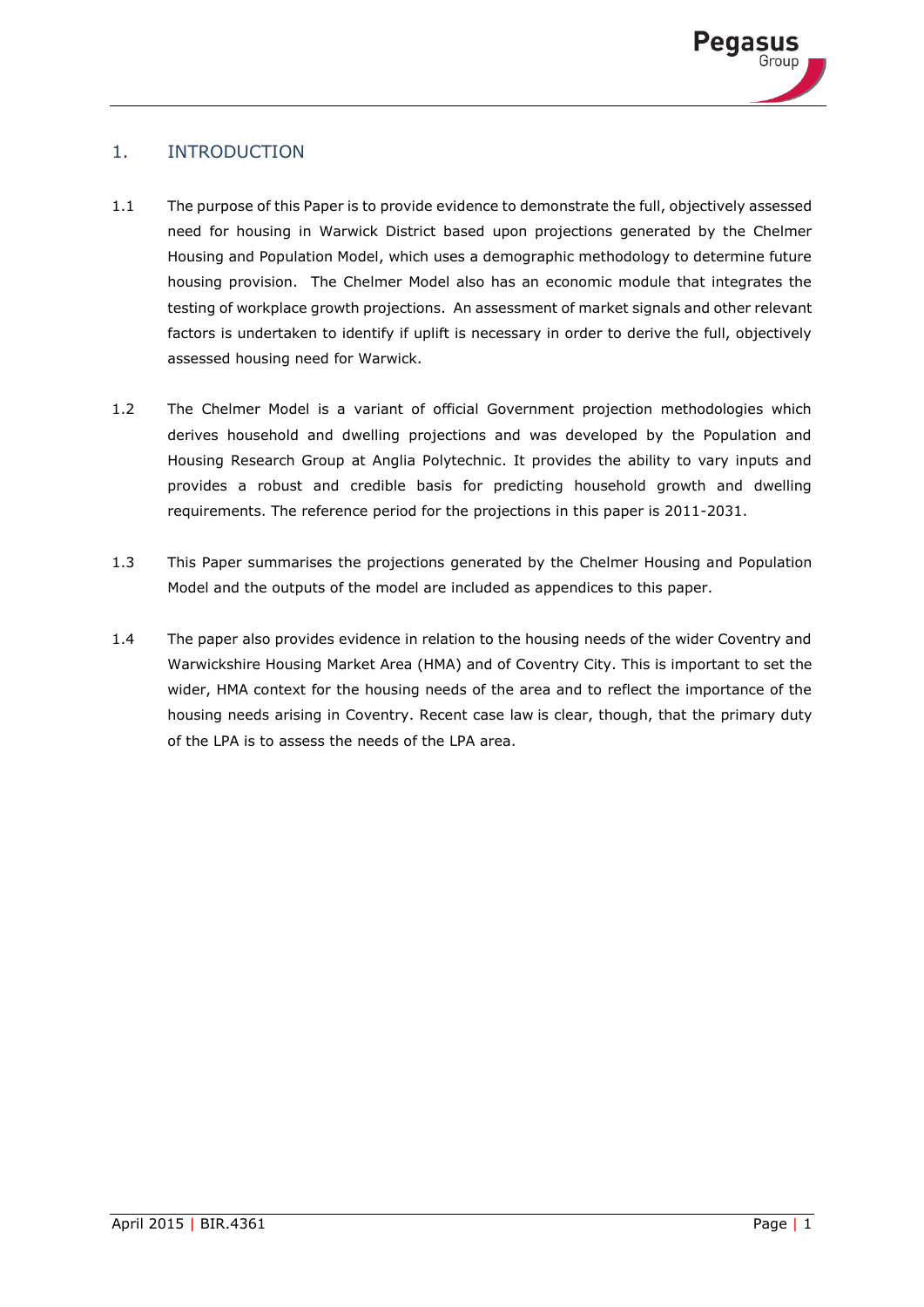# 2. THE POLICY CONTEXT

#### *The National Planning Policy Framework*

- 2.1 The National Planning Policy Framework (the Framework) was published in March 2012 and sets out Government policy including in relation to plan preparation and housing. The Government's imperative to boost significantly the supply of housing is set out clearly in paragraph 47, which requires local planning authorities to ensure their local plans meet the full, objectively assessed needs for market and affordable housing in the housing market area, consistent with the policies set out in the Framework.
- 2.2 In relation to establishing a housing requirement, paragraphs 50, 158, and 159 from the Framework set out a number of matters that should be taken into account. Local Council's should ensure that their assessment of and strategies for housing, employment and other uses are integrated, and they take full account of relevant market and economic signals (paragraph 158). In order to assess full housing needs, there is a need to take into account evidence of current and future demographic trends, market trends and the needs of different groups in the community (paragraph 50). Paragraph 159 explains that this means:
	- Meeting household and population projections, taking account of migration and demographic change.
	- Addressing the need for all types of housing including affordable housing and the needs of different groups in the community.
	- Catering for housing demand and the scale of housing to meet this demand.

#### *Planning Practice Guidance*

- 2.3 On 6 March 2014 the Department for Communities and Local Government (CLG) launched the Planning Practice Guidance (PPG) web-based resource. This was accompanied by a Written Ministerial Statement which included a list of the previous planning practice guidance documents cancelled when the web site was launched.
- 2.4 The PPG seeks to explain further elements set out in the Framework. With respect to the objective assessment of housing need, it makes the following points amongst others:

#### *Housing and economic development needs assessments*

- Household projections provide the starting point of overall housing need (ID 2a-015).
- They may require adjustment, for example to reflect previously suppressed household formation rates due to under-supply and worsening affordability.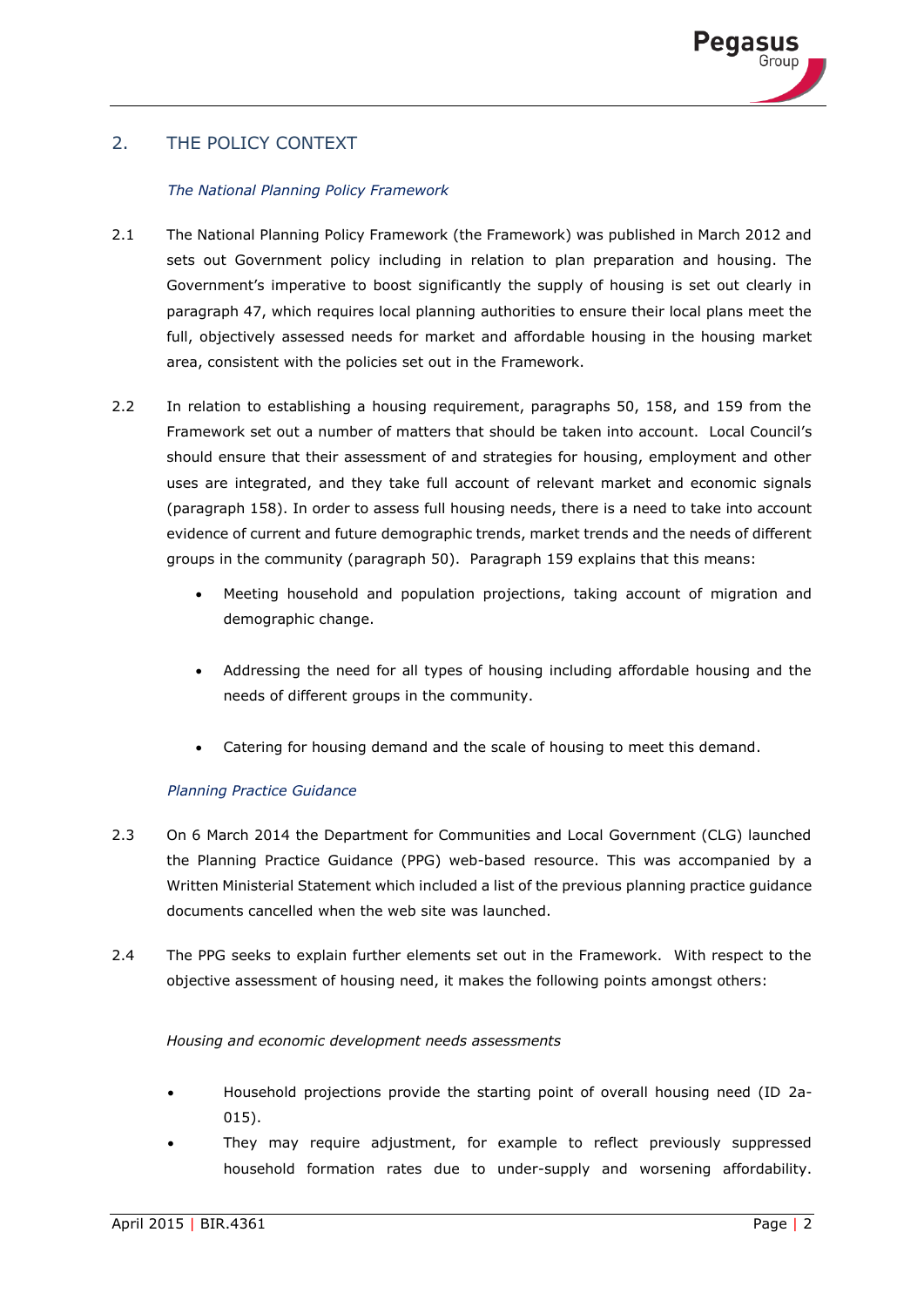

Assessments should therefore reflect the consequences of past under delivery of housing. Importantly, the projections do not reflect unmet housing need and a view should be taken on the extent to which household formation rates are or have been constrained by supply (ID 2a-015).

- It is relevant to take account of labour force supply relative to projected job growth in assessing housing need (ID 2a-018).
- The housing need number suggested by household projections should be adjusted to reflect market signals and other indicators of the balance between supply and demand, and worsening trends will require upward adjustment (ID 2a-019 & 020).
- Affordable housing need must be calculated and then be considered in the context of its likely delivery given the probable percentage to be delivered in market housing led developments. An increase in total housing should be considered where it could help deliver required affordable homes (ID 2a-029).

#### *Planning Advisory Service Technical Advice Note - June 2014*

- 2.5 The Planning Advisory Service (PAS) provides consultancy and peer support, training sessions and online resources to help local authorities understand and respond to planning reform. The PAS is grant funded by the DCLG. Peter Brett Associates (PBA) has prepared an advice note entitled Objectively Assessed Need and Housing Targets (June 2014) on behalf of the PAS, which the PAS state is *"based on existing good practice, our own experience and - most importantly – on the recommendations of planning Inspectors."*
- 2.6 The Advice Note is a welcome summary of policy in the Framework and the guidance set out in PPG. It states that housing needs assessments should start from the CLG household projections, which in turn are based on the ONS population projections (SNNP). However, it goes on to point out that official projections roll forward demographic trends from the past ('the base period') and do not necessarily provide a true picture of future demand, for three main reasons: firstly, the projections might be technically flawed – for example because they are based on out-of-date information; secondly, they do not take account of future change in the external factors that drive demographic change, such as the economy or land supply in neighbouring areas; and, thirdly, they effectively assume that in the past planning met the demand for housing land in full and therefore in places where planning constrained past demand, projections will understate future demand. To overcome these flaws as far as possible, the Note advises projections may be adjusted to produce alternative scenarios.
- 2.7 The Advice Note goes on to state that in accordance with the PPG, market signals should be analysed to see if planning in the past has constrained housing development. Where that was the case, demographic projections will carry forward that under-provision, and therefore should be adjusted upwards. With regard to affordable housing need the Advice Note sets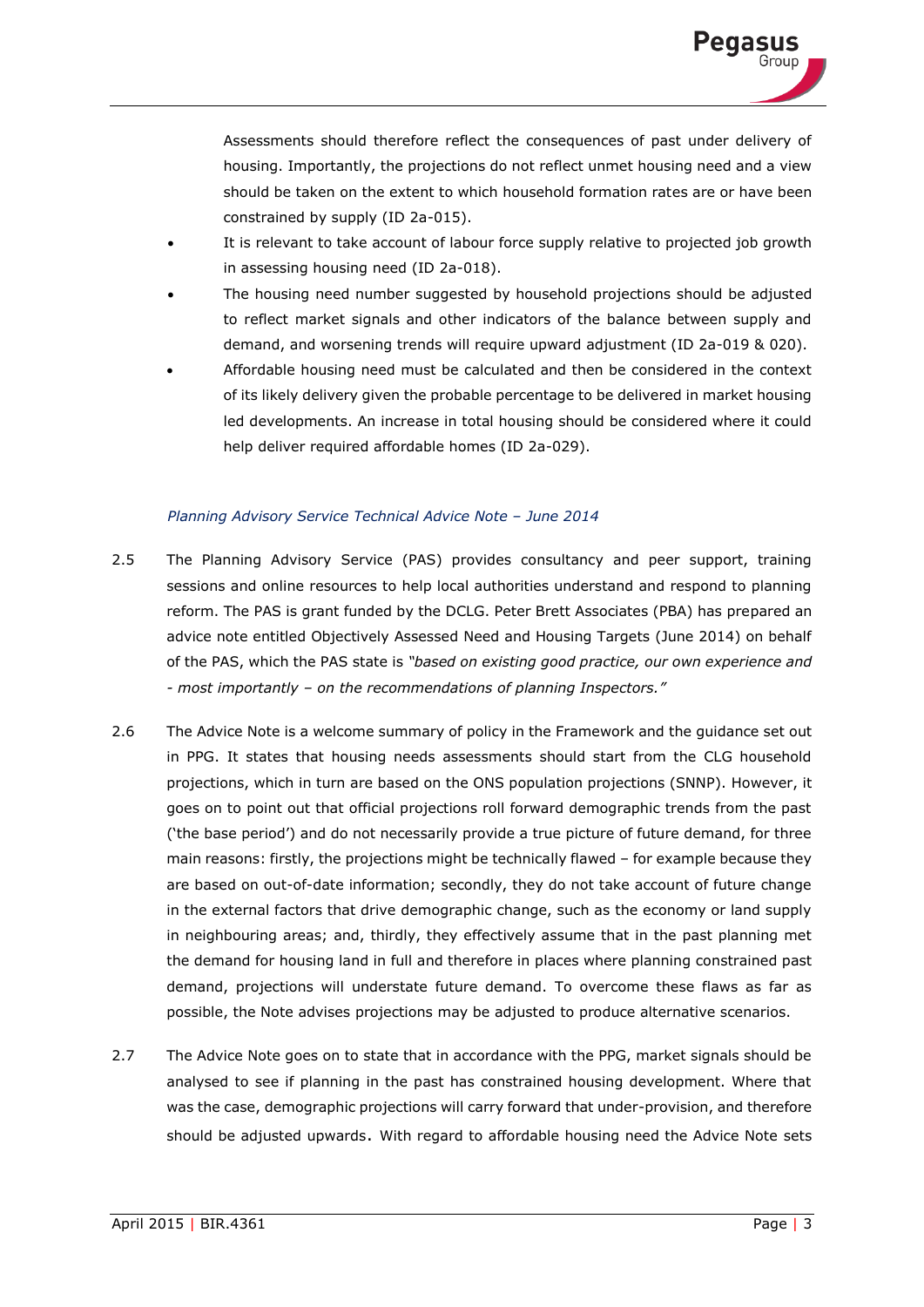

out a fuller explanation of paragraph ID 2a–029, confirming the importance of considering an increase in the total OAN figure to "*meet a reasonable proportion of the affordable need*".

2.8 With regard to the relationship between job growth forecasts and housing need, the Advice Note is clear that future labour market requirements cannot be used to cap demographic projections. In other words, if demographic projections do not provide enough resident workers to fill the expected workplace jobs they should be adjusted upwards until they do. But if the demographic projections provide more workers than are required to fill the expected jobs, they should not be adjusted downwards. The Advice Note states, if both a job-led projection and a trend-led demographic projection have been prepared, the higher of the two resulting housing numbers is the objectively assessed need.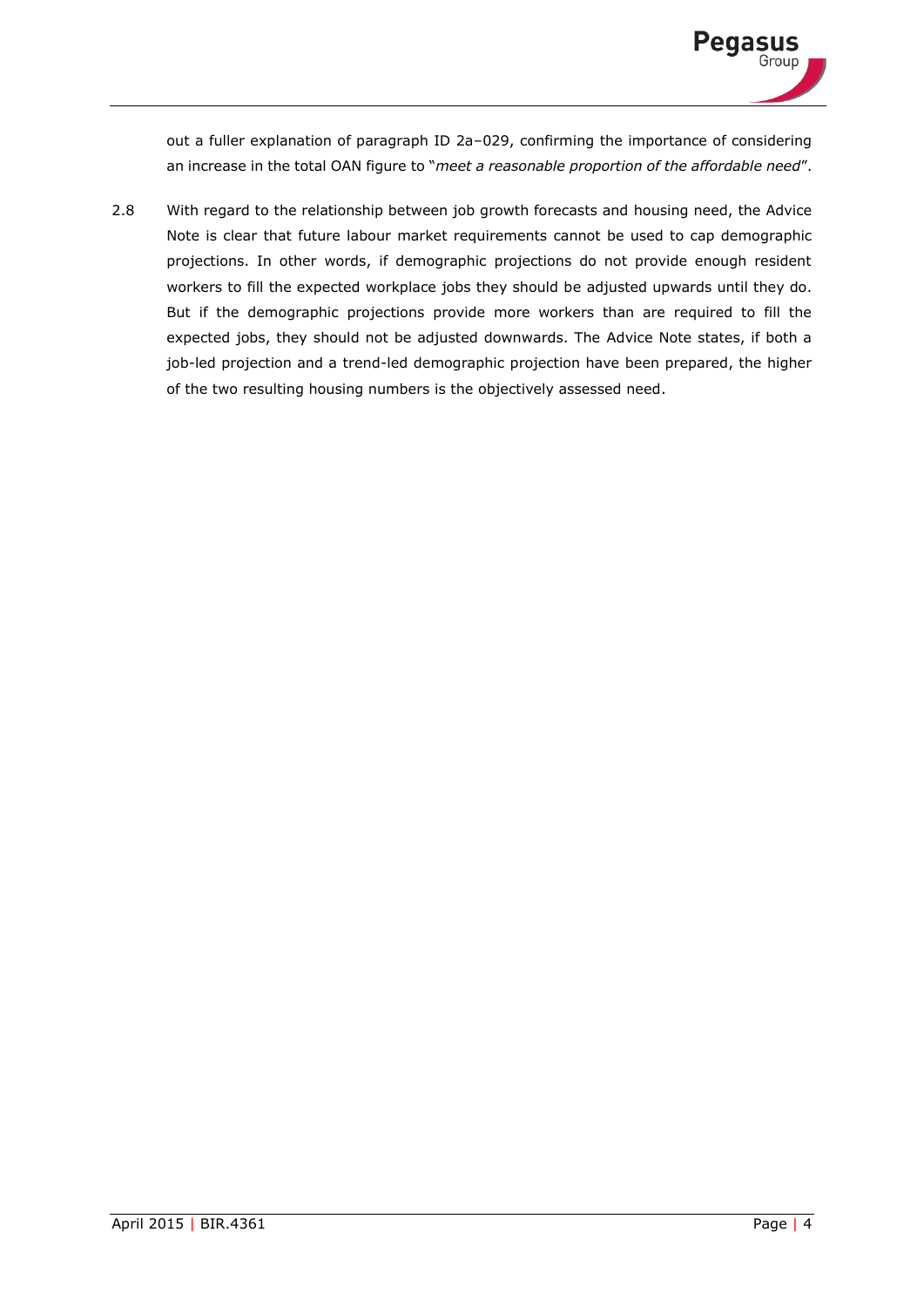

# 3. DEMOGRAPHIC CONTEXT

This chapter presents demographic contextual data (i.e. population, natural change, migration and households) published by ONS and CLG for Warwick District, the wider Coventry and Warwickshire HMA and Coventry City within the period 2011 to 2031 to reflect the 2011 Census and the most up to date population and household projections. Publication of data from the 2011 Census enables projections to be properly calibrated and forms the most up to date and robust evidence.

# Office for National Statistics (ONS) 2012-based Sub-National Population Projections (SNPP)

- 3.1 The most recent SNPP data available is the 2012-based sub-national population projections. These were published by the Government on 29 May 2014. This statistical release projects the population at national and sub-national level over a 25 year period 2012 to 2037. PPG at paragraph ID 2a-017 indicates that account should be taken of the most recent information, including ONS population projections. The 2012 SNPP rebase sub-national projections with the latest available population estimates based on the results from the 2011 Census. Although the projections are therefore robust, they are based largely on trends recorded over the preceding 5 years (2007-2012), including periods of severe recession, and some caution should be used when interpreting modelling based upon them.
- 3.2 As shown in Table 1 below, the 2012-based SNPP for the Coventry and Warwickshire HMA projects an average population growth in the order of 7,510 people per annum between the years 2011 to 2021 (10 years) and 7,070 between the years 2011 to 2031 (20 years). For comparison purposes, earlier SNPP are shown.

|                   | 2010  | 2011  | 2016  | 2021  | 2026    | 2029                     | 2031    |
|-------------------|-------|-------|-------|-------|---------|--------------------------|---------|
| <b>2012 SNPP</b>  | -     | 862.4 | 900.4 | 937.5 | 973.6   | 993.9                    | 1,003.8 |
| 2011 Interim SNPP |       | 863.5 | 910.9 | 955.5 | ۰       | $\overline{\phantom{a}}$ |         |
| <b>2010 SNPP</b>  | 860.6 | 870.4 | 923.6 | 974.0 | 1,022.0 | 1,048.8                  | 1,065.7 |
| <b>2008 SNPP</b>  | 856.3 | 862.8 | 895.2 | 929.0 | 962.6   | 981.3                    | 992.7   |
| <b>2006 SNPP</b>  | 853.0 | 859.7 | 893.1 | 927.7 | 961.0   | 979.3                    | 990.7   |
| 2004 (Rev) SNPP   | 840.4 | 844.0 | 863.3 | 883.3 | 901.9   | -                        |         |

*Table 1: ONS Population Estimates and Projections for Coventry and Warwickshire HMA (000's)*

|                   | $2011 - 2021$     | 2011 - 2031      |
|-------------------|-------------------|------------------|
| 2012 SNPP         | 75,100/7,510 PA   | 141,400/7,070 PA |
| 2011 Interim SNPP | 92,000/9,200 PA   | -                |
| <b>2010 SNPP</b>  | 103,600/10,036 PA | 195,300/9,765 PA |
| 2008 SNPP         | 66,200/6620 PA    | 129,900/6,495 PA |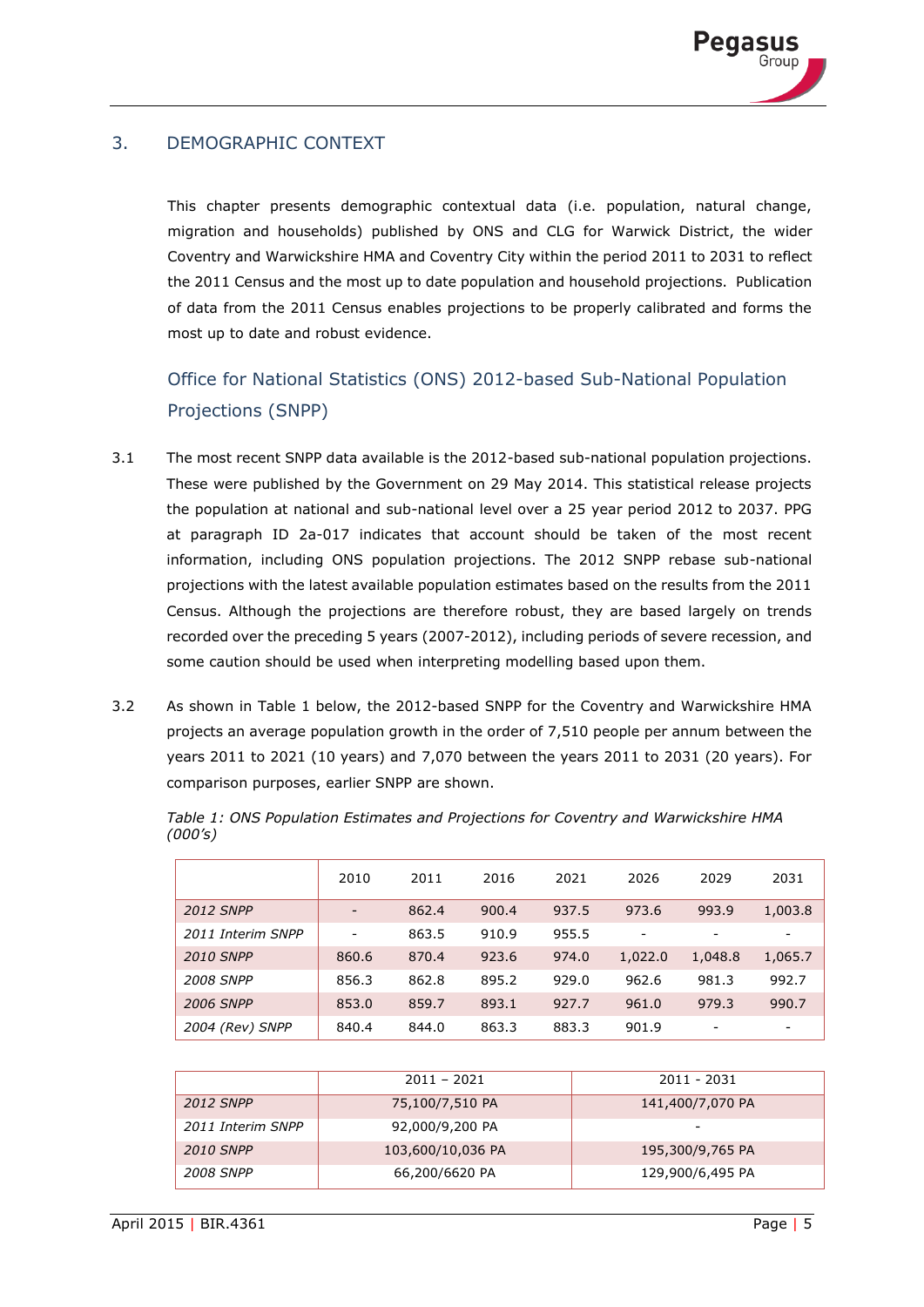| <b>Pegasus</b><br><sup>Group</sup> |  |
|------------------------------------|--|
|                                    |  |

| <b>2006 SNPP</b> | 68,000/6800 PA | 131,000/6,550 PA |
|------------------|----------------|------------------|
| 2004 (Rev) SNPP  | 39,300/3930 PA | -                |

Source: Office for National Statistics

3.3 Table 2 identifies the 2012-based SNPP for Warwick which projects average population growth in the order of 960 people per annum between the years 2011 to 2021 (10 years) and 935 between the years 2011 to 2031 (20 years). For comparison purposes, earlier SNPP are shown.

|                   | 2010                     | 2011  | 2016  | 2021  | 2026                     | 2029                     | 2031                     |
|-------------------|--------------------------|-------|-------|-------|--------------------------|--------------------------|--------------------------|
| <b>2012 SNPP</b>  |                          | 136.0 | 141.1 | 145.6 | 150.2                    | 153.0                    | 154.7                    |
| 2011 Interim SNPP | $\overline{\phantom{0}}$ | 137.7 | 143.0 | 148.7 | $\overline{\phantom{0}}$ | $\overline{\phantom{0}}$ | $\overline{\phantom{a}}$ |
| <b>2010 SNPP</b>  | 137.8                    | 139.1 | 146.3 | 152.8 | 159.4                    | 163.2                    | 165.5                    |
| <b>2008 SNPP</b>  | 141.4                    | 143.0 | 150.3 | 157.1 | 164.0                    | 167.9                    | 170.2                    |
| <b>2006 SNPP</b>  | 140.3                    | 142.1 | 151.1 | 159.8 | 167.8                    | 172.2                    | 174.9                    |
| 2004 (Rev) SNPP   | 140.3                    | 141.9 | 149.6 | 156.8 | 163.1                    | $\qquad \qquad$          |                          |
|                   |                          |       |       |       |                          |                          |                          |

*Table 2: ONS Population Estimates and Projections for Warwick (000's)*

| $\overline{\phantom{a}}$ |                 |                 |
|--------------------------|-----------------|-----------------|
|                          |                 |                 |
|                          | $2011 - 2021$   | 2011 - 2031     |
| <b>2012 SNPP</b>         | 9,600/960 PA    | 18,700/935 PA   |
| 2011 Interim SNPP        | 11,000/1,100 PA |                 |
| <b>2010 SNPP</b>         | 13,700/1,370 PA | 26,400/1,320 PA |
| <b>2008 SNPP</b>         | 14,100/1,410 PA | 27,200/1,360 PA |
| <b>2006 SNPP</b>         | 17,700/1,770 PA | 32,800/1,640 PA |
| 2004 (Rev) SNPP          | 14,900/1,490 PA | -               |

3.4 Finally, in Table 3 below, the 2012-based SNPP for Coventry projects an average population growth in the order of 4,270 people per annum between the years 2011 to 2021 (10 years) and 4,005 between the years 2011 to 2031 (20 years). Again, for comparison purposes, earlier SNPP are shown.

*Table 3: ONS Population Estimates and Projections for Coventry (000's)*

|                   | 2010  | 2011  | 2016  | 2021  | 2026  | 2029  | 2031  |
|-------------------|-------|-------|-------|-------|-------|-------|-------|
| <b>2012 SNPP</b>  | -     | 318.6 | 341.4 | 361.3 | 380.6 | 391.7 | 398.7 |
| 2011 Interim SNPP | -     | 316.9 | 342.7 | 364.3 | -     | ۰     | -     |
| <b>2010 SNPP</b>  | 321.7 | 326.8 | 353.6 | 377.9 | 401.1 | 414.3 | 422.7 |
| <b>2008 SNPP</b>  | 315.2 | 317.6 | 329.0 | 340.8 | 353.2 | 360.3 | 364.6 |
| <b>2006 SNPP</b>  | 312.8 | 314.6 | 323.8 | 333.6 | 343.7 | 349.6 | 353.3 |
| 2004 (Rev) SNPP   | 303.8 | 303.9 | 305.3 | 307.7 | 310.9 |       |       |

|                   | $2011 - 2021$   | 2011 - 2031     |
|-------------------|-----------------|-----------------|
| <b>2012 SNPP</b>  | 42,700/4,270 PA | 80,100/4,005 PA |
| 2011 Interim SNPP | 47,400/4,740 PA |                 |
| <b>2010 SNPP</b>  | 51,100/5,110 PA | 95,900/4,795 PA |
| <b>2008 SNPP</b>  | 23,200/2,320 PA | 47,000/2,350 PA |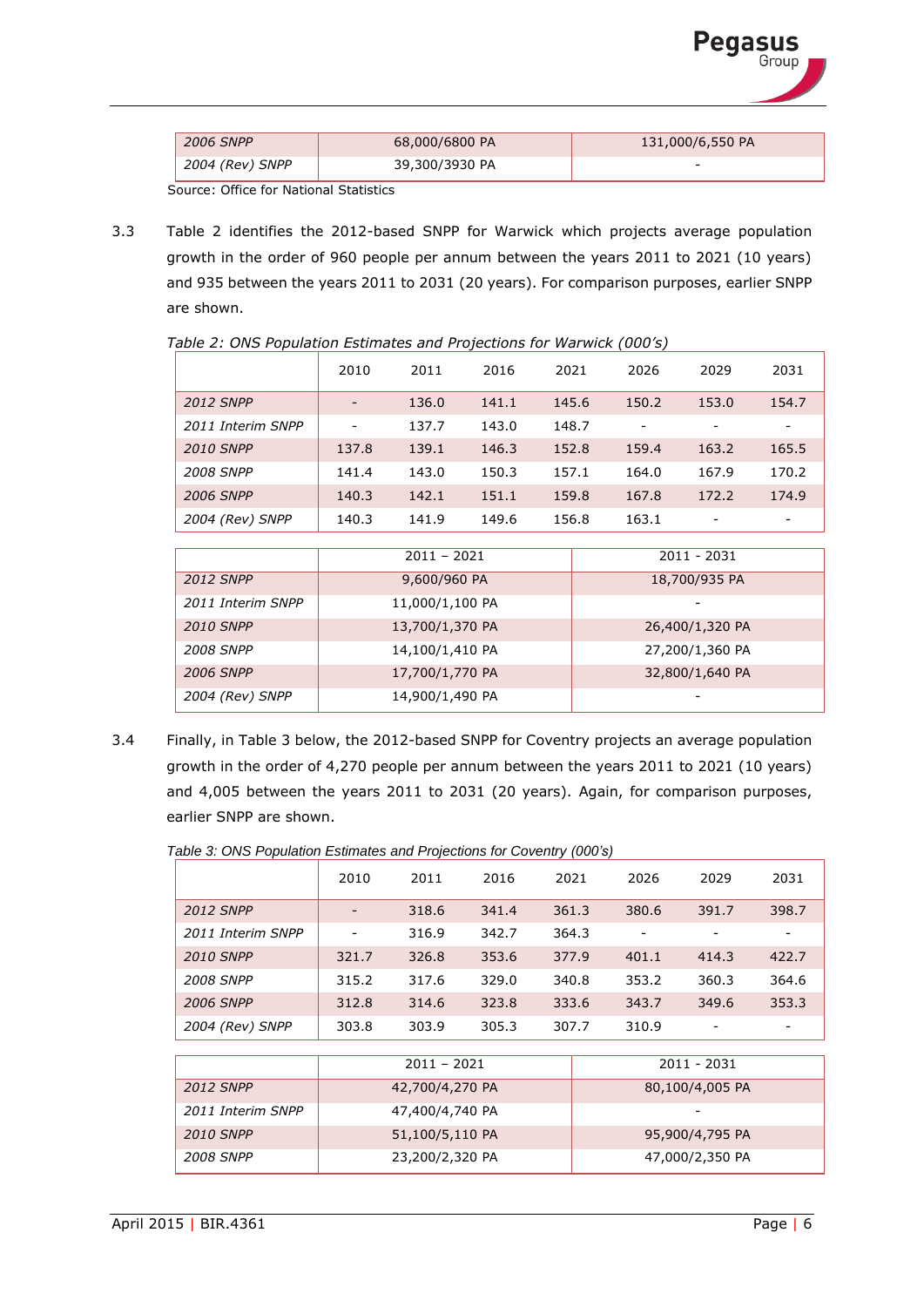

| <b>2006 SNPP</b> | 19,000/1,900 PA | 38,700/1,935 PA |
|------------------|-----------------|-----------------|
| 2004 (Rev) SNPP  | 3,800/380 PA    | $\sim$          |

Source: Office for National Statistics

# ONS Estimates and Projections of Natural Change

- 3.5 Natural change is one of the components of population change. The natural change statistics for the Coventry & Warwickshire HMA (Table 4), Warwick (Table 5), and Coventry (Table 6) show an increasing population over the period 2011 to 2031.
- 3.6 Please note the data for natural change in the table below are given as actual mid-year figures. They are not annual rates.

*Table 4: ONS Natural Change Estimates and Projections for Coventry & Warwickshire HMA (000's)*

|                   | 2010                     | 2011                     | 2016 | 2021 | 2026 | 2029                     | 2031                     |
|-------------------|--------------------------|--------------------------|------|------|------|--------------------------|--------------------------|
| <b>2012 SNPP</b>  | $\overline{\phantom{0}}$ | $\overline{\phantom{0}}$ | 3.9  | 4.0  | 3.8  | 3.3                      | 3.1                      |
| 2011 Interim SNPP | -                        | $\overline{\phantom{0}}$ | 4.2  | 4.2  | -    | ۰                        | $\overline{\phantom{a}}$ |
| <b>2010 SNPP</b>  | $\overline{\phantom{a}}$ | 3.4                      | 4.5  | 4.6  | 4.0  | 3.6                      | 3.4                      |
| <b>2008 SNPP</b>  | 2.9                      | 3.0                      | 3.5  | 3.7  | 3.2  | 2.8                      | 2.6                      |
| <b>2006 SNPP</b>  | 3.0                      | 3.2                      | 3.6  | 3.6  | 3.0  | $\overline{\phantom{a}}$ | 2.4                      |
| 2004 (Rev) SNPP   | 1.5                      | 1.6                      | 1.9  | 1.9  | 1.4  | -                        | $\overline{\phantom{a}}$ |

Source: Office for National Statistics

| Table 5: ONS Natural Change Estimates and Projections for Warwick (000's) |  |  |
|---------------------------------------------------------------------------|--|--|
|                                                                           |  |  |
|                                                                           |  |  |

|                   | 2010                     | 2011                     | 2016 | 2021 | 2026                     | 2029                     | 2031                     |
|-------------------|--------------------------|--------------------------|------|------|--------------------------|--------------------------|--------------------------|
| <b>2012 SNPP</b>  | $\overline{\phantom{0}}$ | $\overline{\phantom{a}}$ | 0.5  | 0.5  | 0.5                      | 0.4                      | 0.4                      |
| 2011 Interim SNPP | $\overline{\phantom{0}}$ | $\overline{\phantom{a}}$ | 0.5  | 0.5  | $\overline{\phantom{a}}$ | ۰                        | $\overline{\phantom{a}}$ |
| <b>2010 SNPP</b>  | $\overline{\phantom{0}}$ | 0.5                      | 0.5  | 0.5  | 0.4                      | 0.4                      | 0.3                      |
| <b>2008 SNPP</b>  | 0.4                      | 0.4                      | 0.5  | 0.6  | 0.5                      | 0.5                      | 0.4                      |
| <b>2006 SNPP</b>  | 0.5                      | 0.6                      | 0.7  | 0.8  | 0.7                      | $\overline{\phantom{a}}$ | 0.6                      |
| 2004 (Rev) SNPP   | 0.3                      | 0.3                      | 0.4  | 0.5  | 0.5                      |                          | $\overline{\phantom{0}}$ |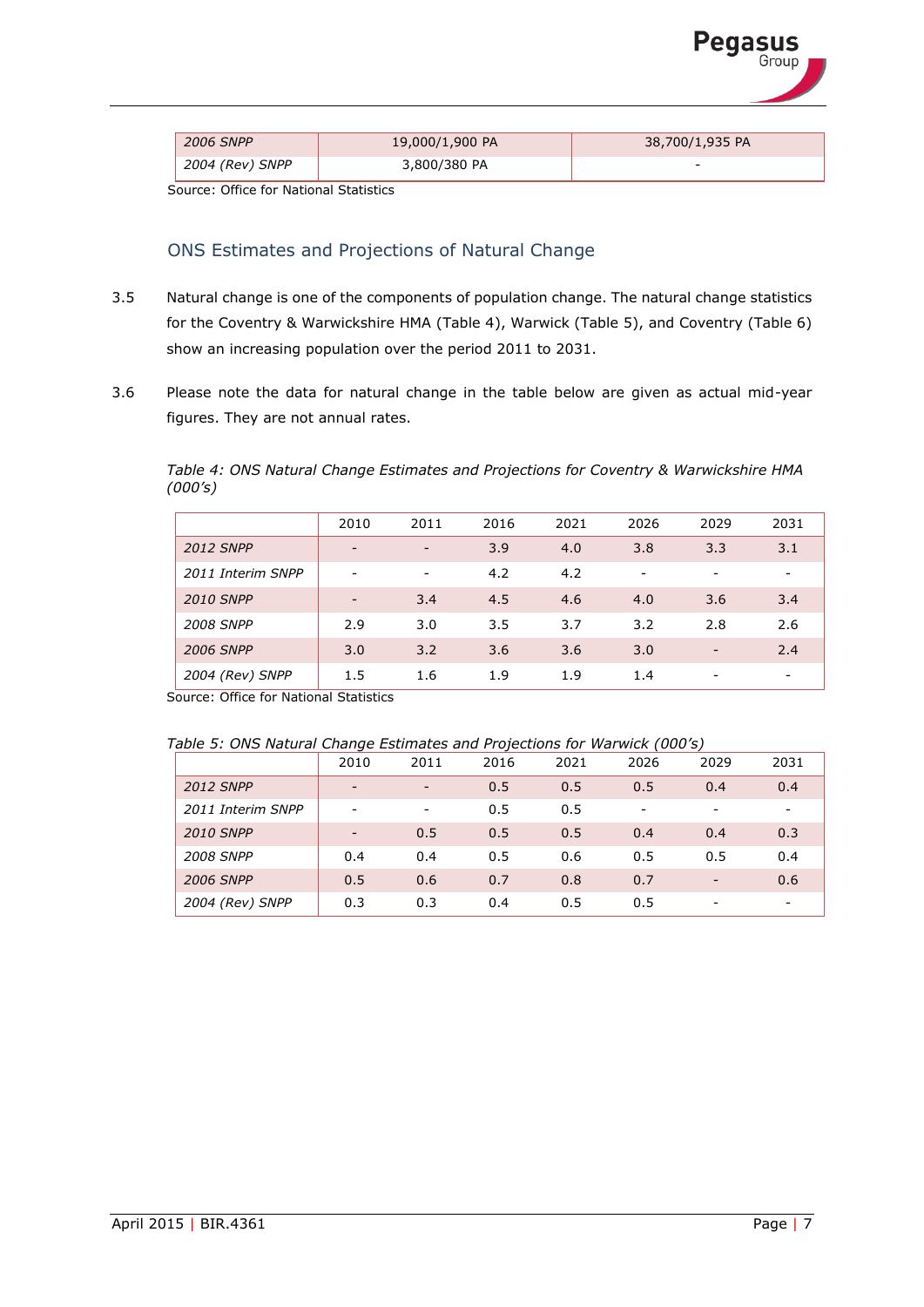|                   | 2010                     | 2011                     | 2016 | 2021 | 2026 | 2029                     | 2031                     |
|-------------------|--------------------------|--------------------------|------|------|------|--------------------------|--------------------------|
| <b>2012 SNPP</b>  | -                        | $\overline{\phantom{0}}$ | 2.7  | 3.0  | 3.1  | 3                        | 3                        |
| 2011 Interim SNPP | -                        | $\overline{\phantom{a}}$ | 2.7  | 3.1  | -    |                          | -                        |
| <b>2010 SNPP</b>  | $\overline{\phantom{0}}$ | 2.2                      | 3.1  | 3.4  | 3.3  | 3.3                      | 3.3                      |
| <b>2008 SNPP</b>  | 1.9                      | 2.0                      | 2.5  | 2.7  | 2.6  | 2.6                      | 2.6                      |
| <b>2006 SNPP</b>  | 1.9                      | 2.1                      | 2.4  | 2.4  | 2.3  | $\overline{\phantom{a}}$ | 2.3                      |
| 2004 (Rev) SNPP   | 1.2                      | 1.2                      | 1.4  | 1.5  | 1.4  |                          | $\overline{\phantom{a}}$ |

*Table 6: ONS Natural Change Estimates and Projections for Coventry (000's)*

# ONS Estimates of Net Migration

3.7 Net migration is one of the inputs of population change. Table 7 identifies levels of net migration since 2001 for the Coventry and Warwickshire HMA as a whole. It should be noted that this data has been revised to take account of the 2011 Census.

|             | Internal Net Mig | International Net Mig | Total Net Mig |
|-------------|------------------|-----------------------|---------------|
| 2001-02     | 1,068            | 2,441                 | 3,509         |
| 2002-03     | 1,526            | 2,756                 | 4,282         |
| 2003-04     | $-7$             | 1,126                 | 1,119         |
| 2004-05     | 745              | 4,430                 | 5,175         |
| 2005-06     | 474              | 6,383                 | 6,857         |
| 2006-07     | $-183$           | 5,634                 | 5,451         |
| 2007-08     | $-146$           | 7,339                 | 7,193         |
| 2008-09     | $-654$           | 4,080                 | 3,426         |
| 2009-10     | $-470$           | 4,829                 | 4,359         |
| 2010-11     | -84              | 5,388                 | 5,304         |
| $2011 - 12$ | $-998$           | 5,058                 | 4,060         |
| 2012-13     | $-1,084$         | 5,425                 | 4,341         |

*Table 7: ONS Revised Estimate of Net Migration in Coventry & Warwickshire HMA*

|                            | Net Mig. Annual Average 2008-2013 | Net Mig. Annual Average 2003-2013 |
|----------------------------|-----------------------------------|-----------------------------------|
| Warwickshire<br><b>HMA</b> | 4,298                             | 4,729                             |

Source: Office for National Statistics

3.8 When examining the annual average figures for the Coventry & Warwickshire HMA, over the past ten years net migration has annually averaged approximately 4,729 people and therefore this has been a key driver for population change in the HMA. More recently, the annual average over the past five years has decreased to 4,298.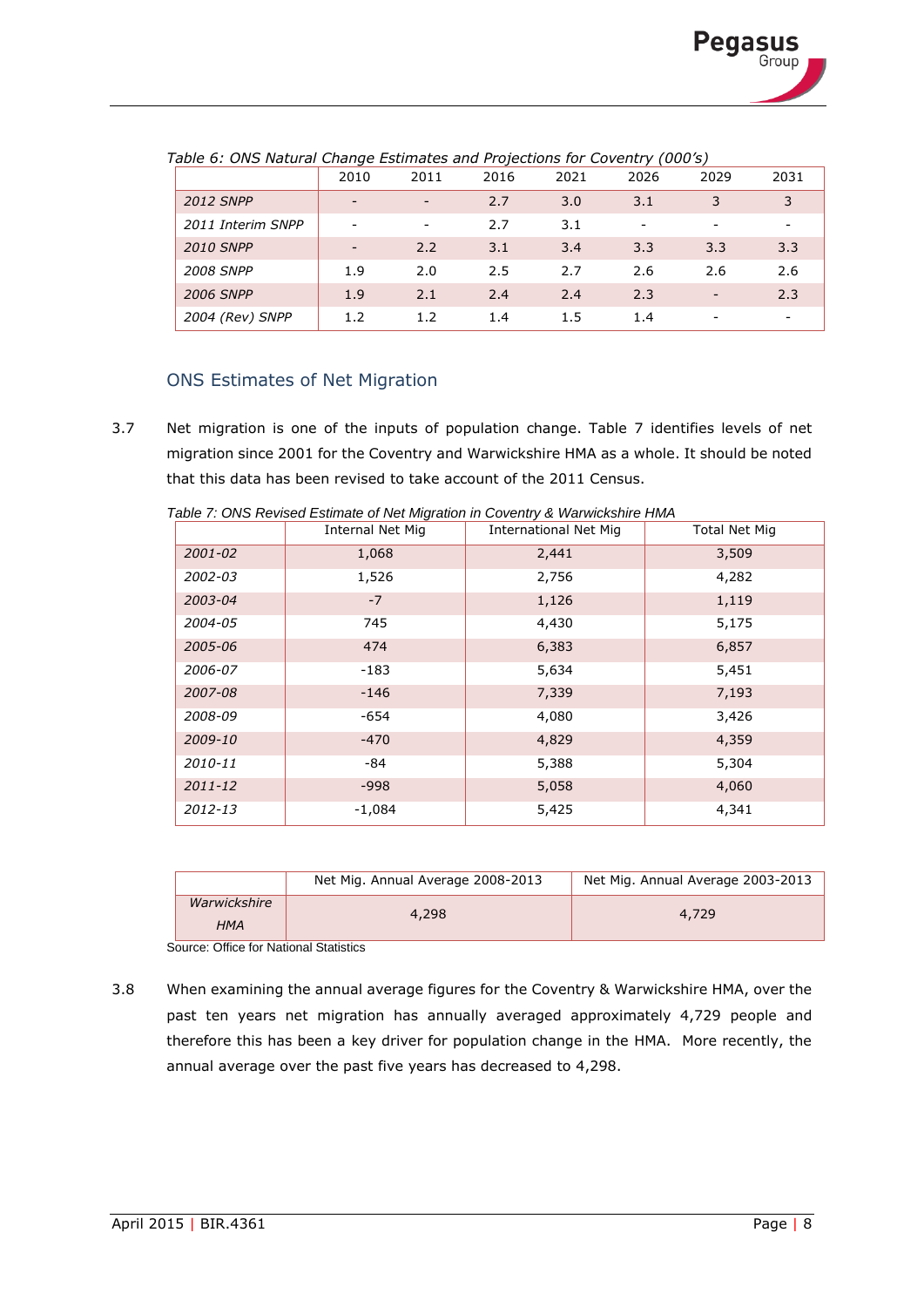

|             | <b>Internal Net Mig</b> | <b>International Net Mig</b> | <b>Total Net Mig</b> |
|-------------|-------------------------|------------------------------|----------------------|
| $2001 - 02$ | 1,634                   | 595                          | 2,229                |
| 2002-03     | 1,859                   | 503                          | 2,362                |
| 2003-04     | 1,702                   | 131                          | 1,833                |
| 2004-05     | 1,051                   | 611                          | 1,662                |
| 2005-06     | 370                     | 428                          | 798                  |
| 2006-07     | 521                     | 204                          | 725                  |
| 2007-08     | $-67$                   | 555                          | 488                  |
| 2008-09     | 388                     | $-18$                        | 370                  |
| 2009-10     | $-322$                  | $-216$                       | $-538$               |
| 2010-11     | $-742$                  | $-139$                       | $-881$               |
| $2011 - 12$ | 302                     | 68                           | 370                  |
| 2012-13     | $-597$                  | 50                           | $-547$               |

| Table 8: ONS Revised Estimate of Net Migration in Warwick |  |
|-----------------------------------------------------------|--|
|-----------------------------------------------------------|--|

|         | Net Mig. Annual Average 2008-2013 | Net Mig. Annual Average 2003-2013 |
|---------|-----------------------------------|-----------------------------------|
| Warwick | $-245$                            | 428                               |

3.9 Table 8 shows that the annual average figures for Warwick over the past ten years net migration has annually averaged approximately 428 people and therefore this has been a key driver for population change in the Warwick. More recently, the annual average over the past five years has decreased to -245.

|             | <b>Internal Net Mig</b> | <b>International Net Mig</b> | Total Net Mig |
|-------------|-------------------------|------------------------------|---------------|
| 2001-02     | $-2,566$                | 1,887                        | $-679$        |
| 2002-03     | $-1,899$                | 2,109                        | 210           |
| 2003-04     | $-2,861$                | 1,005                        | $-1,856$      |
| 2004-05     | $-2,280$                | 3,093                        | 813           |
| 2005-06     | $-1,732$                | 3,825                        | 2,093         |
| 2006-07     | $-2,775$                | 4,206                        | 1,431         |
| 2007-08     | $-1,487$                | 4,994                        | 3,507         |
| 2008-09     | $-1,355$                | 3,376                        | 2,021         |
| 2009-10     | $-946$                  | 4,668                        | 3,722         |
| 2010-11     | $-774$                  | 5,206                        | 4,432         |
| $2011 - 12$ | $-992$                  | 5,116                        | 4,124         |
| 2012-13     | -596                    | 5,359                        | 4,763         |

*Table 9: ONS Revised Estimate of Net Migration in Coventry*

|          | Net Mig. Annual Average 2008-2013 | Net Mig. Annual Average 2003-2013 |
|----------|-----------------------------------|-----------------------------------|
| Coventry | 3,812                             | 2,505                             |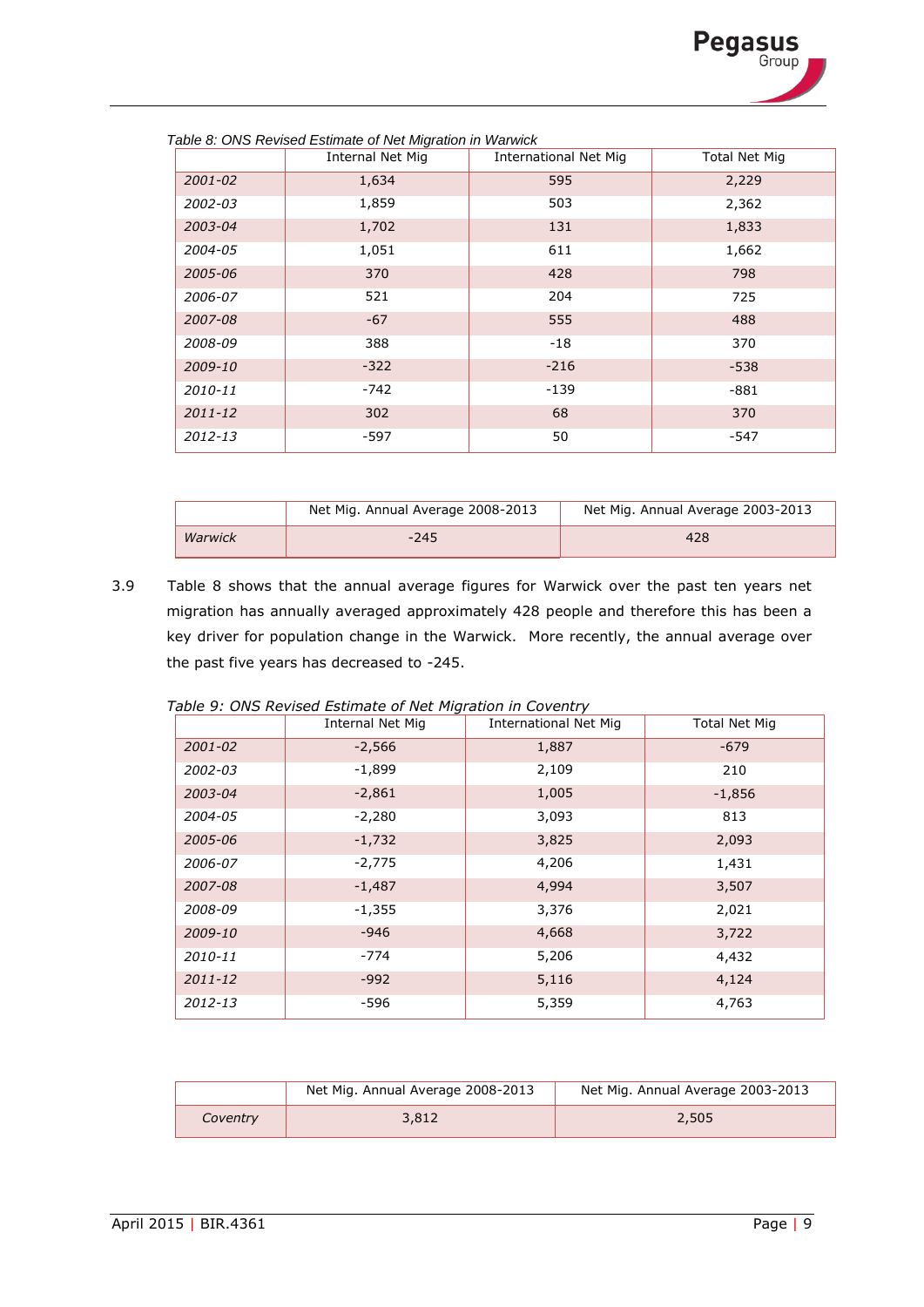

3.10 Table 9 shows that the annual average figures for Coventry over the past ten years net migration has annually averaged approximately 2,505 people and therefore this has been a key driver for population change in the City. More recently, the annual average over the past five years has significantly increased to 3,812.

# ONS Projections of Net Migration

- 3.11 Migration projections, which form part of the SNPP, are calculated using migration propensities by age from one area to another. The data is summarised in Tables 10, 11 and 12.
- 3.12 Please note the data in the tables below are given as actual mid-year figures.
- 3.13 Table 10 identifies that if recent propensities are to be maintained within the Coventry & Warwickshire HMA, according to the 2012 SNPP annual net migration will increase and reach levels of over 4,000 people per annum from 2016, and decrease thereafter.

|                   | וווכאזוח אויות אוווכאזווויות ווא |      |      |      |                          |      |                          |
|-------------------|----------------------------------|------|------|------|--------------------------|------|--------------------------|
|                   | 2010                             | 2011 | 2016 | 2021 | 2026                     | 2029 | 2031                     |
| <b>2012 SNPP</b>  | -                                | -    | 4.0  | 3.3  | 3.3                      | 3.3  | 3.1                      |
| 2011 Interim SNPP | -                                | ۰    | 5.1  | 4.6  | $\overline{\phantom{0}}$ | -    | $\overline{\phantom{a}}$ |
| <b>2010 SNPP</b>  |                                  | 6.1  | 5.9  | 5.3  | 5.2                      | 5.1  | 4.9                      |
| <b>2008 SNPP</b>  | 3.7                              | 3.5  | 3.1  | 3.1  | 3.4                      | 3.1  | 3.0                      |
| <b>2006 SNPP</b>  | 3.6                              | 3.5  | 3.3  | 3.3  | 3.4                      | 3.3  | 3.3                      |
| 2004 (Rev) SNPP   | 2.0                              | 2.0  | 2.0  | 2.1  | 2.2                      | 2.1  | -                        |

*Table 10: ONS Migration Estimates and Projections (Annual Figures) Coventry & Warwickshire HMA (000's)*

Source: Office for National Statistics

3.14 Table 11 identifies that if recent propensities are to be maintained within Warwick, according to the 2012 SNPP annual net migration will increase and reach levels of over 500 people per annum from 2016, which dip in 2021 and then maintain 500 thereafter.

*Table 11: ONS Migration Estimates and Projections (Annual Figures) Warwick (000's)*

|                   | 2010                     | 2011 | 2016 | ----<br>2021 | 2026 | $\overline{\phantom{a}}$<br>2029 | 2031            |
|-------------------|--------------------------|------|------|--------------|------|----------------------------------|-----------------|
| <b>2012 SNPP</b>  | $\overline{\phantom{0}}$ | -    | 0.5  | 0.4          | 0.5  | 0.5                              | 0.5             |
| 2011 Interim SNPP |                          |      | 0.7  | 0.6          |      |                                  |                 |
| <b>2010 SNPP</b>  | $\overline{\phantom{0}}$ | 0.8  | 0.8  | 0.7          | 0.8  | 0.8                              | 0.8             |
| <b>2008 SNPP</b>  | 1.2                      | 1.2  | 0.9  | 0.7          | 0.8  | 0.8                              | 0.7             |
| <b>2006 SNPP</b>  | 1.4                      | 1.3  | 1.1  | 0.9          | 0.8  | 0.7                              | 0.7             |
| 2004 (Rev) SNPP   | 1.3                      | 1.2  | 1.0  | 0.9          | 0.8  | 0.7                              | $\qquad \qquad$ |

Source: Office for National Statistics

3.15 Table 12 identifies that if recent propensities are to be maintained within Coventry, according to the 2012 SNPP annual net migration will achieve 1,900 people per annum at 2016 and decrease thereafter.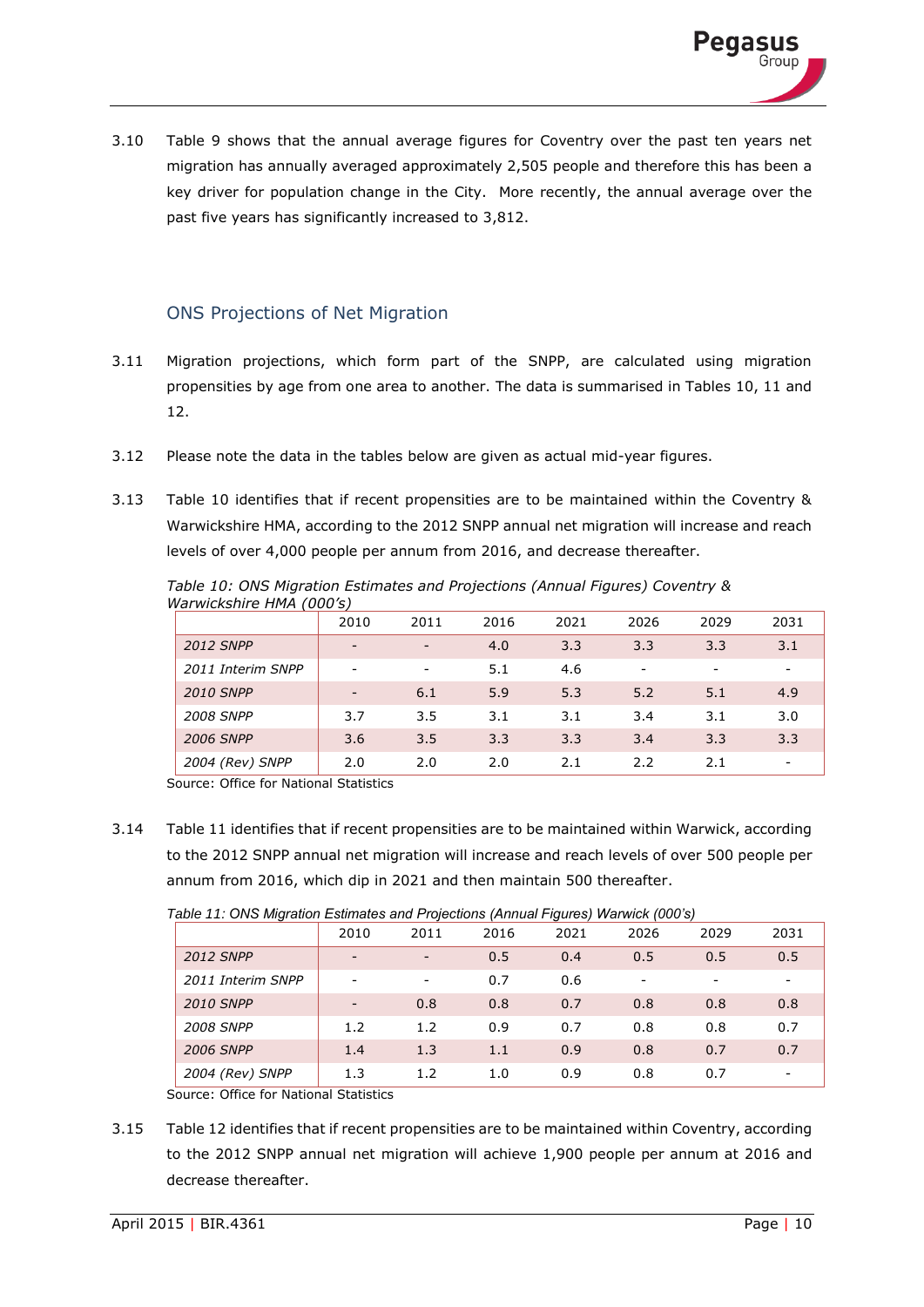

|                   |                          |                          |        |        | $.9 - 0.00$ |                          |                          |
|-------------------|--------------------------|--------------------------|--------|--------|-------------|--------------------------|--------------------------|
|                   | 2010                     | 2011                     | 2016   | 2021   | 2026        | 2029                     | 2031                     |
| <b>2012 SNPP</b>  | $\overline{\phantom{0}}$ | Ξ.                       | 1.9    | 0.8    | 0.8         | 0.6                      | 0.4                      |
| 2011 Interim SNPP | -                        | $\overline{\phantom{0}}$ | 2.0    | 1.1    | -           | $\overline{\phantom{a}}$ | $\overline{\phantom{a}}$ |
| <b>2010 SNPP</b>  | $\overline{\phantom{0}}$ | 2.8                      | 2.1    | 1.3    | 1.2         | 1.0                      | 0.9                      |
| <b>2008 SNPP</b>  | 0.6                      | 0.4                      | $-0.1$ | $-0.3$ | $-0.1$      | $-0.4$                   | $-0.5$                   |
| <b>2006 SNPP</b>  | $-0.1$                   | $-0.2$                   | $-0.4$ | $-0.4$ | $-0.3$      | $-0.4$                   | $-0.4$                   |
| 2004 (Rev) SNPP   | $-1.1$                   | $-1.1$                   | $-1.1$ | $-0.9$ | $-0.7$      | $-0.8$                   | $\overline{\phantom{a}}$ |

*Table 12: ONS Migration Estimates and Projections (Annual Figures) Coventry (000's)*

Source: Office for National Statistics

# Communities and Local Government (CLG) 2012-based Sub-National Household Projections (SNHP)

- 3.16 The most recent SNHP data available is the 2012-based Sub-national Household Projections. These were published by the Government on 27<sup>th</sup> February 2015. The PPG at paragraph ID 2a-015 is clear these should provide the starting point in assessing overall housing need. The household projections are produced by applying projected household representative rates to the population projections, in this instance the ONS 2012-based interim sub-national population projections.
- 3.17 The 2012-based household projections cover the period up to 2037. The projected household representative rates applied to the population projections will reflect trends which occurred in the severe recession and as such it can be argued that they are unduly influenced by these extreme events.
- 3.18 The Methodology Report produced by CLG accompanying the 2012-based SNHP sets out that the methodology used for these projections follows previous projections (2011 interim and 2008-based SNHPs). For the 2011-based interim SNHP some changes needed to be made to the methodology in order to incorporate information from the 2011 Census. The Methodology Report indicates that, at the present time, results from the 2011 Census show that the previous projections were overestimating the rate of household formation and that household formation rates, particularly for the younger population, have fallen since the results of the 2001 Census. Since then, further information from the Census 2011 has become available and has been incorporated into the 2012-based projections where possible, building on the approach used for the 2011-based interim projections.
- 3.19 The 2012-based SNHP for the Coventry & Warwickshire HMA projects an average growth of 3,950 households per annum between 2011 and 2031 (20 years). Table 13 below provides a comparison between the household projections published in past series.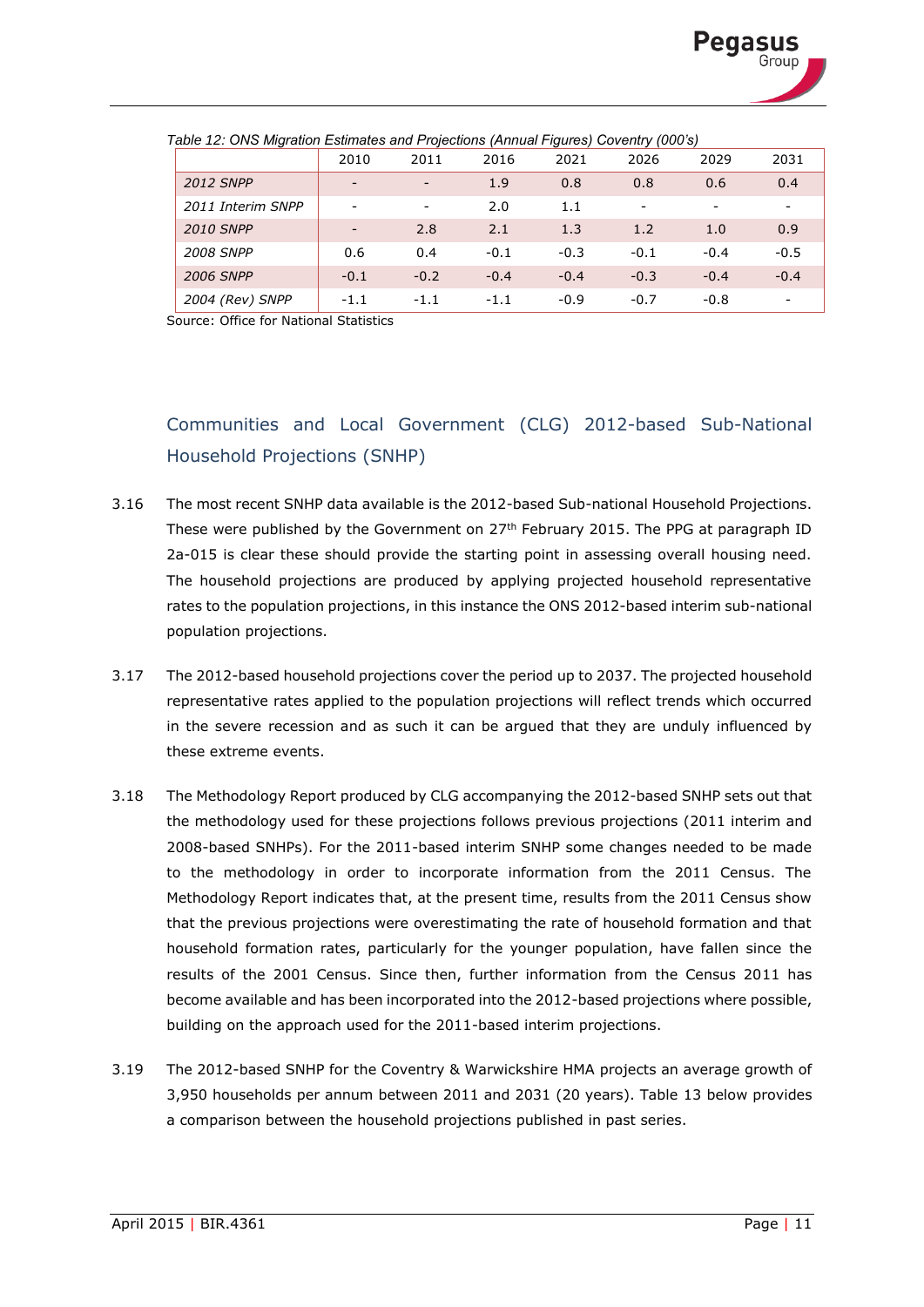- 3.20 Table 14 shows that between 2011 and 2031 (20 years) for Warwick the 2012-based SNHP projects an average growth of 550 households per annum. The table again shows the comparison between the household projections published in past series.
- 3.21 For Coventry the 2012-based SNHP projects an average growth of 1,900 households per annum between 2011 and 2031 (20 years). Table 15 shows the comparison between the household projections published in past series.

*Table 13: CLG Household Estimates and Projections for Coventry & Warwickshire HMA (000's)*

|                   | 200 | 2010           | 2011 | 2016 | 2021 | 2026 | 2029 | 2031                     |
|-------------------|-----|----------------|------|------|------|------|------|--------------------------|
| <b>2012 SNHP</b>  | 332 | 357            | 360  | 379  | 400  | 420  | 431  | 439                      |
| 2011 Interim SNHP | 333 | $\overline{a}$ | 360  | 381  | 400  | -    |      | -                        |
| <b>2008 SNHP</b>  | 333 | 362            | 365  | 385  | 406  | 425  | 436  | 444                      |
| <b>2006 SNHP</b>  | 333 | $\overline{a}$ | 369  | 390  | 411  | 431  | ۰    | 449                      |
| 2004 (Rev) SNHP   | 333 | 362            | 365  | 382  | 399  | 413  | 420  | $\overline{\phantom{0}}$ |

|                   | 2011 - 2021     | 2011 - 2031     |
|-------------------|-----------------|-----------------|
| <b>2012 SNHP</b>  | 40,000/4,000 PA | 79,000/3,950 PA |
| 2011 Interim SNHP | 40,000/4,000 PA |                 |
| <b>2008 SNHP</b>  | 41,000/4,100 PA | 79,000/3,950 PA |
| 2006 SNHP         | 42,000/4,200 PA | 80,000/4,000 PA |
| 2004 (Rev) SNHP   | 34,000/3,400 PA |                 |

Source: Communities and Local Government

|  |  |  | Table 14: CLG Household Estimates and Projections for Warwick (000's) |  |  |
|--|--|--|-----------------------------------------------------------------------|--|--|
|  |  |  |                                                                       |  |  |

|                             | 2001 | 2010 | 2011 | 2016 | 2021 | 2026 | 2029 | 2031                     |
|-----------------------------|------|------|------|------|------|------|------|--------------------------|
| <b>2012 SNHP</b>            | 53   | 59   | 59   | 61   | 64   | 67   | 69   | 70                       |
| 2011 Interim<br><b>SNHP</b> | 53   | -    | 59   | 62   | 65   | -    |      | $\overline{\phantom{a}}$ |
| <b>2008 SNHP</b>            | 53   | 62   | 62   | 66   | 71   | 76   | 78   | 79                       |
| <b>2006 SNHP</b>            | 53   | -    | 63   | 68   | 73   | 77   | -    | 81                       |
| 2004 (Rev) SNHP             | 53   | 62   | 63   | 68   | 72   | 76   | 79   | $\overline{\phantom{a}}$ |

|                   | 2011 - 2021     | 2011 - 2031   |
|-------------------|-----------------|---------------|
| <b>2012 SNHP</b>  | 5,000/500 PA    | 11,000/550 PA |
| 2011 Interim SNHP | 6,000/600 PA    |               |
| <b>2008 SNHP</b>  | 9,000/900 PA    | 17,000/850 PA |
| 2006 SNHP         | 10,000/1,000 PA | 18,000/900 PA |
| 2004 (Rev) SNHP   | 9,000/900 PA    |               |

Source: Communities and Local Government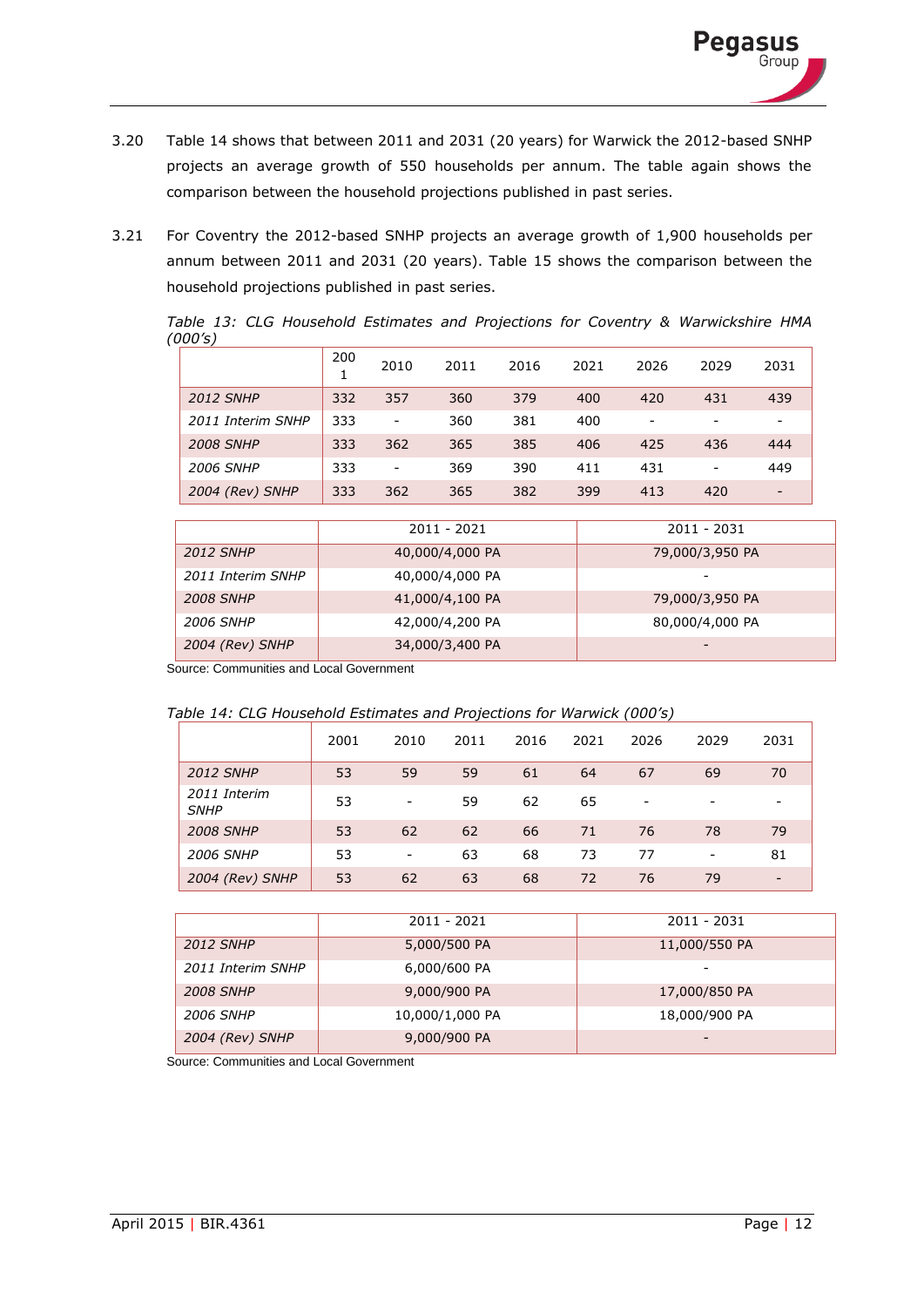| Table 15: CLG Household Estimates and Projections for Coventry (000's) |
|------------------------------------------------------------------------|
|                                                                        |

|                   | 2001 | 2010                         | 2011 | 2016 | 2021 | 2026 | 2029                     | 2031                     |
|-------------------|------|------------------------------|------|------|------|------|--------------------------|--------------------------|
| <b>2012 SNHP</b>  | 121  | 127                          | 128  | 138  | 148  | 157  | 162                      | 166                      |
| 2011 Interim SNHP | 122  | $\qquad \qquad \blacksquare$ | 129  | 138  | 146  | -    |                          | -                        |
| <b>2008 SNHP</b>  | 122  | 129                          | 130  | 136  | 143  | 148  | 152                      | 155                      |
| <b>2006 SNHP</b>  | 122  | -                            | 133  | 139  | 145  | 151  | $\overline{\phantom{a}}$ | 157                      |
| 2004 (Rev) SNHP   | 122  | 129                          | 130  | 133  | 137  | 140  | 142                      | $\overline{\phantom{0}}$ |

|                   | 2011 - 2021     | 2011 - 2031     |
|-------------------|-----------------|-----------------|
| <b>2012 SNHP</b>  | 20,000/2,000 PA | 38,000/1,900 PA |
| 2011 Interim SNHP | 17,000/1,700 PA |                 |
| <b>2008 SNHP</b>  | 13,000/1,300 PA | 25,000/1,250 PA |
| <b>2006 SNHP</b>  | 12,000/1,200 PA | 24,000/1,200 PA |
| 2004 (Rev) SNHP   | 7,000/700 PA    | -               |

Source: Communities and Local Government

#### Summary

3.22 In respect of the demographic context, this section has demonstrated that the population of the Coventry & Warwickshire HMA, including Warwick and Coventry, is projected to continue to increase as is the number of households. The latest SNPP reinforce this sustained growth in population and households, albeit the rate of growth has slowed in the more recent projections. The SNHP show a broadly consistent picture across the HMA since the 2006 based series, but with a decrease in Warwick in the 2011 and 2012 SNHP and a corresponding increase in Coventry in the same projections.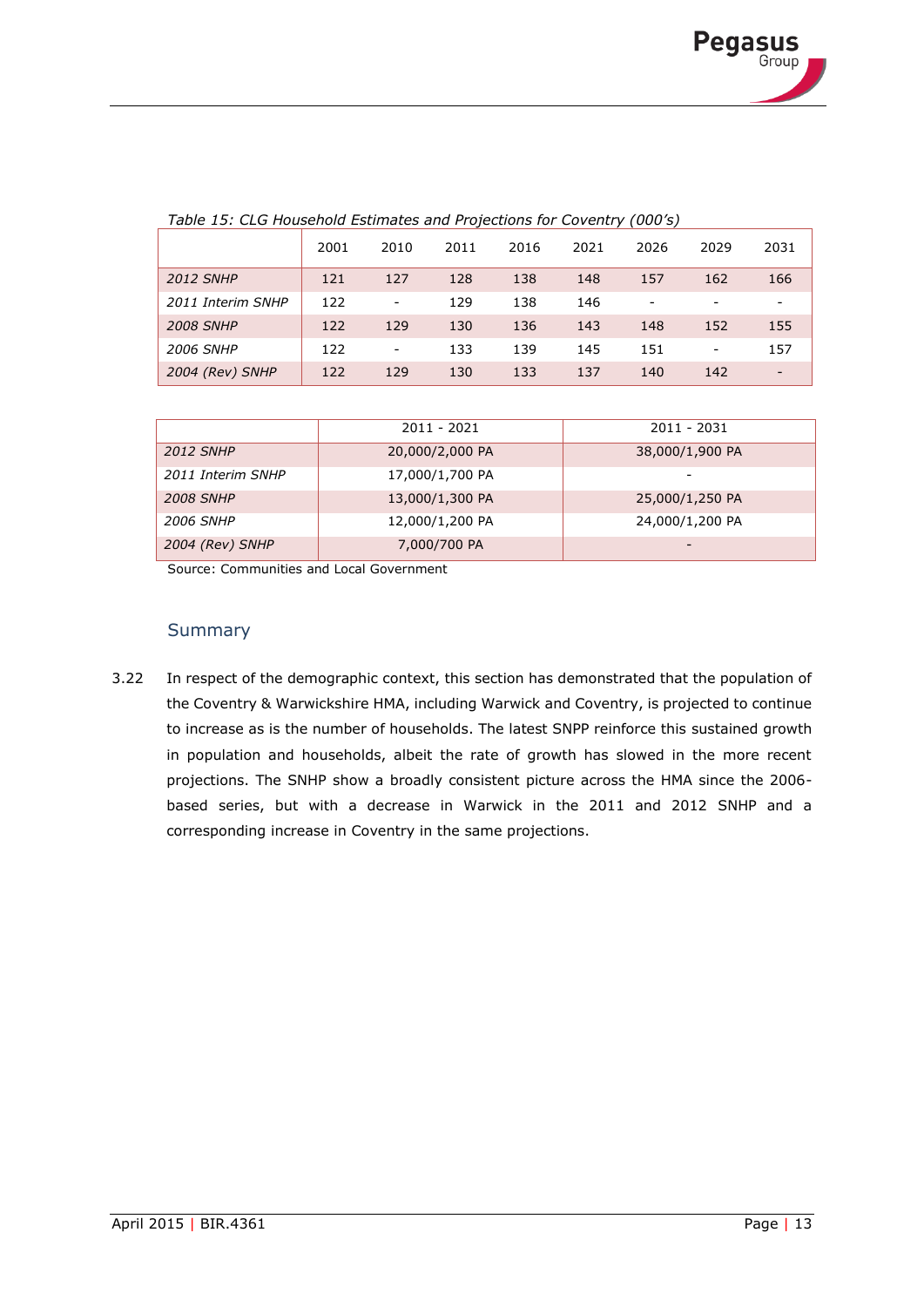

## 4 CHELMER POPULATION AND HOUSING MODEL FORECASTS

- 4.1 This chapter summarises the Scenarios based on projections generated by the Chelmer Population and Housing Model (Chelmer Model). The Chelmer Model is a demographic regional housing model that can produce forecasts for specific local areas. It is based on population projections methodology allowing the projection of natural changes (births and deaths) and the projection of migrants into and out of an area. The projection population (by age and gender) is converted into household projections by the application of projected household formation rates. Household projections are then converted into dwellings in respect of vacancies and second homes.
- 4.2 The underlying data sets used in the Chelmer Model are set out in full within **Appendix A**. In summary, the data includes:
	- Revised Mid Year Population Estimates to 2011 and Mid Year Population Estimates thereafter (published by ONS);
	- 2012, 2011 Interim and 2010 Based Sub National Population Projections (published by ONS, and previously by the Government's Actuary Department);
	- 2011 Based Interim Sub National Household Projections (published by Department of Communities and Local Government);
	- 2011 Census;
	- Annual Population Survey; and
	- Internal Migration Estimates by Local Authority to 2010 (published by ONS).

# Adjustments to the Chelmer Model

4.3 A number of adjustments have been made to the baseline Chelmer Model in order to reflect appropriate future circumstances and render the projections more robust as a basis for deriving the full, objectively assessed need for housing. These adjustments are in respect of: headship rates; migration population profiles; economic activity rates; and, unemployment. Each of the adjustments is explained below.

#### *Headship Rates*

4.4 A midpoint has been taken between headship rates included within the 2008 Based and 2011 Based SNHP (as the 2012 Based SNHP data relating to household formation has not been calibrated into the Chelmer Model due to late timing of the release). This assumption is made on the basis that since the economic downturn household formation rates have fallen (as seen through analysis of the 2011-based interim SNHP). It is therefore suggested that as a result of the severe recession and financial crisis, people who wanted to form their own household could not due to factors such as constraints on housing supply, affordability and mortgage lending. As economic circumstances improve it is reasonable to assume that a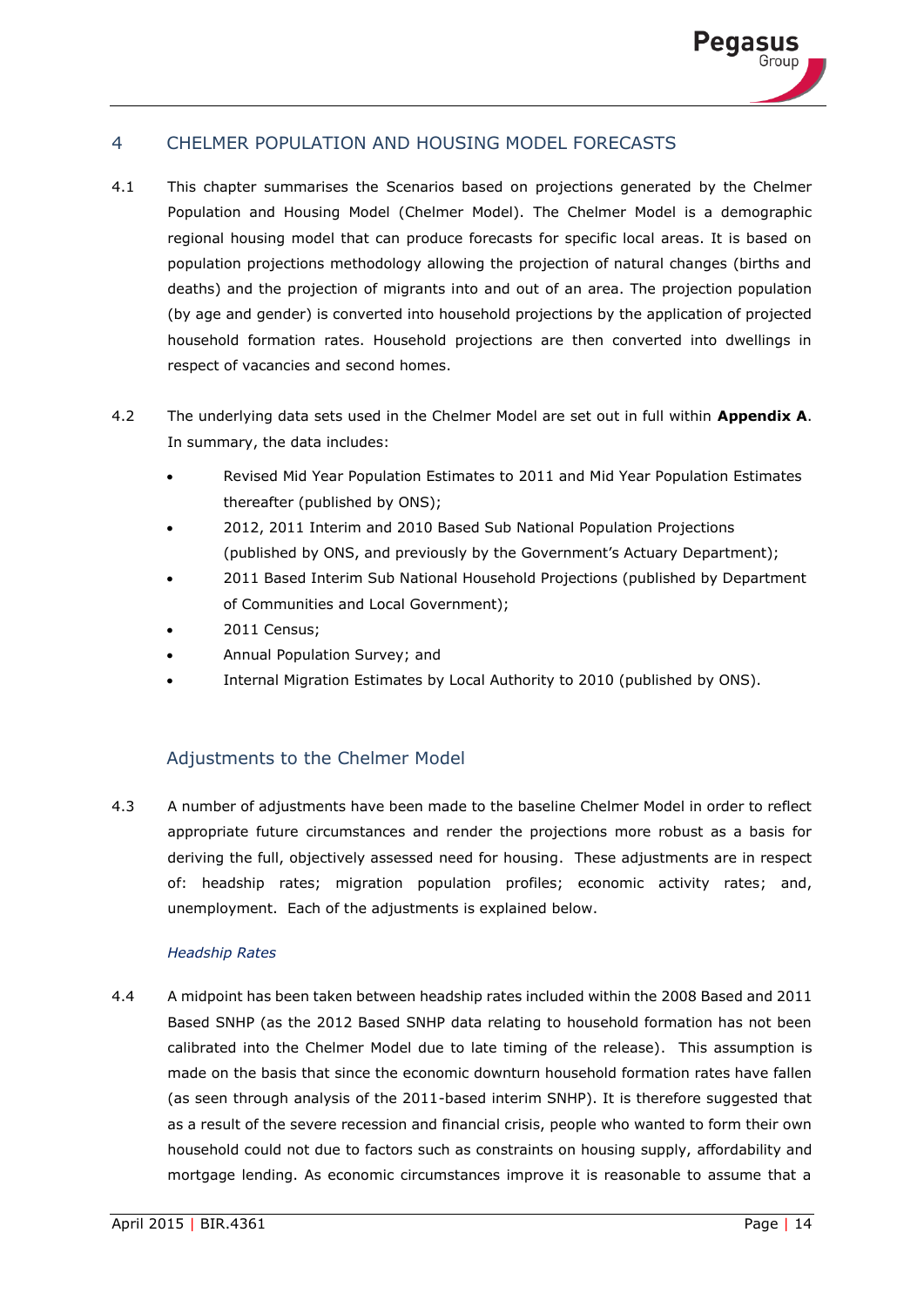

'correction' will occur whereby those previously constrained from forming households will be able to do so, increasing the household formation rate over and above the rate assumed in the 2011-based projections, thus increasing growth in households. This scenario assumes that this trend will occur from 2016 onwards, a view supported by the work of Professor Alan Holmans who actually concluded that it would seem reasonable to assume that economic/housing market effects on household formation remain to 2015 and thereafter the annual net increase in households can be assumed to move back towards the long-term trend.

- 4.5 This adjustment is to primarily address future unmet need from arising. In addition to this, it is important to note existing unmet need. The 2011 Census has identified that there were 639 concealed households in Warwick District. This level of existing unmet need reinforces the importance of adjusting the headship rates as part of the modelling work.
- 4.6 This adjustment is applied to all Scenarios. **Appendix B** includes headship rates from the 2008 Based SNHP; 2011 Based SNHP; and the midpoint from both data sets.

#### *Migration Population Profile*

- 4.7 For all scenarios, a midpoint has been taken between the 2008 Based and 2012 Based SNPP migration population profiles (for both in migration and out migration) as this reflects the characteristics of a more economically active migrant population coming to/going from the Borough consistent with periods of both economic growth and recession, as opposed to reflecting recession-based trends. This amendment results in a more balanced age profile of the migrant population and a greater amount of economically active people.
- 4.8 **Appendix C** includes migration profiles from the 2008 Based SNPP; 2012 Based SNPP; and the midpoint from both data sets.

#### *Activity Rates*

- 4.9 Changes to activity rates have been made in order to reflect changes to state pension age, based on the Kent County Council methodology, which adjusts the 2006 based ONS Labour Force Projections but for smaller five year age bands to be consistent with those used by the Chelmer Model. In summary, the method is as follows:
	- For the period 2011-20, it is assumed the same rates as the ONS projections for all age bands. The activity rates have then been held constant from 2020-36 for the following age bands: 16-24, 25-29, 30-34, 35-39, 40-44, 70+;
	- For all other age bands (other than female 60-64), it is assumed that activity rates will continue to grow over 2020-30, but by half the rate seen over the last ten years (2010-20).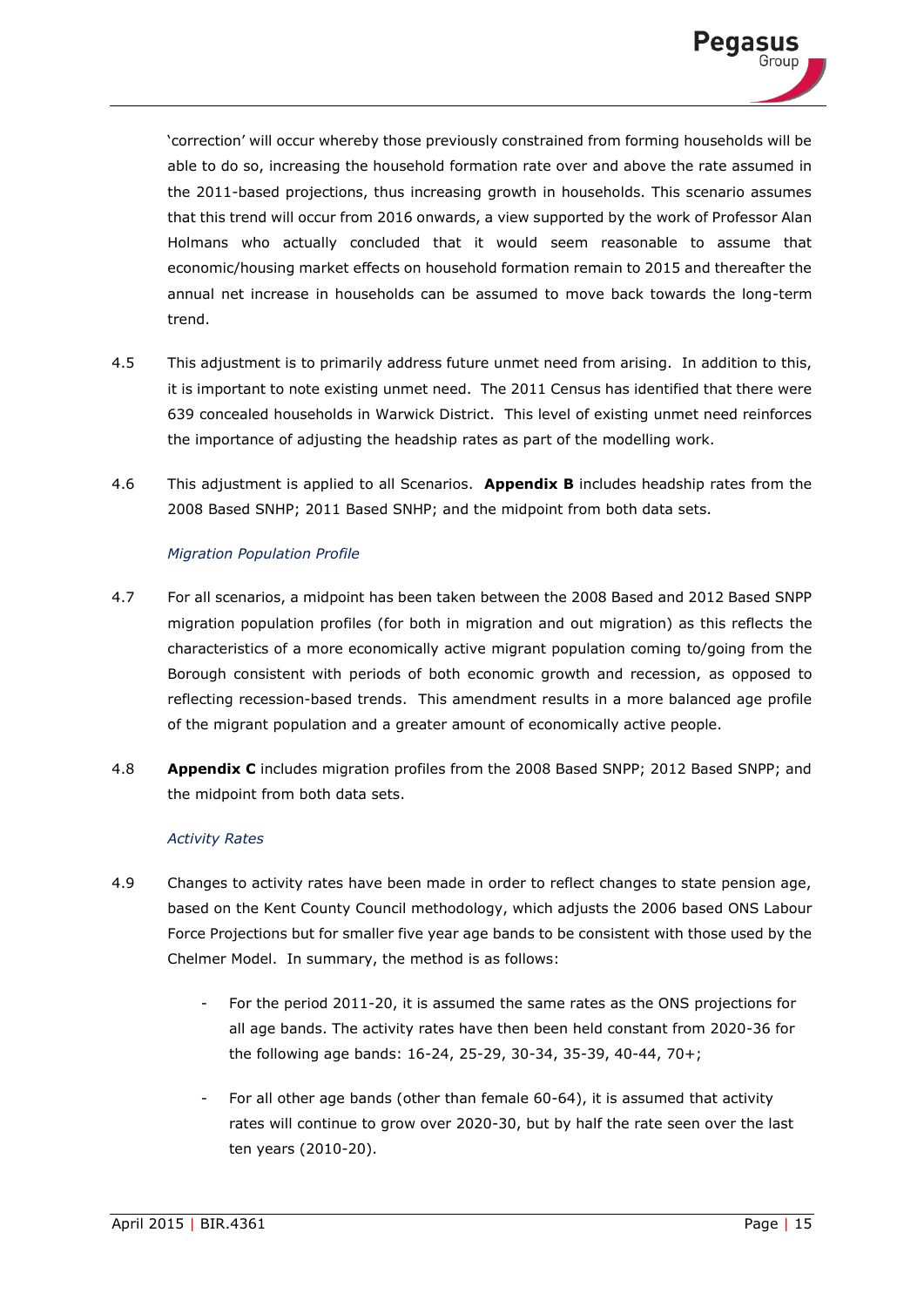- For the female 60-64 age band, it is assumed that the activity rate over 2020-30 will grow at the same as it has over the last 10 years.
- The rates have all been held constant from 2030 onwards.
- 4.10 The annual growth rates for the UK are applied to the 2011 local area activity rate data (from the Annual Population Survey 2011), which is consistent with the 2011 Census. **Appendix D** includes the Kent County Council methodology as well as the UK Activity Rate (2006-based ONS Labour Force Projections and Cambridge Econometrics).

## *Unemployment*

4.11 Unemployment data within the Chelmer Model is taken from the Annual Population Survey at 2006 and 2011. Without adjustment, the model maintains 2011 levels throughout the plan period. In order to reflect a potential reduction in unemployment within the plan period, an adjustment will be made to gradually reduce unemployment to prerecession levels (2006 Annual Population Survey data) by 2021, which is maintained thereafter. This is considered to be a conservative approach to adopt as it is assumed that unemployment will not rise again in the plan period, which is entirely possible.

# Converting projected household growth to dwellings

## *Vacancies and Second Homes*

4.12 A percentage figure for vacancies and second homes has been applied for the HMA of 3.2%, Warwick 3.2% and Coventry 3.4%; 2011 Census Table KS401EW.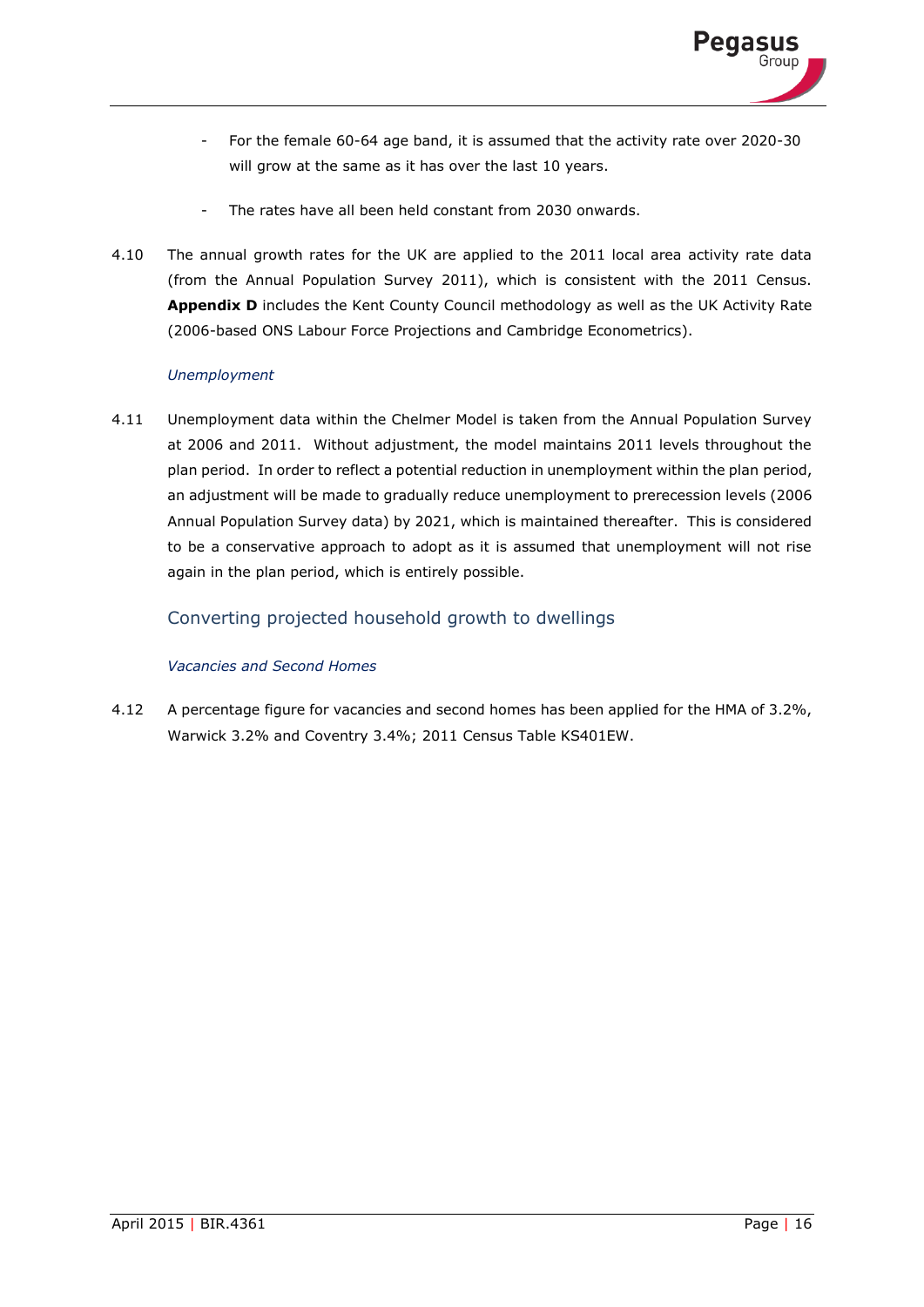

# Scenarios Tested by the Model

- 4.13 Three different scenarios have been tested.
	- Scenario 1 Validation of 2012-based SNPP
	- Scenario 2 Variation of the 2012-based SNPP with targeted labour force growth to reflect Cambridge Econometrics HMA Job Growth of 20% consistent with Coventry & Warwickshire Strategic Employment Land Study Base Scenario (October 2014)
	- Scenario 3 Variation of the 2012-based SNPP with targeted labour force growth to reflect a midpoint of Cambridge Econometrics and Experian HMA Job Growth of 16% obtained from the Coventry & Warwickshire Strategic Housing Market Assessment (September 2014)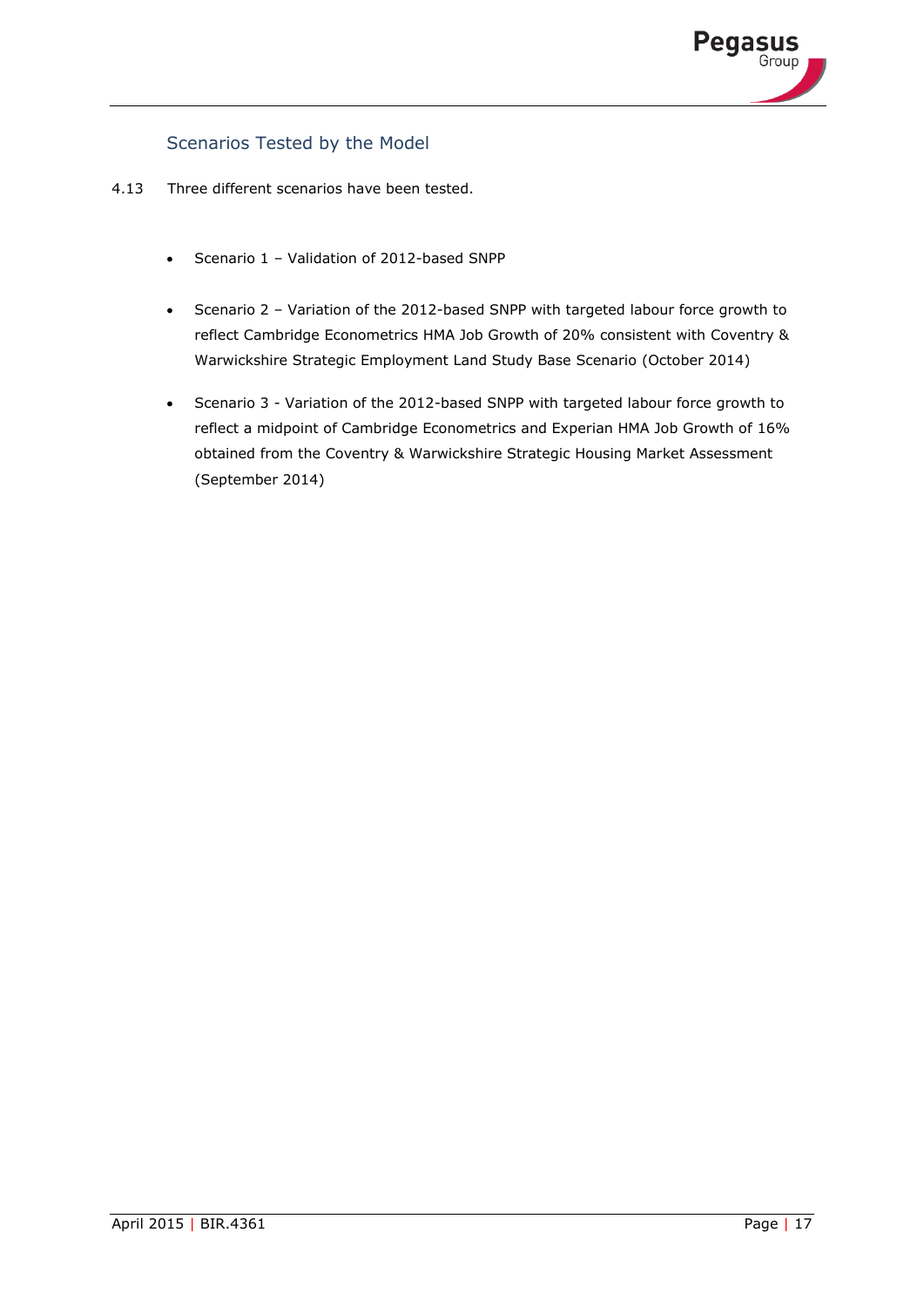

# Scenario 1

## Validation of 2012-based Sub-National Population Projections

4.14 Forecasts on population, household and dwelling growth are derived here using the ONS 2012-based sub-national population projections being the most up to date data. The methodology for the 2012-based sub-national population projections, in general terms, means that internal migration assumptions are based on replicating recent past trends (over a five year period) and international migration assumptions reflect the most recent level of migration held constant over the plan period.

#### *Coventry and Warwickshire HMA*

4.15 The key figures from the model output sheet, specifically the growth in population, labour force, households and dwellings between 2011 and 2031, for Coventry and Warwickshire HMA are summarised in Table 7 below. The model output sheet is enclosed as **Appendix E**.

| $2011 - 2031$           | 2011    | 2016    | 2021    | 2026    | 2031      | <b>Difference</b><br>2011-2031 |
|-------------------------|---------|---------|---------|---------|-----------|--------------------------------|
| Population              | 863,397 | 900,800 | 938,300 | 973,300 | 1,006,900 | 143,503                        |
| Labour Force            | 433,174 | 448,879 | 460,668 | 469,614 | 479,285   | 46,111                         |
| Workplace<br>Employment | 417,691 | 433,178 | 444,564 | 453,186 | 462,513   | 44,822                         |
| Households              | 361,422 | 381,275 | 400,873 | 420,362 | 440,692   | 79,270                         |
| <b>Dwellings</b>        | 371,660 | 392,075 | 412,229 | 432,270 | 453,176   | 81,516                         |

*Table 7: Analysis of Scenario 1, Coventry and Warwickshire HMA* 

4.16 The total number of dwellings required to meet demographic requirements based on short term trends under Scenario 1 is 81,516 for Coventry and Warwickshire HMA (4,076 dwellings per annum). It should be noted that on the basis of the demographic projections using short term trends, the labour force is projected to have limited growth of 46,111 within Coventry and Warwickshire HMA, which is an increase of 10.6%. The population, however, is projected to increase by 16.6% (143,503). This is likely to be as a consequence of the population profile (i.e. a young or an ageing population).

# *Warwick*

4.17 The key figures from the model output sheet, specifically the growth in population, labour force, households and dwellings between 2011 and 2031, for Warwick are summarised in Table 6 below. The model output sheet is enclosed as **Appendix E**.

*Table 6: Analysis of Scenario 1, Warwick*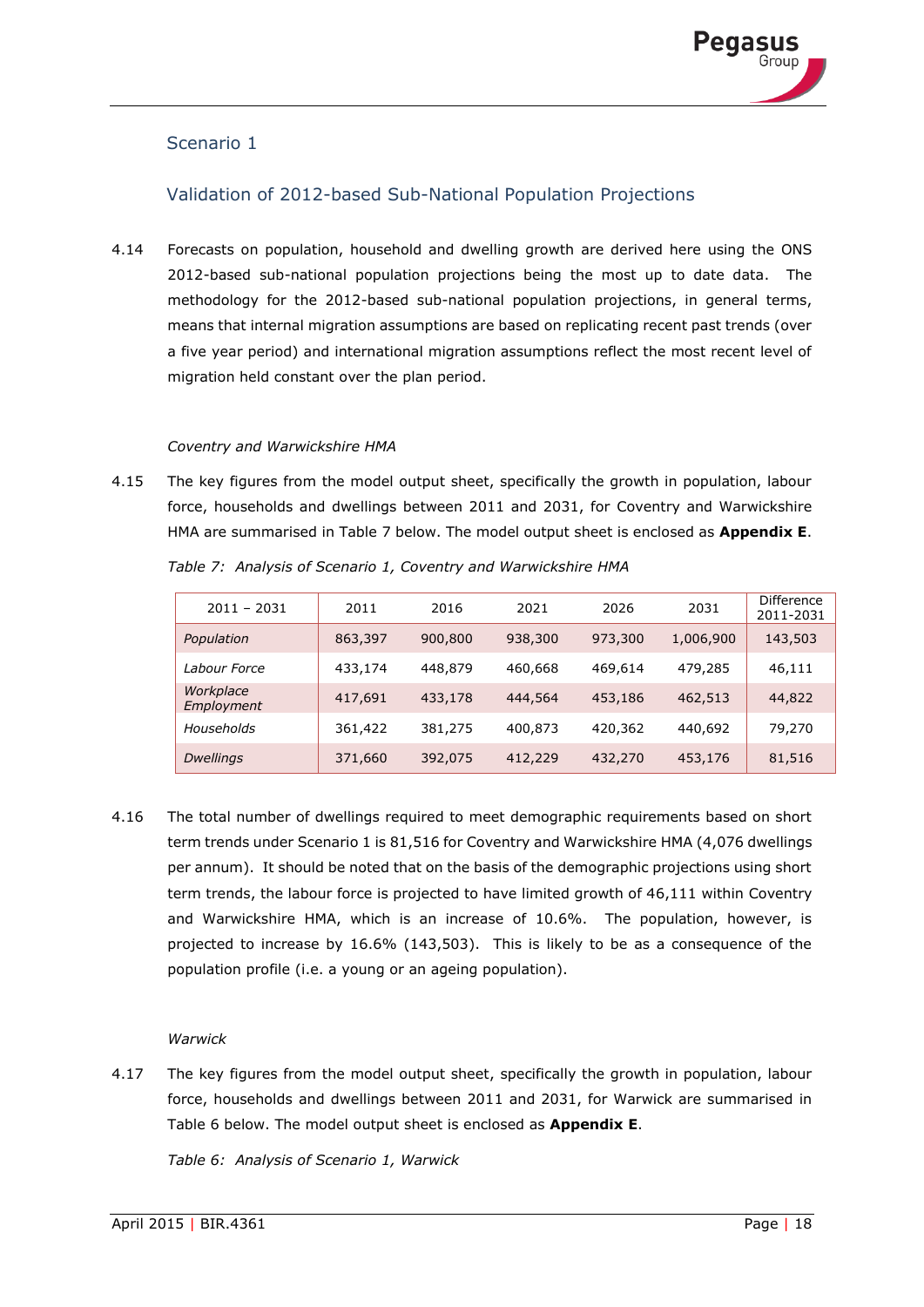

| $2011 - 2031$           | 2011    | 2016    | 2021    | 2026    | 2031    | <b>Difference</b><br>2011-2031 |
|-------------------------|---------|---------|---------|---------|---------|--------------------------------|
| Population              | 137,700 | 141,000 | 146,000 | 150,100 | 155,000 | 17,300                         |
| Labour Force            | 71,503  | 72,561  | 74,045  | 74,850  | 76,176  | 4,673                          |
| Workplace<br>Employment | 62,449  | 63,693  | 65,344  | 66,028  | 67,197  | 4,748                          |
| Households              | 59,097  | 61,700  | 64,853  | 67,437  | 70,827  | 11,730                         |
| <b>Dwellings</b>        | 61,051  | 63,740  | 66,997  | 69,667  | 73,168  | 12,117                         |

4.18 The total number of dwellings required to meet demographic requirements based on short term trends under Scenario 1 is 12,117 for Warwick (606 dwellings per annum). It should be noted that on the basis of the demographic projections using short term trends, the labour force is projected to have limited growth of 4,673 within Warwick, which is an increase of 6.5%. The population, however, is projected to increase by 12.6% (17,300). This is likely to be as a consequence of the population profile (i.e. a young or an ageing population).

#### *Coventry*

4.19 The key figures from the model output sheet, specifically the growth in population, labour force, households and dwellings between 2011 and 2031, for Coventry is summarised in Table 7 below. The model output sheet is enclosed as **Appendix E**.

| $2011 - 2031$           | 2011    | 2016    | 2021    | 2026    | 2031    | Difference<br>2011-2031 |
|-------------------------|---------|---------|---------|---------|---------|-------------------------|
| Population              | 317,700 | 341,300 | 361,300 | 380,800 | 398,600 | 80,900                  |
| Labour Force            | 163,181 | 166,951 | 176,004 | 184,397 | 192,174 | 28,993                  |
| Workplace<br>Employment | 177,328 | 195,265 | 208,302 | 218,229 | 227,430 | 50,102                  |
| Households              | 130,701 | 138,598 | 147,573 | 157,035 | 166,177 | 35,476                  |
| <b>Dwellings</b>        | 134,414 | 142,536 | 151,766 | 161,496 | 170,898 | 36,484                  |

*Table 7: Analysis of Scenario 1, Coventry*

- 4.20 The total number of dwellings required to meet demographic requirements based on short term trends under Scenario 1 is 36,484 for Coventry (1,824 dwellings per annum). It should be noted that on the basis of the demographic projections using short term trends, the labour force is projected to have limited growth of 28,993 within, which is an increase of 17.8%. The population, however, is projected to increase by 25.5% (80,900). This is likely to be as a consequence of the population profile (i.e. a young or an ageing population).
- 4.21 To conclude, this forecast for all areas is based on short term nationally consistent assumptions for determining the number of dwellings that will be required over the plan period 2011 to 2031. It uses demographic projections alone with adjustments to reflect reasonable assumptions in household formation beyond 2016. It is, however, underpinned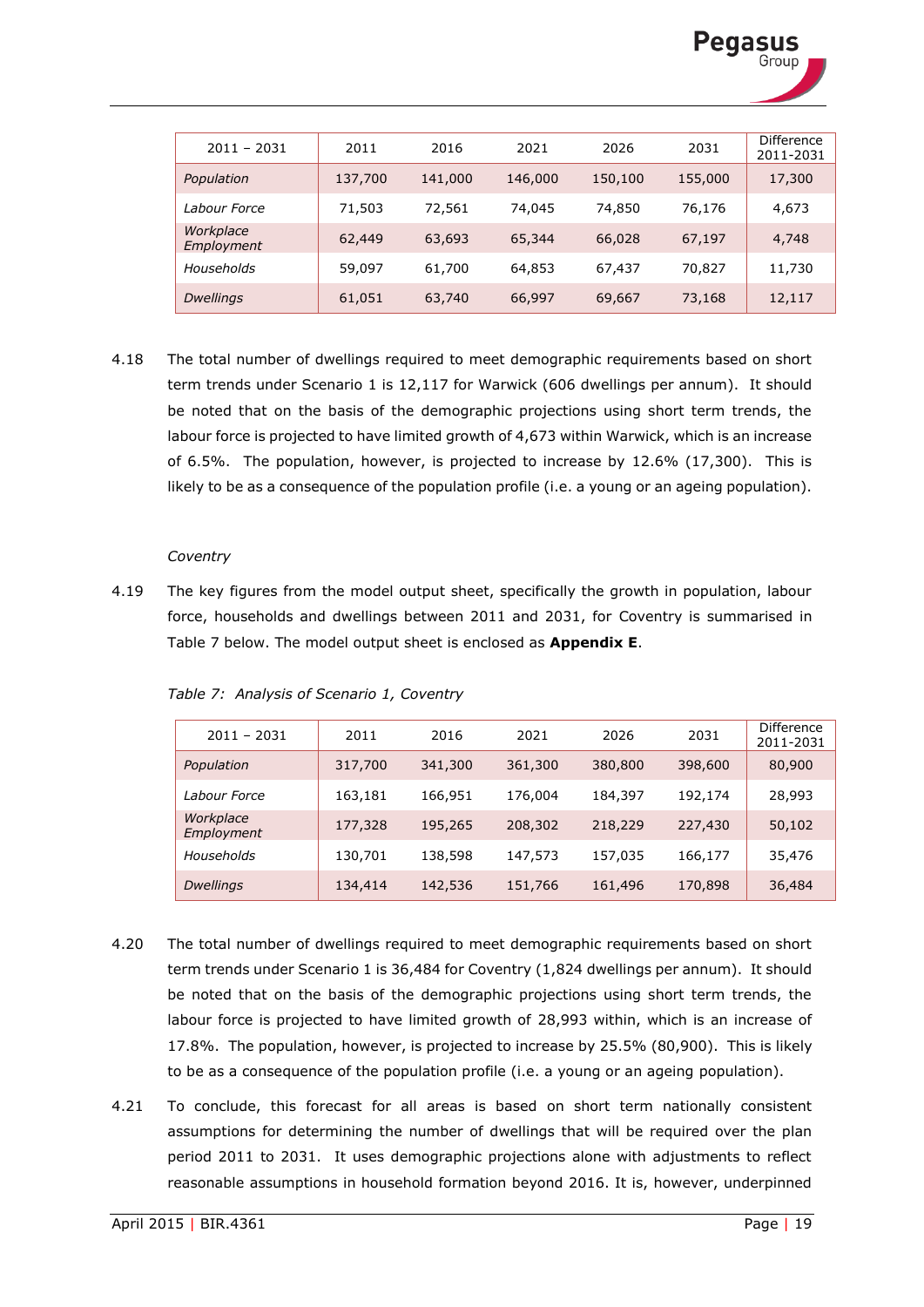

by short term trend based population projections, which (as set out in PPG ID 2a-015- 20140306) provide household levels and structures that would result if assumptions based on previous demographic trends in population were to be realised in practice. As identified above, the past trends cover a five year period which was heavily influenced by the recession.

- 4.22 In terms of local circumstances which could have influenced the past trends, there are a number of factors that need to be taken into account. As set out previously, the West Midlands Regional Spatial Strategy sought to constrain housing in the rural areas of the region and housing provision policies did not provide for the full objectively assessed needs within many rural areas. Supply was heavily constrained, including in Warwick, which impacted on net-migration and may have resulted in fewer households being able to form.
- 4.23 Given the lower dwelling requirements, delivery exceeded the target and as a consequence Warwick and Stratford on Avon imposed housing moratoriums for a period of time prior to the recession, which further restricted indigenous household formation and migrating households from residing in these locations. The combined effects over a longer period of policy suppressing supply in the rural districts and the recession reducing net-migration and restricting household formation are very important factors to consider in relation to Warwick.
- 4.24 To conclude in respect of Scenario 1, it is considered that these figures represent the 'starting point' for determining the full, objectively assessed need for housing for the Warwick, in the context of the wider HMA and recognising the significance of neighbouring Coventry. As identified above, there are a number of factors that have affected future projections of household growth and it is therefore appropriate to consider suitable adjustments to properly derive the full, objectively assessed need.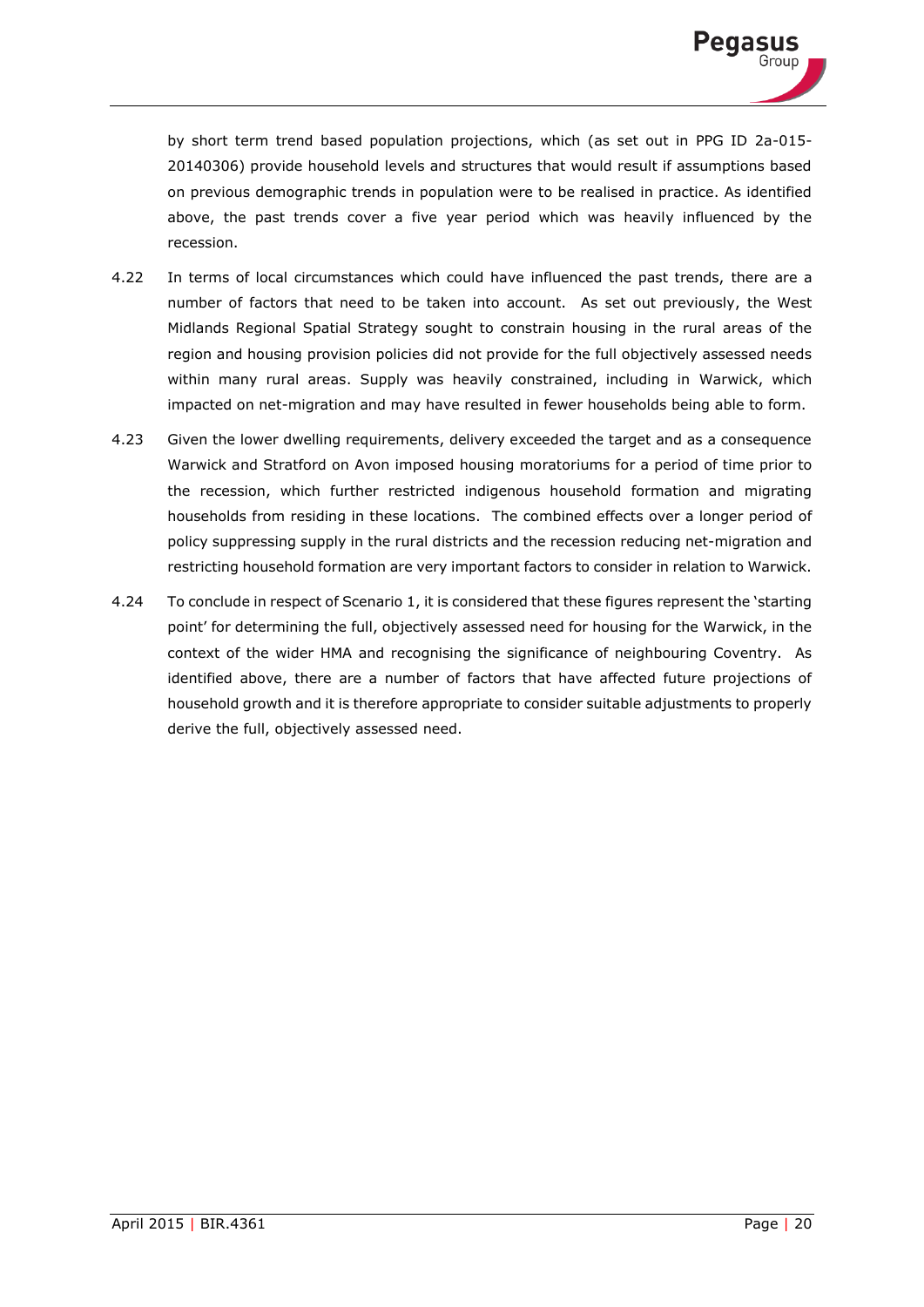# Scenario 2

Variation of the 2012-based SNPP with targeted labour force growth to reflect Cambridge Econometrics HMA Job Growth of 20% consistent with Coventry & Warwickshire Strategic Employment Land Study Base Scenario

- 4.25 This Scenario projects population, household and dwelling growth in a different way to the above method, however, the 2012 Based SNPP remains the baseline population input. For this scenario a level of labour force is targeted. As the focus for the local plan must be the OAN for Warwick District itself, this Scenario has only been provided for Warwick
- 4.26 The calculation in the Model starts with the number of workers working within the area. A rate of increase in workers of 20% between 2011 to 2031 is applied from work place growth projections obtained from Cambridge Econometrics; Table 7 below. The SHMA update 2014 indicates that employment projections are much more robust across the HMA area than for individual local authority areas. The Chelmer model therefore uses the HMA wide figure for jobs growth which, as can be seen from the table below, is broadly consistent with the figures for Warwick District derived from the Cambridge Econometrics projections.

|            | 2011  | 2016   | 2021  | 2026  | 2031  | Difference<br>$2011 -$<br>2031 | $\frac{0}{0}$<br>Increase |
|------------|-------|--------|-------|-------|-------|--------------------------------|---------------------------|
| Warwick    | 90.4  | 98.9   | 102.0 | 105.6 | 109.3 | 19,000                         | 20.9%                     |
| <b>HMA</b> | 443.3 | 480.5. | 496.9 | 545.4 | 534.1 | 90,800                         | 20.4%                     |
| Coventry   | 152.5 | 160.8  | 165.1 | 171.6 | 178.2 | 25,800                         | 16.9%                     |

*Table 7: Cambridge Econometrics Total Employment Growth 2011 to 2031* 

Source: CE August 2013

- 4.27 These Cambridge Econometrics projections are consistent with data sources used to generate the base scenario within the Coventry & Warwickshire Strategic Employment Study (Final Report) October 2014 (paragraph 4.5). This report forms part of the evidence base to the Strategic Economic Plan and the Warwick Local Plan and one of the core objectives was to assess the future employment land needs of the sub region by considering a range of scenarios, including a base scenario (based on Cambridge Econometrics' 45 sector employment forecasts prepared in August 2013) and baseline+ scenario (based on a higher growth scenario developed by Atkins). The Study concludes that the baseline+ is used as the minimum estimation of quantitative need in the sub region. The use of the 20% employment growth figure for Warwick is therefore a robust and potentially conservative basis for deriving a jobs-led forecast.
- 4.28 In terms of the modelling process followed, the number of workers who live and work in the area is calculated by removing the number of in commuters from the number of workers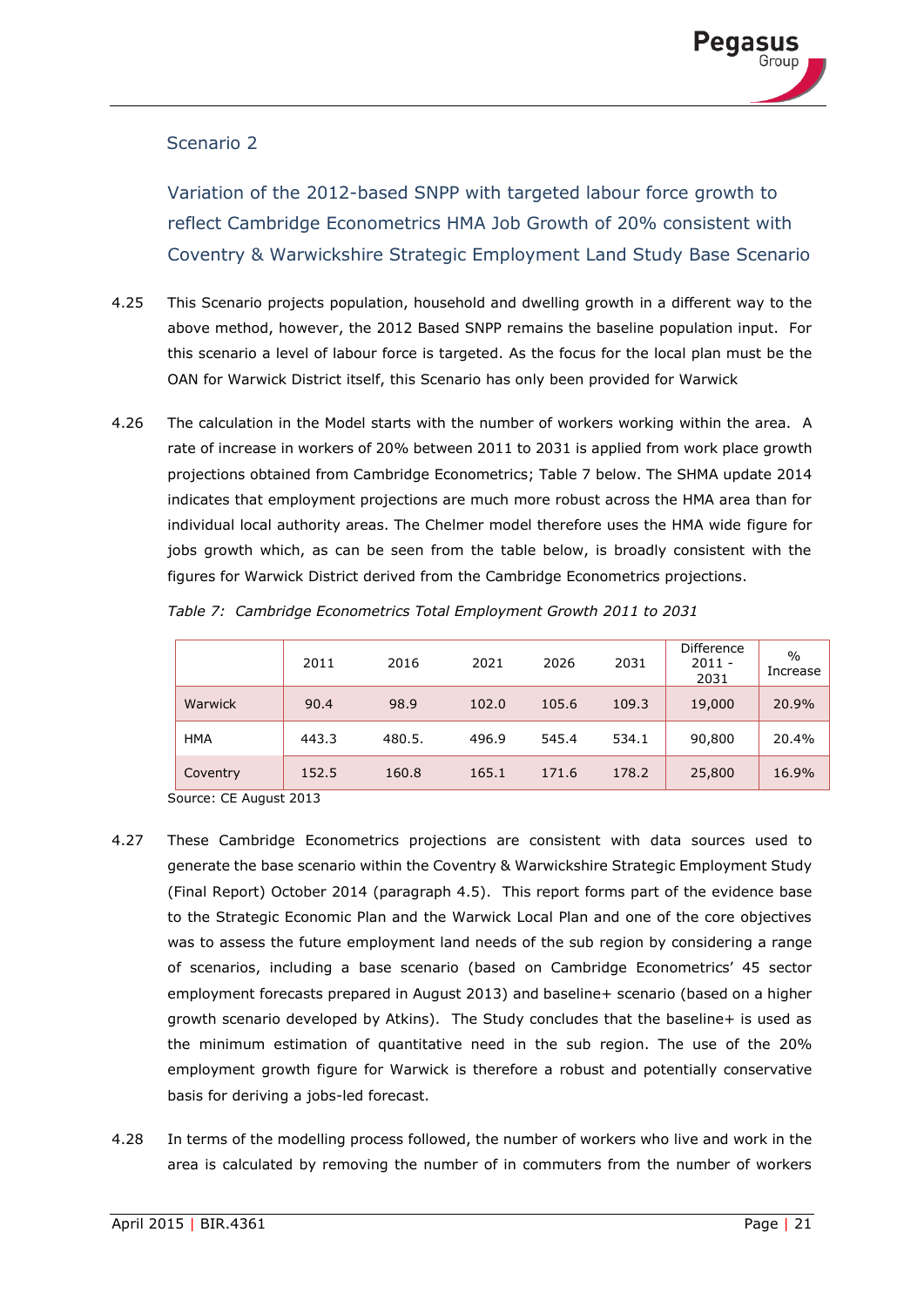working in the area. The number of locally resident workers (those who work in or outside the Borough) will be calculated by adding the number of out commuters to the number of workers who live and work in the area.

- 4.29 The commuting rates applied are those identified from the Annual Population Survey data as at 2011. These rates, which are in commuting of 36.6% (of workplace jobs) and out commuting of 42.5% (of employed residents), remain consistent throughout the plan period, as advised in the PAS Advice Note. This means that more people are commuting out of Warwick District than in.
- 4.30 The target labour force will then be calculated by adding the number of out commuters to the number of workers who live and work in the area. The target labour force by gender will then be calculated by applying the share of males and females in the locally resident workforce to the number of workers who live and work in the area and then adding the number of unemployed people by gender.
- 4.31 The population implied by the labour force and the required changes to migration, utilising the adjusted migrant population profiles, to achieve the implied population is calculated. For the given population profile, the number (and type) of households are determined by the likelihood of people in a particular age group forming households using household representative rates. The number of dwellings is then calculated using vacant dwellings assumptions (3.2%).
- 4.32 Scenario 2 includes adjustments to take account of anticipated improvements in activity rates reflecting changes to the state pension age, similar to the methodology identified by Kent County Council as described above and in **Appendix D.** The population profiles of the migrant populations have also been adjusted based on a midpoint between the profiles based on the 2008 and 2011-based SNPP so these reflect periods of both economic growth and recession and the commuting ratios remain the same as at 2011, reflecting current travel to work patterns. In addition, unemployment rates have been held constant at pre-recession rates from 2021.

#### *Warwick*

4.33 The key figures from the model output sheet for Warwick, specifically the growth in population, labour force, households and dwellings between 2011 and 2031, are summarised in Table 8 below. The model output sheet is enclosed as **Appendix G**.

*Table 8: Analysis of Scenario 2, Warwick*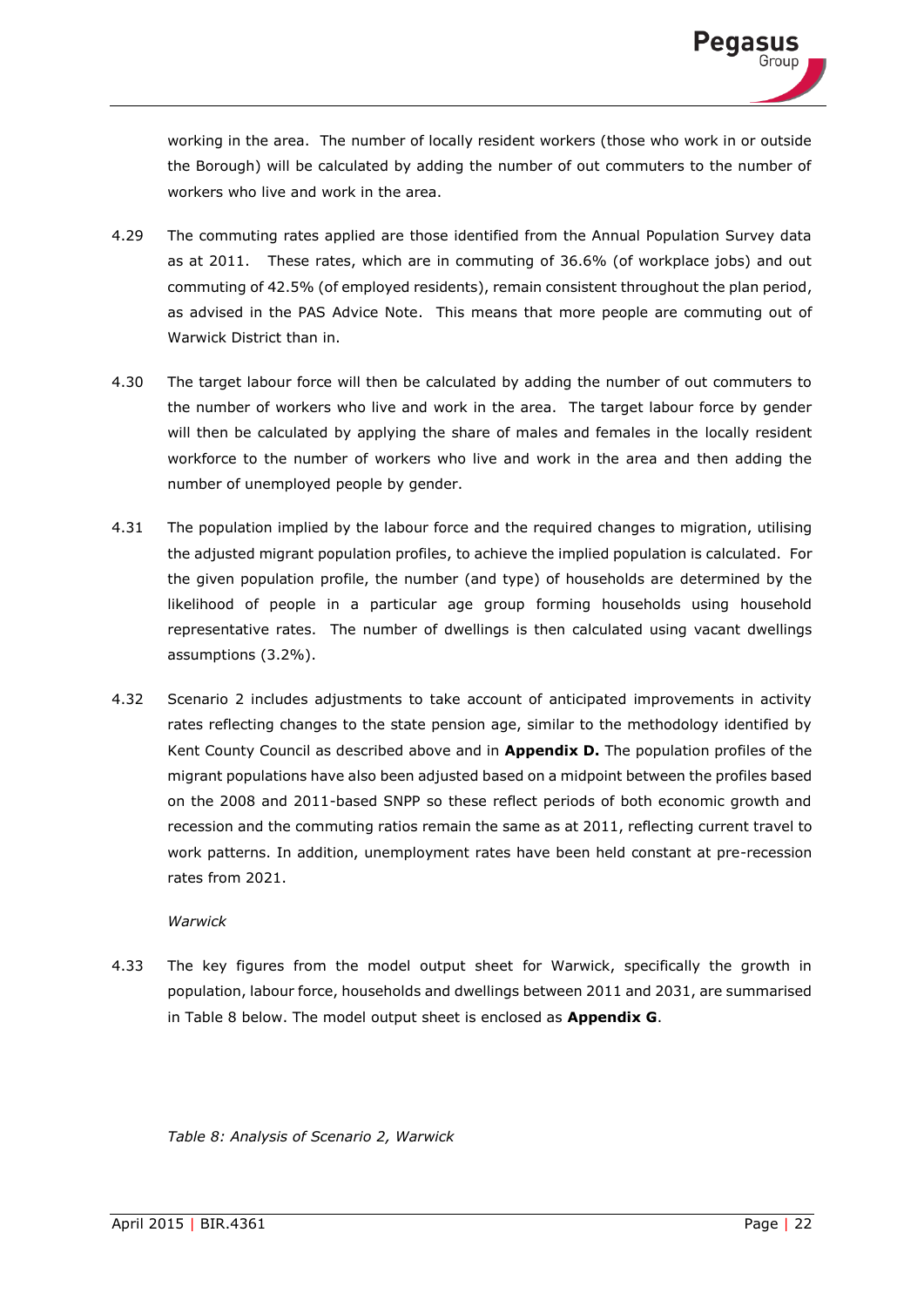

| 2011 - 2031             | 2011    | 2016    | 2021    | 2026    | 2031    | <b>Difference</b><br>2011-2031 |
|-------------------------|---------|---------|---------|---------|---------|--------------------------------|
| Population              | 137,700 | 149,269 | 155,309 | 163,248 | 171,443 | 33,743                         |
| Labour Force            | 71,503  | 77,133  | 79,391  | 82,277  | 85,241  | 13,738                         |
| Workplace<br>Employment | 62,449  | 67,689  | 69,990  | 72,580  | 75,195  | 12,746                         |
| Households              | 59,097  | 65,175  | 68,967  | 73,536  | 78,462  | 19,365                         |
| <b>Dwellings</b>        | 61,051  | 67,329  | 71,247  | 75,967  | 81,056  | 20,005                         |

4.34 As identified above, the total number of dwellings required to meet Baseline economic projections is **20,005** for Warwick (**1,000 dwellings per annum**). The workplace employment growth is projected to increase by 12,746, an increase of 20.4%, which is consistent with the projection identified in Table 2 above. This is a lower number that the labour force growth, reflecting the balance of net out-commuting from Warwick. It should be noted that on the basis of the Scenario 2 the labour force is projected to increase by 13,738 for Warwick, an increase of 19.2%. This is a smaller proportional difference when compared to the growth in population of 33,743 (24.5%), which reflects improved activity rates is likely to be as a consequence of the population profile (i.e. a young or an ageing population).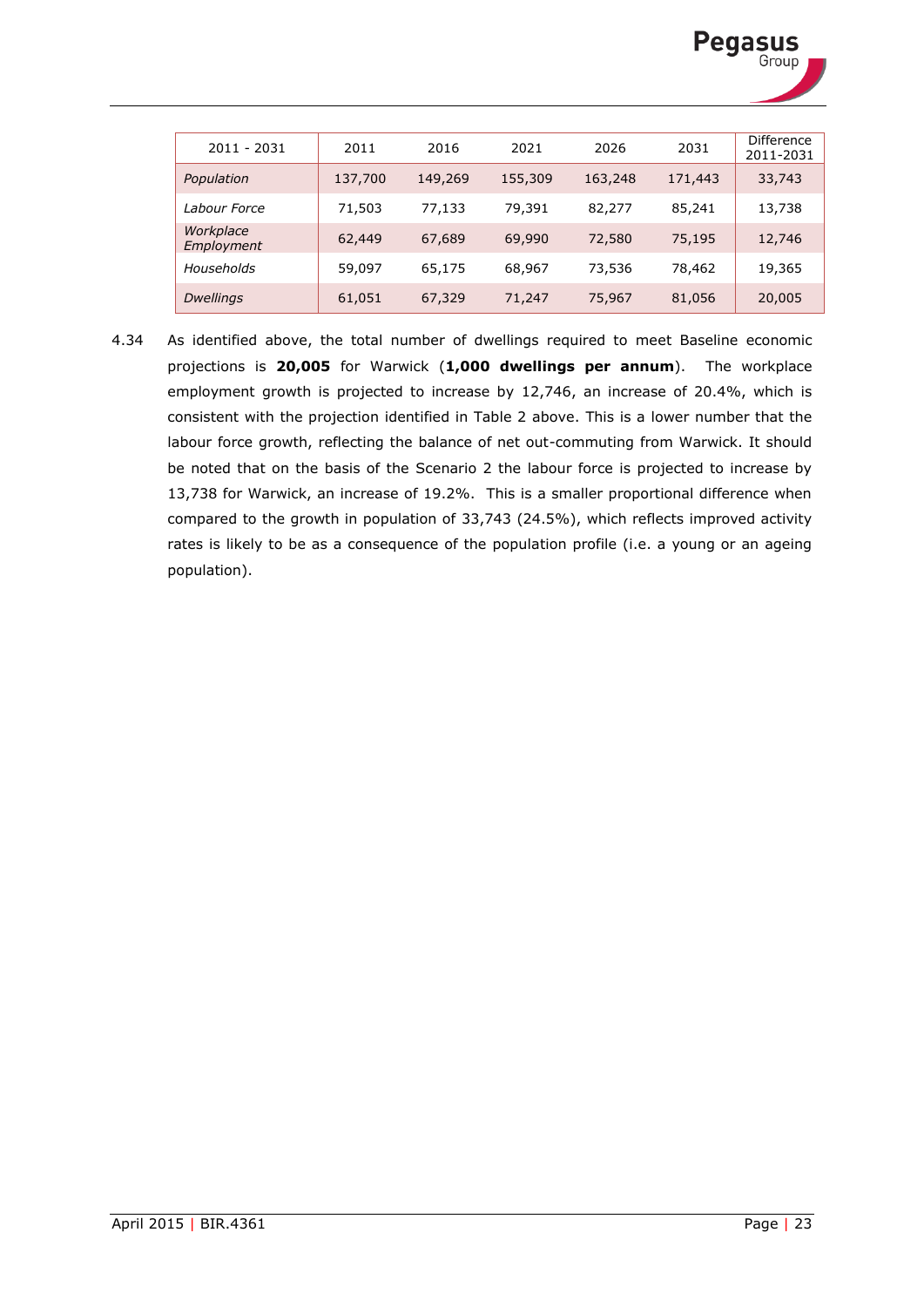# Scenario 3

Variation of the 2012-based SNPP with targeted labour force growth to reflect a mid-point of Cambridge Econometrics and Experian HMA Job Growth of 17.4% from the Coventry & Warwickshire Strategic Housing Market Assessment Update (September 2014)

- 4.35 This Scenario projects the population, household and dwelling growth in the same way to the above method with the 2012 Based SNPP remains the baseline population input. For this scenario a level of labour force is targeted to achieve a mid-point between contrasting levels of economic growth set out within the September 2014 Update to the G L Hearne Strategic Housing Market Assessment.
- 4.36 Section 3 of the SHMA Update compares two economic projections from Cambridge Econometrics and Experian. The Cambridge Econometrics data is essentially that identified in Scenario 2, which we know has been used in the Coventry and Warwickshire Joint Employment Land Study and therefore provides a linkage between both housing and employment growth forecasts. In terms of the Experian data, this has not been used in generating employment growth forecasts. It is, however, data provided by another reputable forecaster and for comparison purposes should be considered.
- 4.37 In terms of the level of growth projected, the Experian data identifies a lower level of growth than the Cambridge data. In light of the variance, it is appropriate to consider a mid-point between the two data sets. Again, it is proposed that the HMA level of growth is applied as this is considered to be more robust as acknowledged by GL Hearn in paragraph 3.9 of the SHMA Update. The Cambridge Econometrics HMA projection identifies 20.4% growth and Experian HMA projection identifies 14.3% growth. A mid-point of 17.4% is arrived at and an average annual increase of workplace growth of 0.87% per annum is applied within the Model for each area. The findings are set out below.

#### *Warwick*

4.38 The key figures from the model output sheet for Warwick, specifically the growth in population, labour force, households and dwellings between 2011 and 2031, are summarised in Table 8 below. The model output sheet is enclosed as **Appendix H**.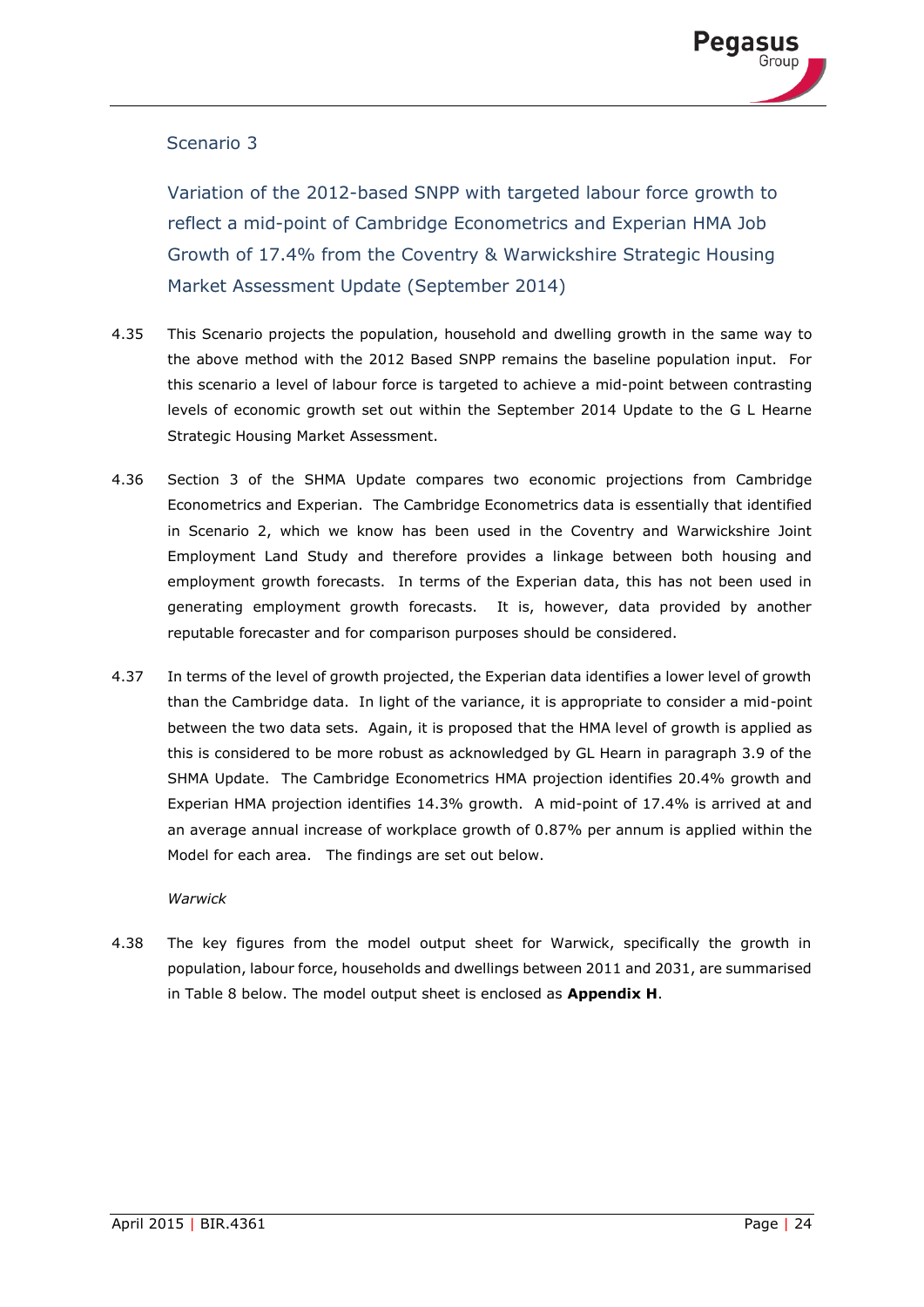

| 2011 - 2031             | 2011    | 2016    | 2021    | 2026    | 2031    | <b>Difference</b><br>2011-2031 |
|-------------------------|---------|---------|---------|---------|---------|--------------------------------|
| Population              | 137,700 | 143,681 | 150,802 | 159,397 | 169,800 | 30,798                         |
| Labour Force            | 71,503  | 74,226  | 77,035  | 80,348  | 83,802  | 12,299                         |
| Workplace<br>Employment | 62,449  | 65,155  | 67,956  | 70,879  | 73,926  | 11,477                         |
| Households              | 59,097  | 62,691  | 66,890  | 71,696  | 76,989  | 17,892                         |
| <b>Dwellings</b>        | 61,051  | 64,763  | 69,101  | 74,066  | 79,534  | 18,483                         |

*Table 8: Analysis of Scenario 3, Warwick*

4.39 As identified above, the total number of dwellings required to meet the mid-point of HMA economic projections is **18,483** for Warwick (**924 dwellings per annum**). The workplace employment growth is projected to increase by 11,477, an increase of 18.3%, which is broadly consistent with the mid-point projection identified above. The lower level of employment growth projected compared to labour force is explained by the commuting ratios, which have been maintained at 2011 levels and reflect net out-commuting from Warwick. It should be noted that on the basis of Scenario 3 the labour force is projected to increase by 12,299 for Warwick, an increase of 17.2%. This is a smaller proportional difference when compared to the growth in population of 30,798 (22.4%). This is likely to be as a consequence of the population profile (i.e. a young or an ageing population).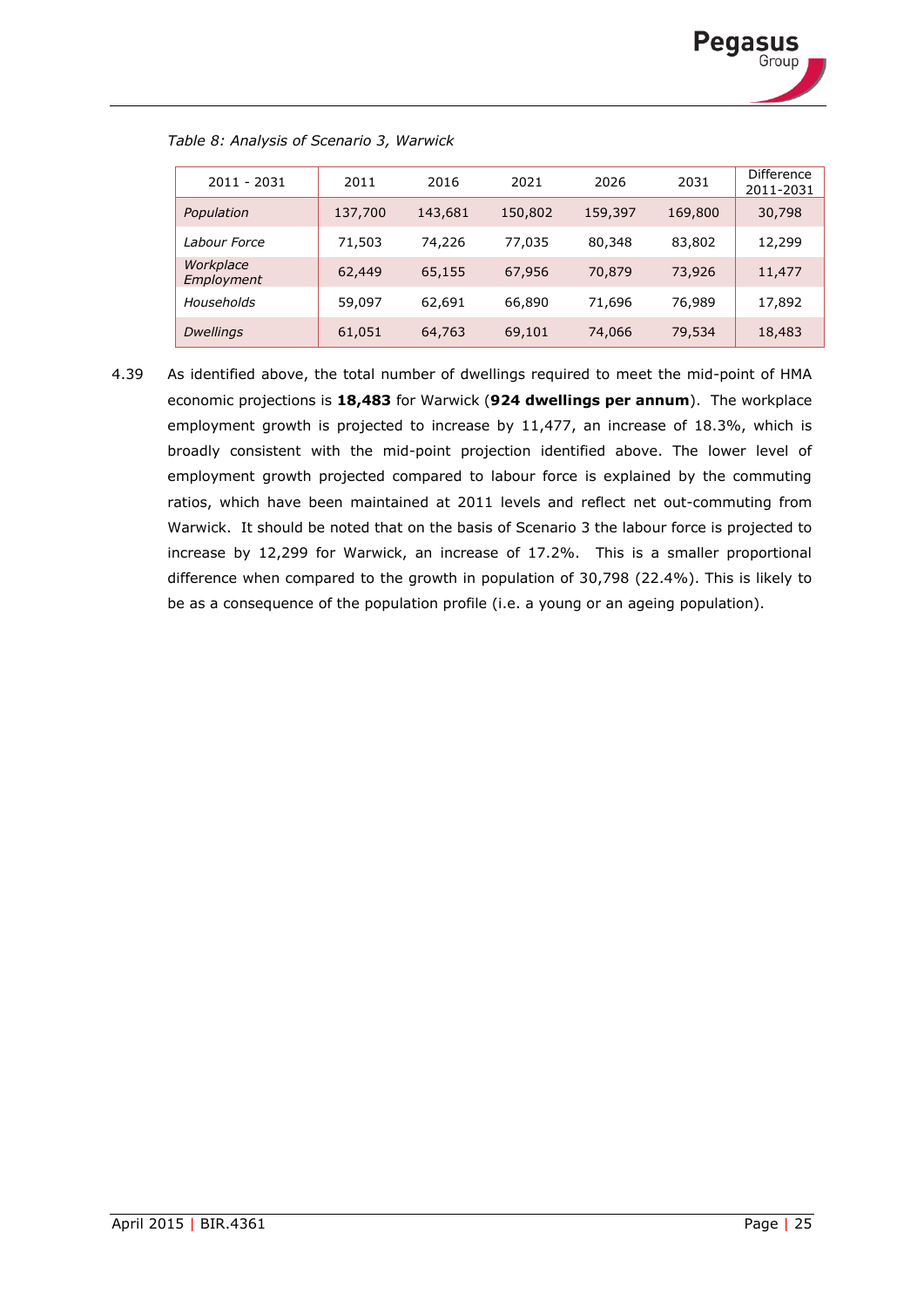# 5. MARKET SIGNALS & OTHER FACTORS

- 5.1 As identified above within the policy context, the PPG identifies that the housing need number suggested by household projections (the starting point) should also be adjusted to reflect appropriate market signals, as well as other indicators of the balance between the demand for and supply of dwellings (ID 2a-019). It further suggests that prices or rents rising faster than the national/ local average may well indicate particular market undersupply relative to demand. In order to identify if there is housing market pressure due to an under provision of dwellings a range of signals, as set out below, will be considered in relation to Warwick District:
	- House prices;
	- Affordability;
	- Rate of development; and
	- Unmet need (including overcrowding, concealed households and homelessness).

#### *House Prices*

- 5.2 Data obtained from CLG annual Median House Prices based on Land Registry Data from 1996 to 2012 is displayed for Warwick, Warwickshire and England in Figure 1 below. It identifies that Warwick has experienced strong house price growth since 1996. Warwick has had consistently high median house price above the national and Warwickshire average. In 2013, the median house price for Warwick was £209,950, which was £26,450 above the national average. In Q2 of 2013 (latest quarterly data available), the median house price for Warwick was £210,000, which was £28,000 above the County average and £26,000 above the national average.
- 5.3 When considering house price growth between 1996 and 2012, house prices in Warwick, Warwickshire and England have increased by 211%, 200% and 219% respectively. Interestingly, despite Warwick having a higher median house price over the entire period, the percentage difference for England has been slightly higher. This is possibly due to house prices in London significantly distorting the national average.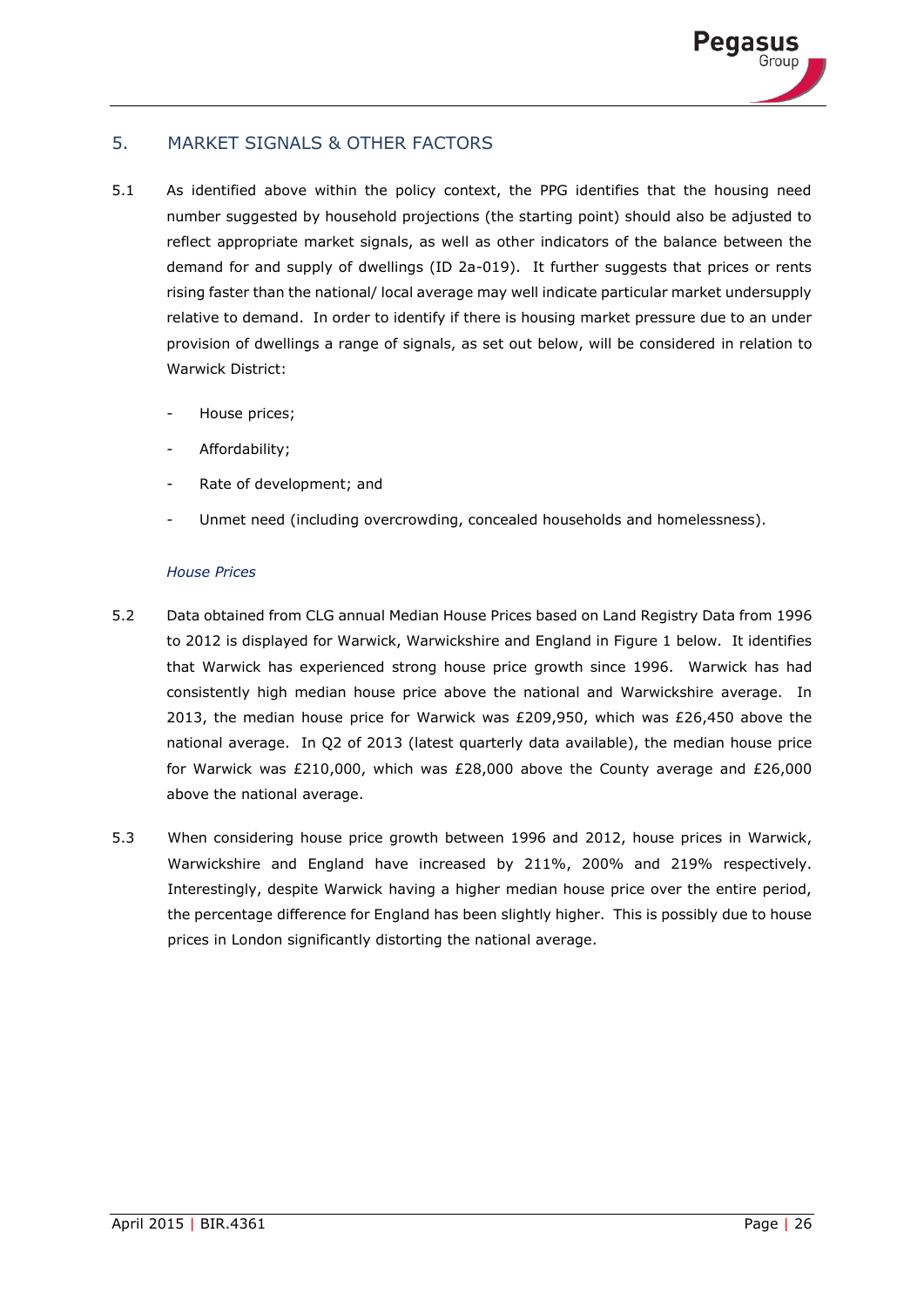

*Figure 1: CLG Median House Prices based on Land Registry Data from Q1 1996 to Q2 2013 for Warwick, Warwickshire and England*



5.4 Clearly, there has been significant inflation in house prices compared to the County average, with Warwick achieving consistently higher median price levels for the past 15 years and the level of growth exceeds that at the County level. In light of these indicators, there is evidence that there has been and continues to be and imbalance between the demand for and supply of housing, which has resulted in higher house priced in Warwick.

#### *Affordability*

- 5.5 CLG Live Table 576 provides data comparing ratio of lower quartile house price to lower quartile earnings from 1997 to 2013. Figure 2 below compares data for England, Warwickshire and Warwick. It identifies that the ratio of earnings to house prices has consistently been higher in Warwick, over a 15 year period, than regional and national ratio. When reviewing the changes over the 15 year period, the recession resulted in the ratio lowering and since then England and Warwickshire have had marginal increases, however, the ratio for Warwick has increased more rapidly and since 2011 has maintained an upward trajectory. This represents a worsening trend in terms of the guidance in the PPG. For the most recent year, the ratio was 7.82 in Warwick compared to 6.67 for the West Midlands and 6.45 for England.
- 5.6 In light of increasing house prices against wages, affordability in Warwick has worsened significantly. The increase in house prices are in part a result of housing supply not meeting the demand. Should current trends continue, lower paid local residents will be unable to buy their own home in the District and may therefore decide to live elsewhere, which could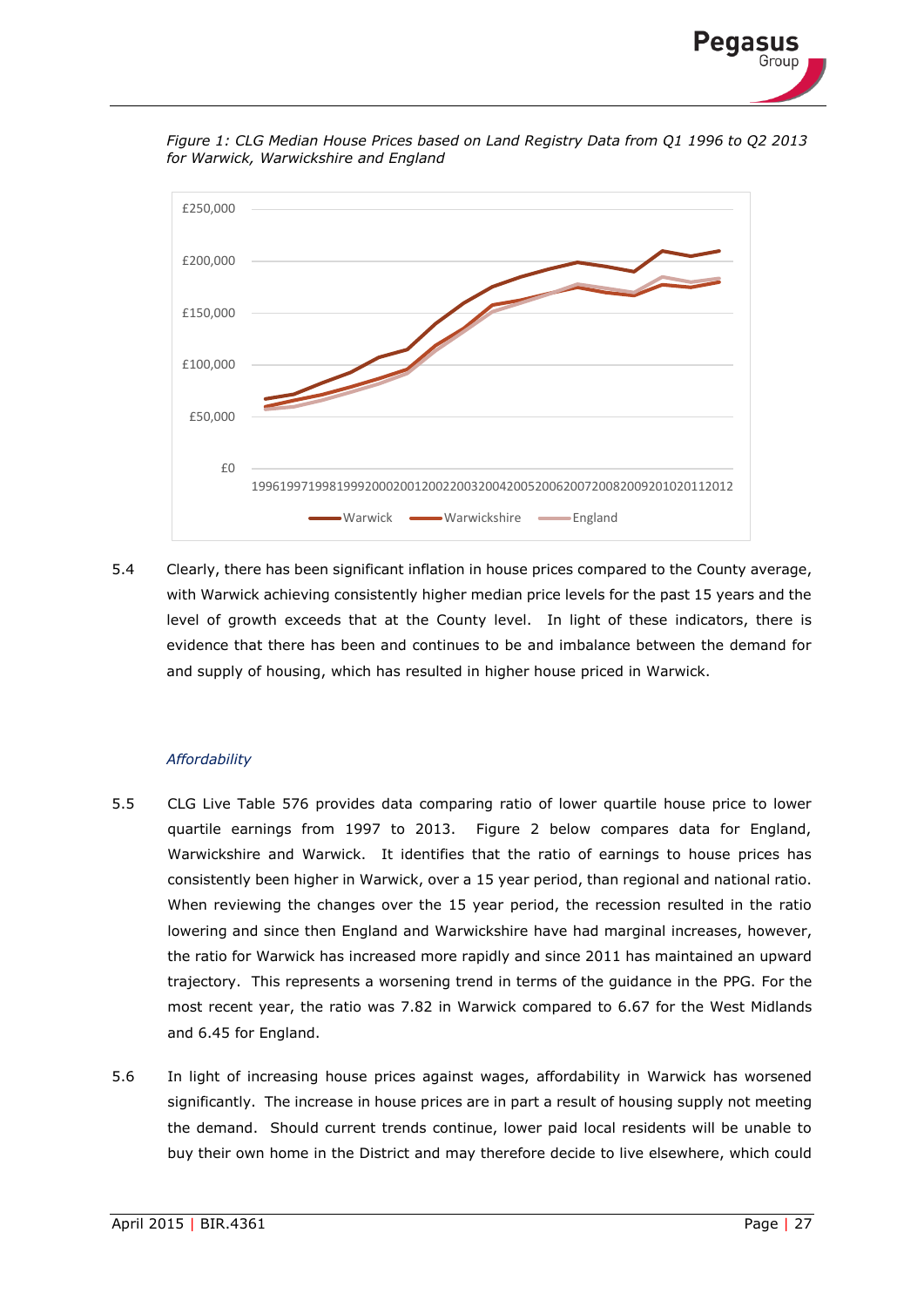result in a lower paid skills shortage and/ or increased commuting into the Borough for lower paid employment.



*Figure 2: Ratio of lower quartile house process to lower quartile earnings 1997-2013*

#### *Rate of Development*

- 5.7 This indicator identifies the past performance against previous housing requirement targets. This will identify if there has been any unmet need (i.e. households that were unable to form due to lack of dwelling provision, which are now concealed, overcrowding or homeless).
- 5.8 Table 9, below compares past completions against the annualised plan target. For comparison purposes, given that there has not been a definitive housing requirement for the area for a number of years the plan targets used are the Regional Spatial Strategy (adopted June 2004) and Phase II Review of the Regional Spatial Strategy (Preferred Option, December 2007).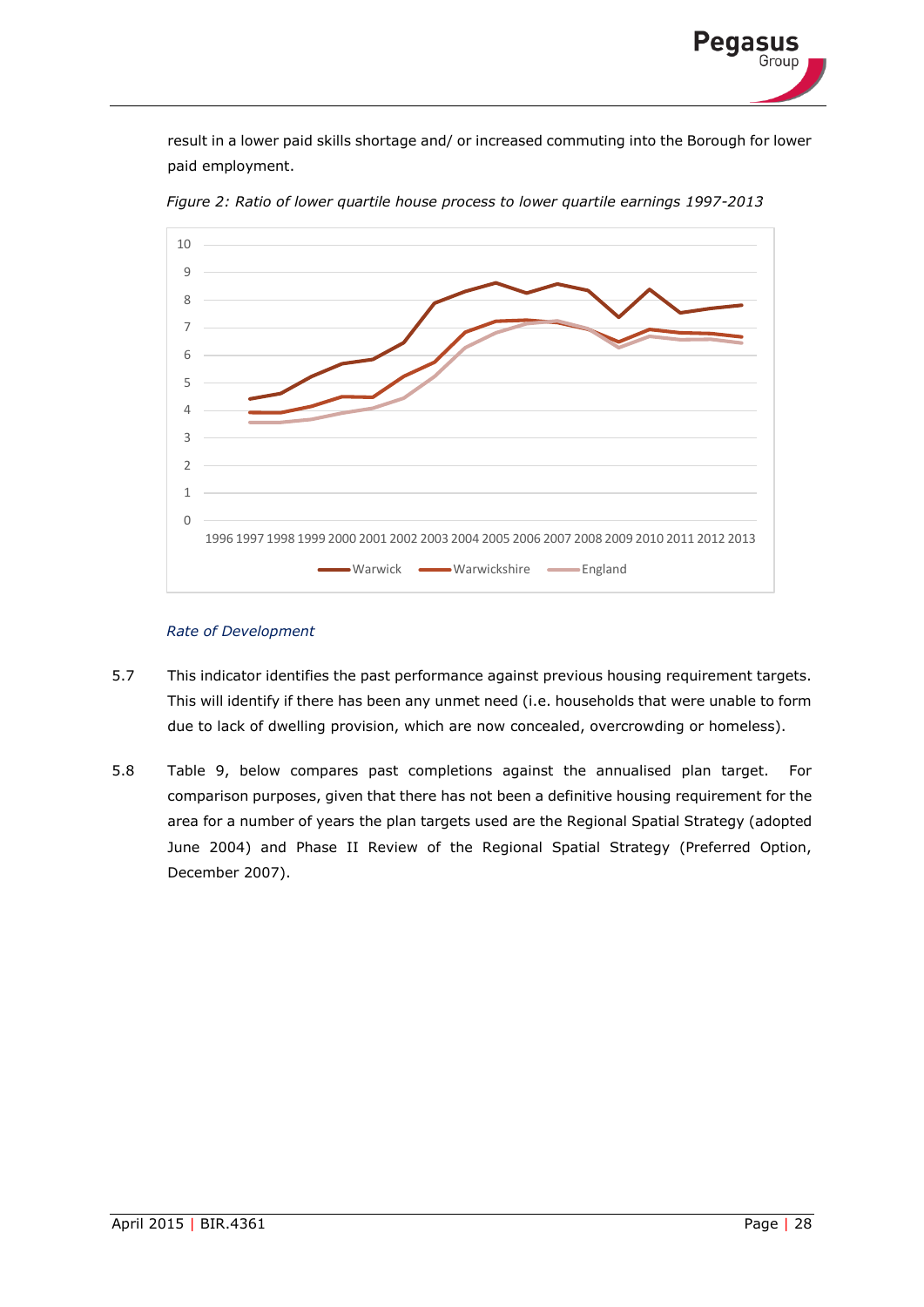

| Year      | <b>Net Additional</b> | Annualised      | Under/        | Annualised   | Under/        |
|-----------|-----------------------|-----------------|---------------|--------------|---------------|
|           | Completions           | Plan Target     | Overprovision | Plan Target  | Overprovision |
|           |                       | <b>RSS 2004</b> |               | Phase II Rev |               |
| 2006/2007 | 465                   | 514             | $-49$         | 540          | $-75$         |
| 2007/2008 | 580                   | 389             | $+191$        | 540          | $+40$         |
| 2008/2009 | 410                   | 389             | $+21$         | 540          | $-130$        |
| 2009/2010 | 177                   | 389             | $-212$        | 540          | $-363$        |
| 2010/2011 | 77                    | 389             | $-312$        | 540          | $-463$        |
| 2011/2012 | 144                   | 347             | $-203$        | 540          | $-396$        |
| 2012/2013 | 262                   | 347             | $-85$         | 540          | $-278$        |
| 2013/2014 | 283                   | 347             | $-64$         | 540          | $-257$        |
| Total     | 2,398                 | 3,111           | $-713$        | 4,320        | $-1,922$      |

*Table 9: Comparison of Net Additional Completions against Annualised Plan Targets, Warwick*

*Source: Warwick District Council* 

- 5.9 As set out above, it is clear that prior to the impact of the recession, Warwick District was able to deliver a higher level of completions. Since the recession, however, and as a result of there being a moratorium and policy vacuum, completions have reduced significantly. This has resulted overall in an under provision of dwellings, which will have contributed to there being unmet need arising.
- 5.10 The PPG outlines that

*"if the historic rate of development shows that actual supply falls below planned supply, future supply should be increased to reflect the likelihood of under delivery of a plan".*

5.11 In accordance with the guidance set out above, suitable adjustments should be made in order to ensure unmet need is properly provided for in any future dwelling requirement.

#### *Unmet Need*

5.12 As identified above, if sufficient dwellings are not provided to meet arising need, it can result in either households choosing to migrate elsewhere to find a suitable and affordable dwelling or households becoming constrained and residing as an overcrowded or concealed household or possibly becoming homeless. The PPG outlined that a longer term increase in the number of such households may be a signal to consider increasing planned housing numbers

#### *Overcrowding*

5.13 The Census collects data on room occupancy ratings for each Local Authority. This data identifies whether a household is over or under occupied (i.e. -1 rooms would result in over occupancy, which is when there are insufficient rooms to accommodate the household and +1, +2 would result in under occupancy, which is when there are additional rooms to the requirements of the household). If a household is over occupied it implies that those particular households are overcrowded.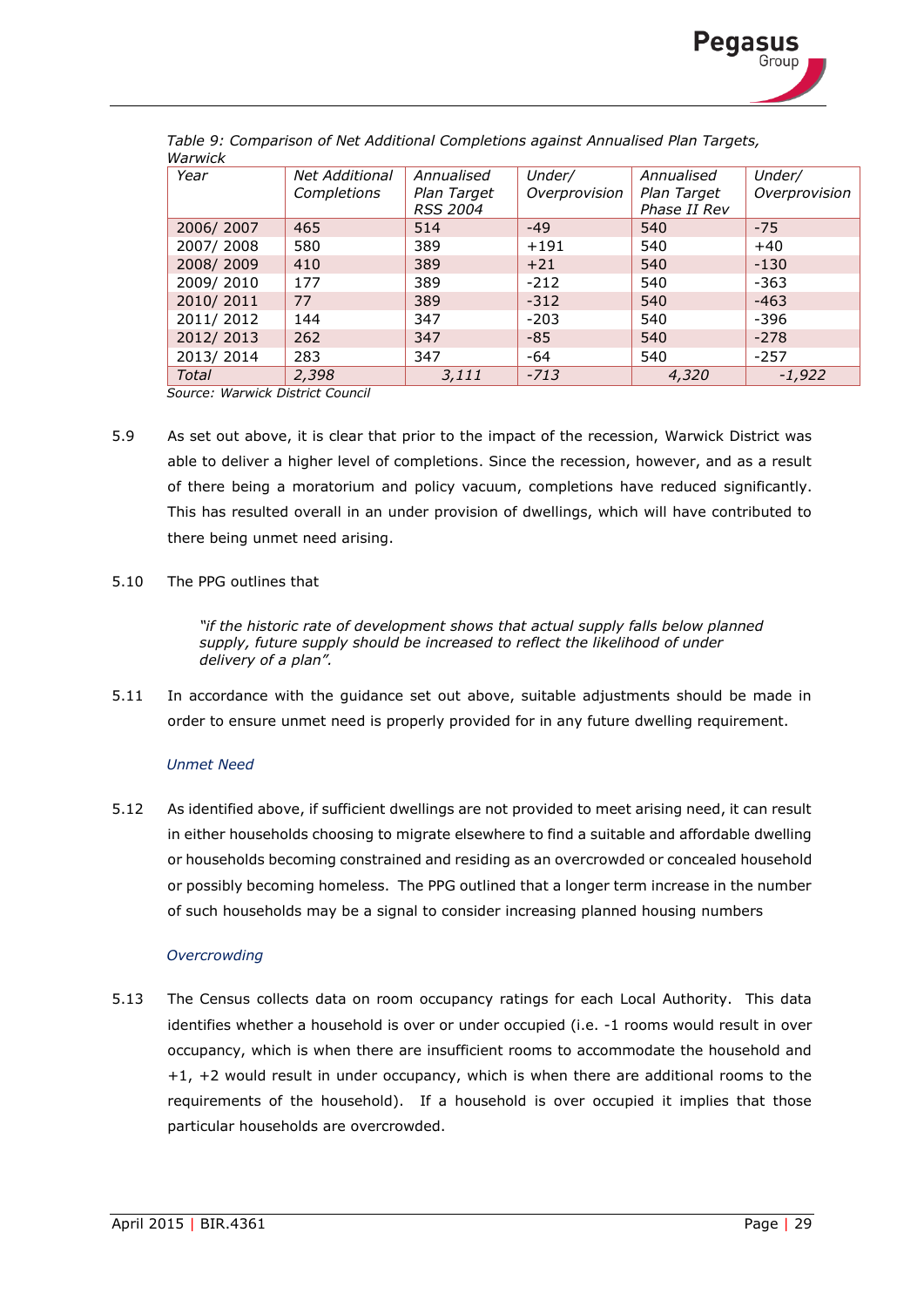

5.14 For Warwick, the 2001 Census identified that 2,939 households were over occupied (-1 or less), which represents 5.5% of all households. Ten years later, the 2011 Census identified that 3,830 households were over occupied (-1, -2 or less), which represents 6.5%. This increase in overcrowding demonstrates increasing unmet need and worsening affordability, which all indicates that there has been insufficient supply to meet arising demand.

#### *Concealed Households*

- 5.15 The Census also identifies the number of concealed families within the population (Table DC1110EW). It should be noted that the overcrowded data identified above may include concealed households and therefore the figures identified by this process are not to be combined as there may be an element of double counting.
- 5.16 In 2011, there were 639 concealed families in Warwick, which represents 1.68% of families. At the regional and national level, concealed families totalled 34,461 (2.2%) and 275,954 (1.9%) respectively. Unfortunately there is no comparison data available for 2001.

#### *Other Factors*

5.17 In addition to the market indicators, it is pertinent to consider other factors that could affect the housing requirement for Warwick, such as inability of neighbouring authorities to accommodate their own growth. It is widely accepted that Coventry cannot provide for the arising demographic needs as set out in Scenario 1. As identified in the previous section, Warwick is a location of strong economic growth potential, however, there is concern that there is insufficient local labour to provide for those economic needs projected based on existing economic conditions. An OAN which reflects the labour force implications of economic growth for the HMA could provide for an element of Coventry's unmet need for housing.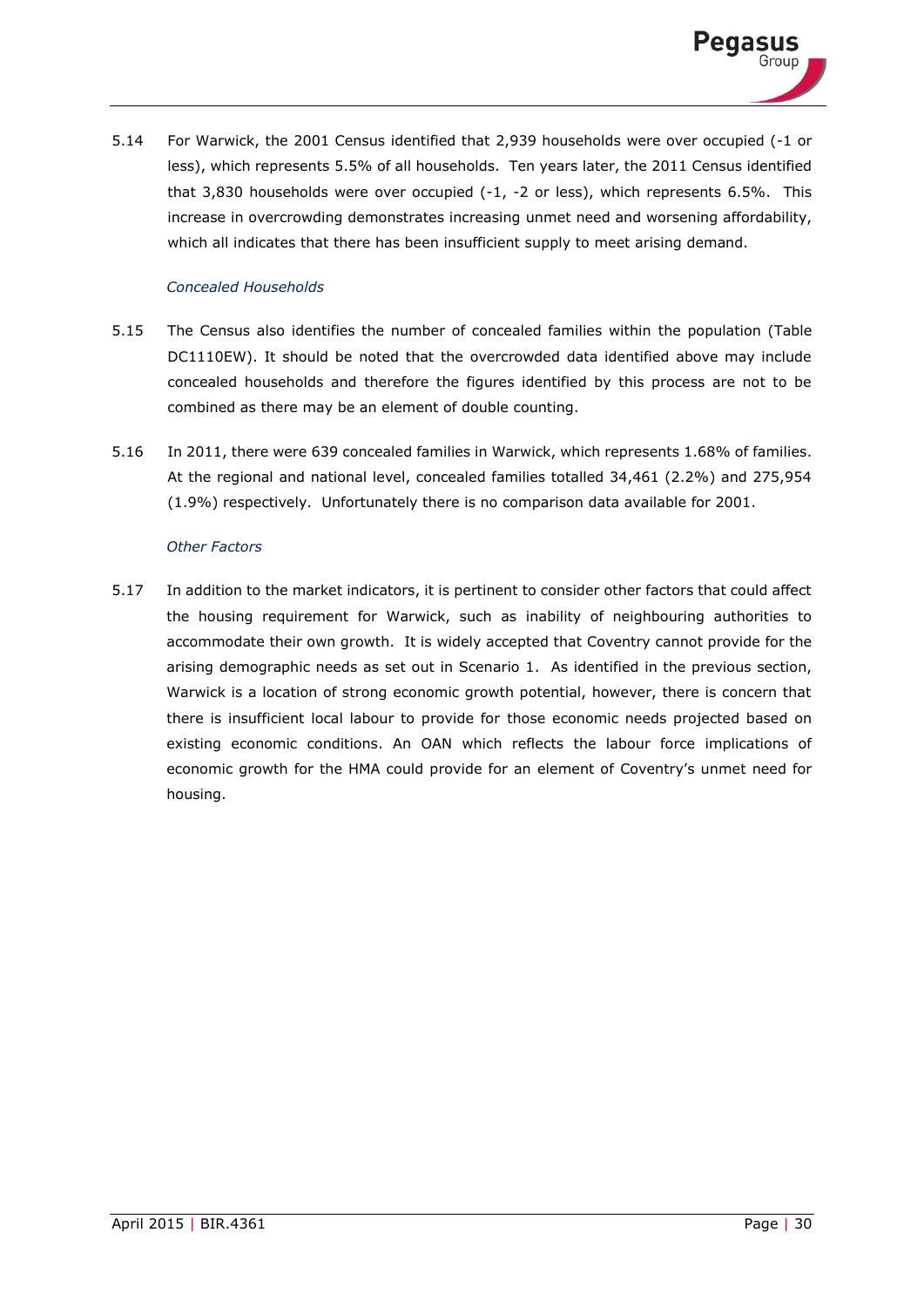

# 6. CONCLUSIONS

- 6.1 The figures included in Section 4 of this report illustrate the growth in dwellings forecast by the two scenarios over the plan period 2011 to 2031. In our view Scenario 1 determines the number of dwellings that will be required over the plan period of 2011 to 2031 based on demographic projections alone that replicate short term trends and reflect a period of recession. The figures arising from Scenario 1, namely 81,516 (4,076 dpa) for the HMA, do not reflect the full, objectively assessed needs likely to arise over the future plan period as required by the Framework and PPG. Comparing the demographic scenarios for Warwick, the wider HMA and Coventry has helped illustrate the relationships between these parts of the sub region, particularly the impact of differing net migration flows over the short and longer time periods.
- 6.2 Scenario 2, whilst following the method identified in Scenario 1, targets a level of labour force growth based upon workplace growth projections provided by Cambridge Econometrics (August 2013) and consistent with the Strategic Employment Land Study. This approach does facilitate an increase in population to fulfil economic growth within the District broadly in line with the economic projection and achieves a more balanced population and jobs growth profile in accordance with the Framework.
- 6.3 Scenario 2 is considered to be the full, objective assessment of need for the purposes of meeting the requirements of the Framework and PPG. The total number of dwellings required to meet Baseline economic projections from the Strategic Employment Land Study is **20,005** for Warwick (**1,000 dwellings per annum**). There is concern, however, that, as expressed within the Study, the job growth figures and resultant employment land targets will be insufficient compared to past trends in Warwick.
- 6.4 Scenario 3, again considers implications arising from economic growth projections, however, representing a mid- point between HMA level data from two reputable economic forecasters Cambridge Econometrics and Experian. Caution is expressed when considering output from this scenario in light of conclusions identified in the Strategic Employment Land Study that the employment land and job growth arising from the Cambridge Econometrics projections (which identify higher levels of growth than Experian) are low when compared to past trends and that actual demand for employment land could be greater. In our view, this approach is too cautious with regard to employment growth and understates the full, OAN for housing in Warwick.
- 6.5 The headline figures from the scenarios are set out in Tables 10, below.